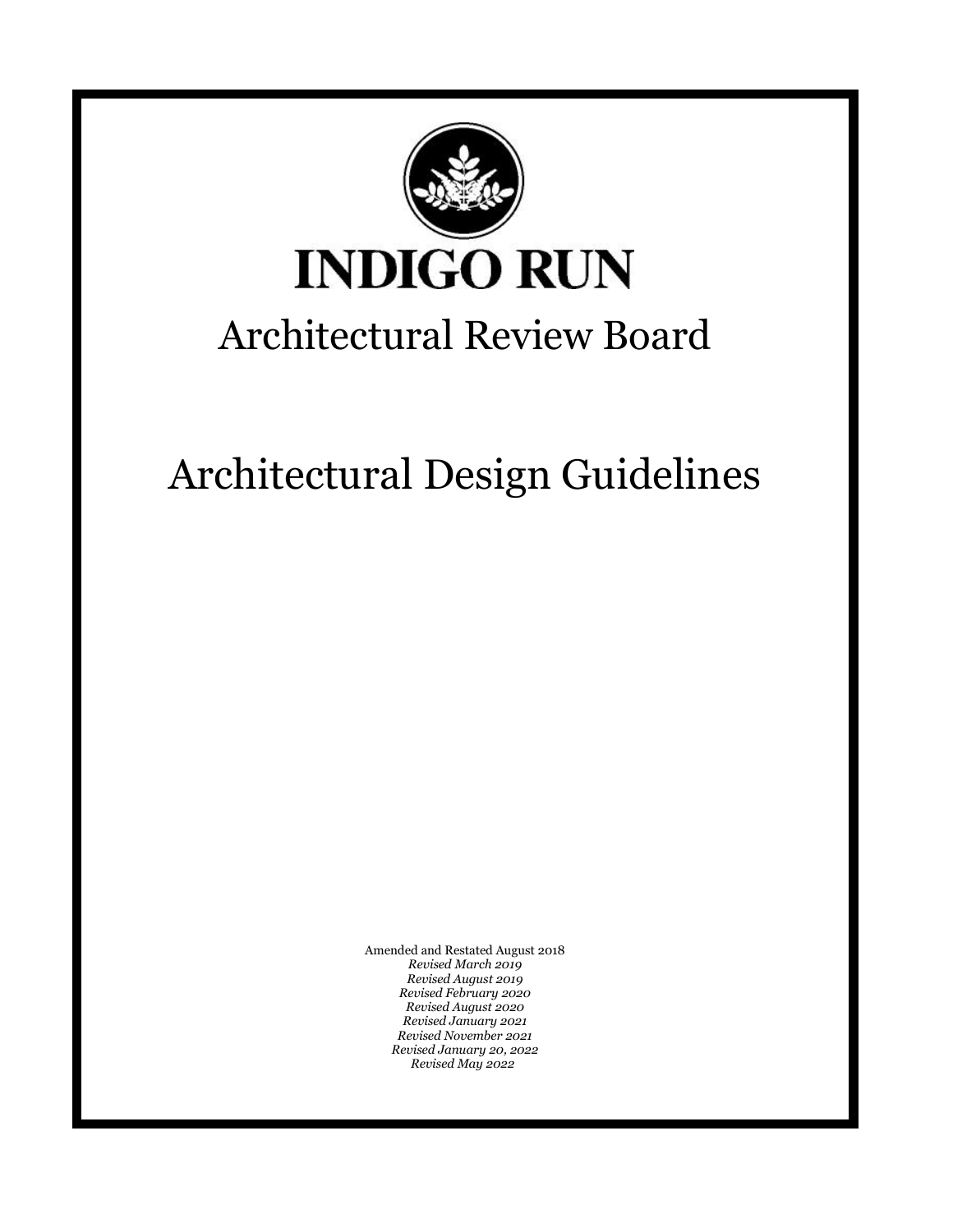|             | <b>SECTION I - Introduction</b>                                 | 1            |  |
|-------------|-----------------------------------------------------------------|--------------|--|
|             | A. Vision                                                       | $\mathbf{1}$ |  |
|             | B. Mission of the Architectural Review Board                    | $\mathbf{1}$ |  |
|             | C. Organization of the Architectural Review Board<br>Submittals | 4            |  |
|             | <b>SECTION II - Architectural Review Board</b><br>(Timelines)   |              |  |
|             | <b>SECTION III - Review Process</b>                             | 8            |  |
| A.          | General                                                         | 8            |  |
| <b>B.</b>   | <b>Stages of Plan Review</b>                                    | 8            |  |
|             | • Conceptual Review                                             | 8            |  |
|             | • Preliminary Plan Review                                       | 9            |  |
|             | • Final Plan Review                                             | 10           |  |
|             | $\circ$ Swimming Pool Plan Requirements                         | 12           |  |
| $C_{\cdot}$ | <b>On-Site Stake Out</b>                                        | 13           |  |
| D.          | <b>Issuance of Permit to Build</b>                              | 13           |  |
| E.          | Progress / Completion of Project Inspections                    | 13           |  |
| F.          | Request for Inspection                                          | 14           |  |
|             | <b>SECTION IV – The Design Guidelines</b>                       | 15           |  |
| A.          | General                                                         | 15           |  |
| <b>B.</b>   | <b>Building Sizes and Setback Requirements</b>                  | 15           |  |
|             | The Golf Club Community<br>1.                                   | 15           |  |
|             | The Golden Bear Community<br>2.                                 | 15           |  |
|             | The River Club Community<br>3.                                  | 15           |  |
|             | The Broad Pointe Community<br>4.                                | 15           |  |
|             | 5. Patio Lots                                                   | 15           |  |
|             | <b>Berwick Green Townhome Community</b><br>6.                   | 15           |  |
|             | 7.<br>Club Corp of America Recreational Facilities              | 15           |  |
| C.          | <b>Building Maximum</b>                                         | 16           |  |
| D.          | Design Parameters                                               | 16           |  |
|             | $SECTION V-Landscaping$                                         | 23           |  |
| A.          | General                                                         | 23           |  |
| <b>B.</b>   | Landscaping Guidelines                                          | 23           |  |
| C.          | Plans                                                           | 27           |  |
| D.          | <b>Suggested Plant List</b>                                     | $28 - 29$    |  |
| E.          | Inspection                                                      | 29           |  |
| F.          | Tree Removal on Developed Lots                                  | 29           |  |
| G.          | <b>Temporary Fencing / Plant Covers</b>                         | 30           |  |
| Η.          | <b>Memorial Benches</b>                                         | 30           |  |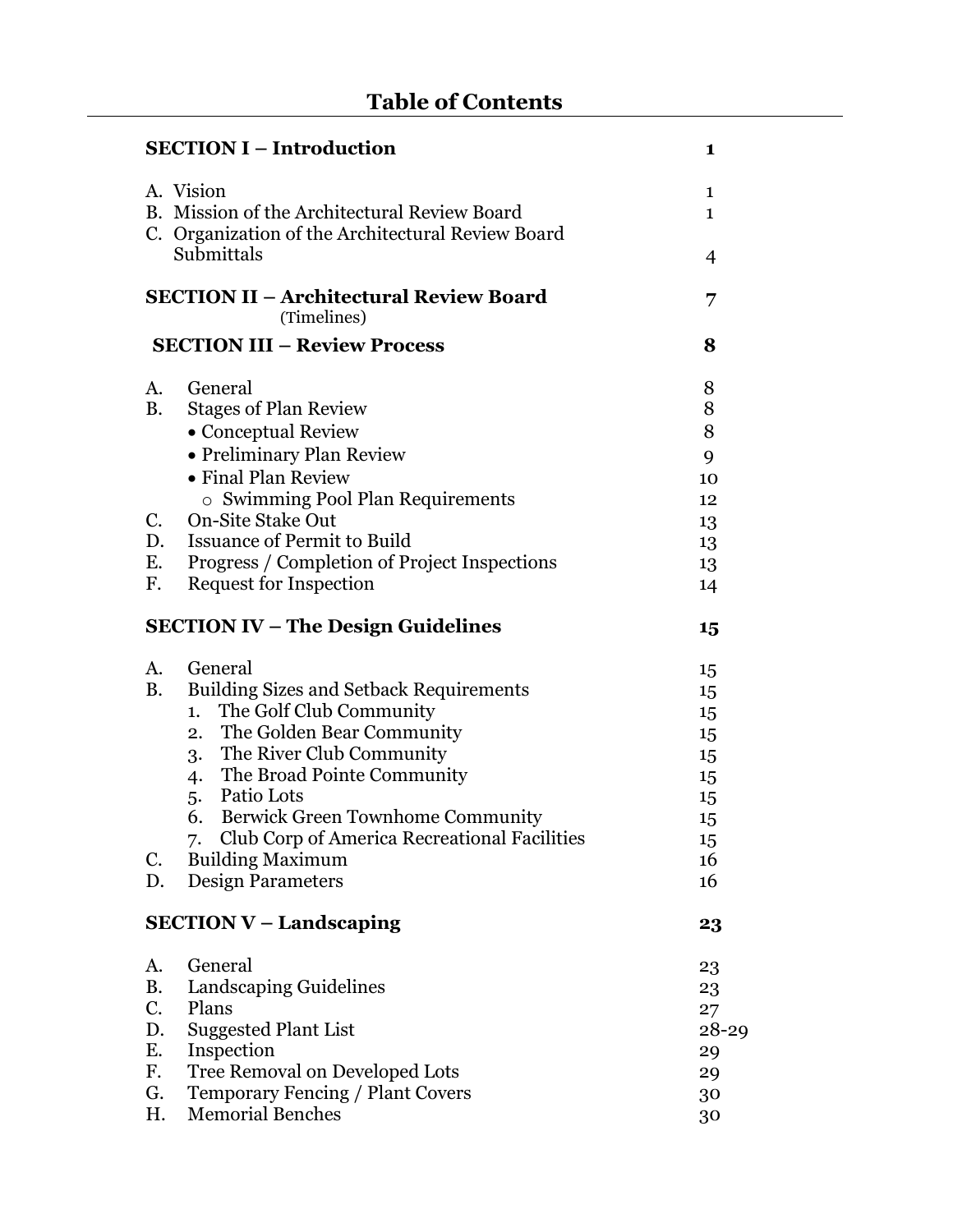| General<br>A.<br>B. Guidelines within Jurisdiction of the ARB<br><b>SECTION VII - Variance</b><br><b>SECTION VIII - Emergency Permits</b>                                                       | 32                                               |
|-------------------------------------------------------------------------------------------------------------------------------------------------------------------------------------------------|--------------------------------------------------|
|                                                                                                                                                                                                 | 32<br>32                                         |
|                                                                                                                                                                                                 | 35                                               |
|                                                                                                                                                                                                 | 37                                               |
| A. General<br>B. Procedure<br>C. Major Disasters                                                                                                                                                | 37<br>37<br>39                                   |
| <b>SECTION IX – Fees, Forms, and Applications*</b>                                                                                                                                              | 41                                               |
| Fee Schedule<br>Variance<br>Drainage & Tree Compliance Agreement<br><b>Compliance Deposit Agreement</b><br><b>Memorial Bench Application</b><br><b>ARB</b> Application<br><b>Check Off List</b> | $41 - 42$<br>43-44<br>45<br>46<br>47<br>48<br>49 |

#### **ADDENDUM - EXHIBIT "A" The Broad Point Community setbacks**

#### **ADDENDUM B**

Revisions in January 2021

\*Forms & applications can be found on indigoruncoa.nabrnetwork.com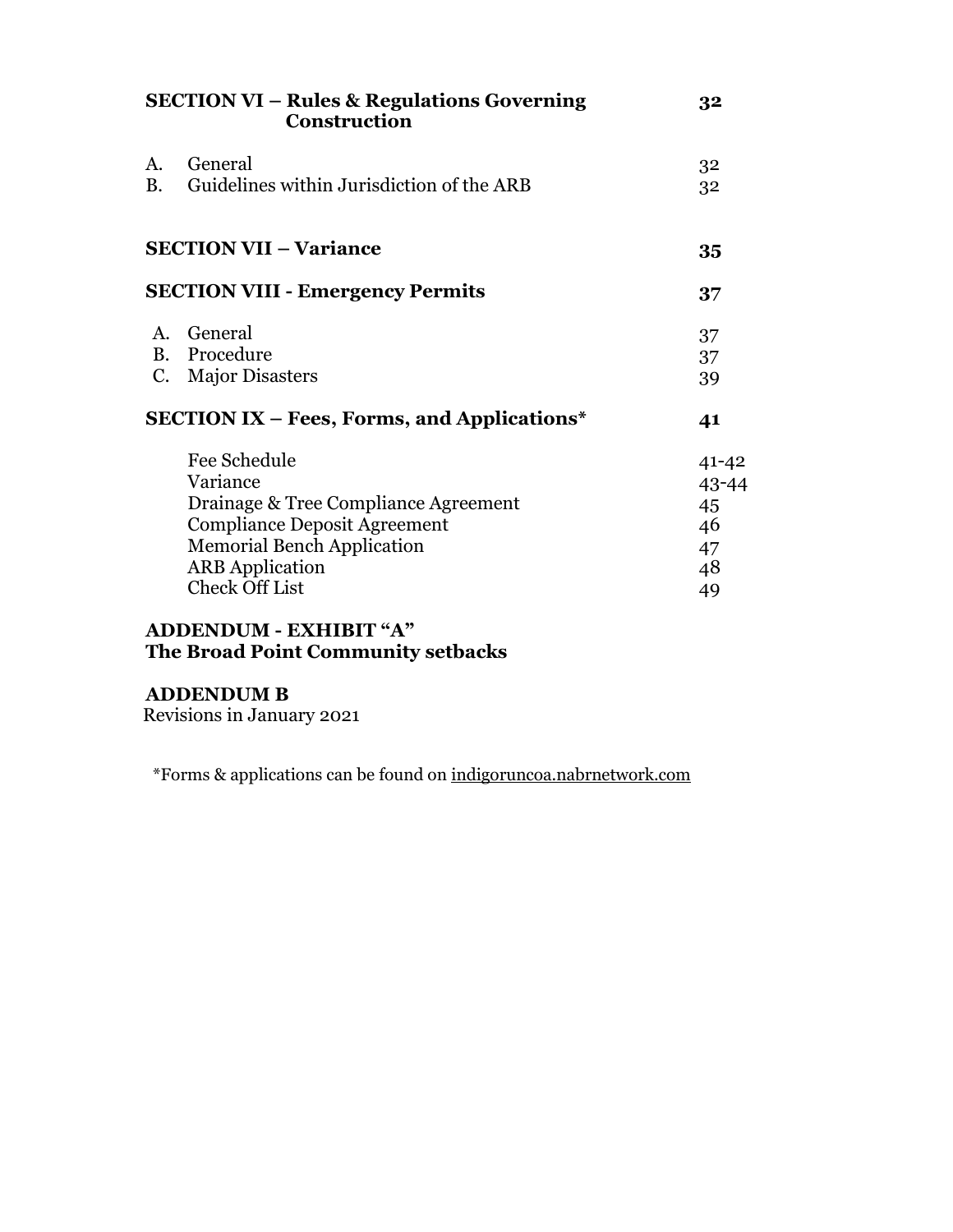Indigo Run, a private golf and residential community, is located on the northern part of Hilton Head Island. Indigo Run is conveniently positioned off of William Hilton Parkway (Highway 278) close to schools, shopping and recreation, medical and professional services. 1,517 acres comprise the residential portion of Indigo Run.

# **A. Vision Statement**

Indigo Run is envisioned as a *Premier* residential community on Hilton Head Island because of our congenial people, optimal size and location, and especially pleasing appearance. The manicured grounds, natural beauty, strong sense of community and professional management will retain lifelong homeowners and attract new discretionary buyers. The island lifestyle afforded our residents includes the availability of friendly social activities, excellent event and dining facilities, first class golf, tennis, swimming venues and other attractive amenities. Indigo Run will flourish through a sound fiscal and management plan that develops our reputation as the *Community of Choice* for those seeking an active lifestyle and beautiful home in the heart of Hilton Head Island.

# **B. Mission of the Architectural Review Board**

The mission of the Architectural Review Board (ARB) is to enhance the value of each property owner's investment by guiding the building design process in order to preserve the environmental ambiance and to facilitate a mutual goal of the community. The Architectural Review Board, in its review of the building design and construction process, will not dictate any particular architectural style or hinder personal design preferences but will strive to *ensure a cohesive character* in the communities. Traditional design details may be incorporated in the design but "pure styles" which tend to create disharmony are discouraged whether it be by design or color palette. "Maintenance and enforcement of covenants are not the prevue of the ARB"

# **C. Organization of Architectural Review Board**

# **Membership/Liaison/Advisors/Assistants**

The Architectural Review Board shall consist of not less than three members that are Indigo Run property owners. The number of members of the ARB may increase at the discretion of the IRCOA Board of Directors provided Property Owners always represent the majority. The IRCOA Board of Directors shall assign a director to serve as liaison to the ARB and attend ARB meetings. Advisors and assistants to the ARB may be retained and consist of consulting architects, landscape architects, urban designers, engineers, inspectors, attorneys, other professionals, and/or one or more Indigo Run COA staff personnel acting as ARB administrator and/or field support to advise and assist the ARB in performing its function as defined by the covenants and governing documents. Maintenance and enforcement of covenants are not the purview of the ARB.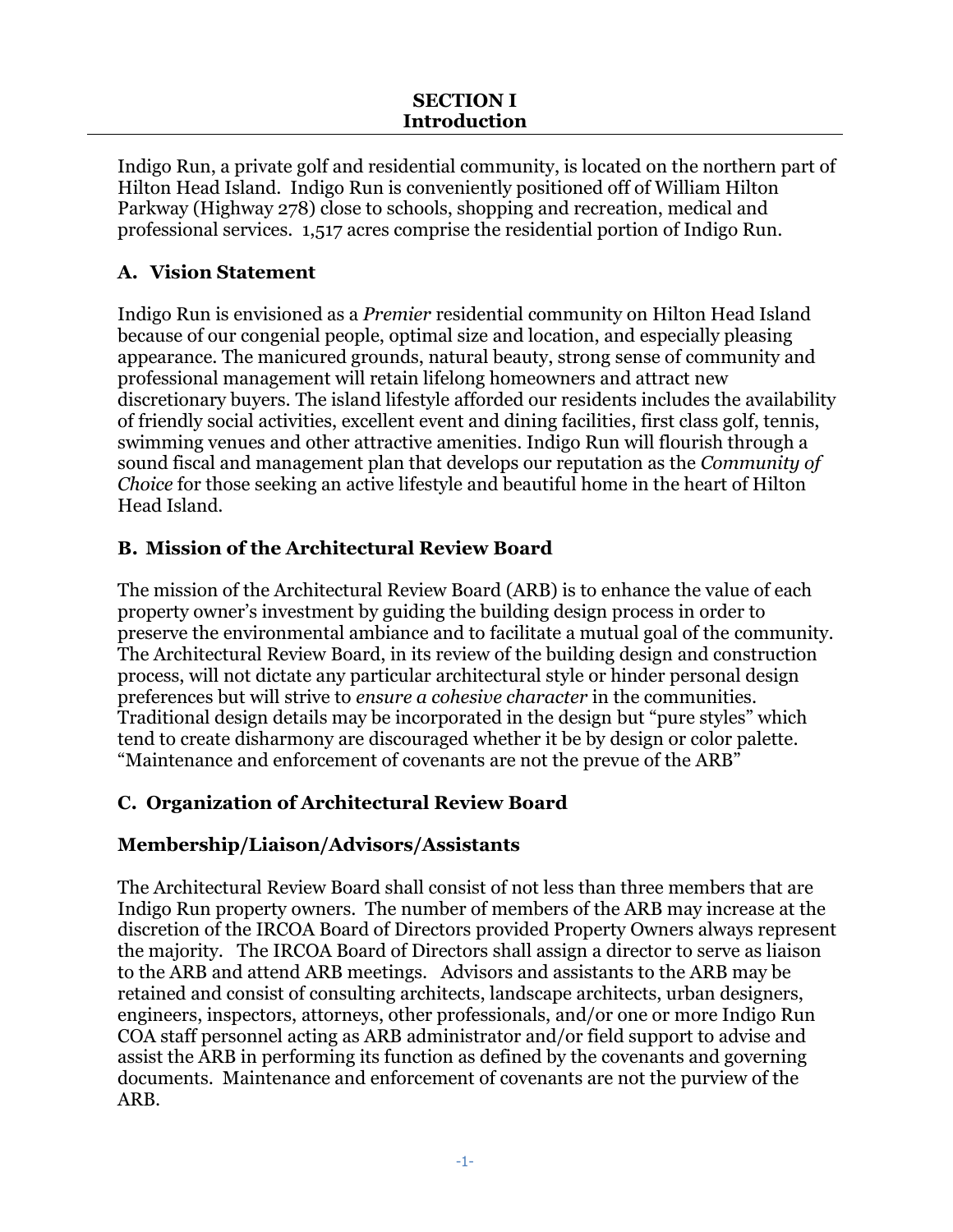# **Appointments**

All members of the ARB shall be appointed by the IRCOA Board of Directors as provided herein however, any member may be removed with or without cause by the IRCOA Board of Directors at any time as provided in Article 10.02 of the Declaration of Covenants, Conditions & Restrictions of the Indigo Run Community Owners Association, Inc. The property owner members shall not receive any compensation for their services to the ARB. Advisors, assistants, or Indigo Run COA staff assignments must be approved by the General Manager.

# **Chairperson**

The chairperson shall be selected by all appointed members of the ARB. Duties of the chairperson shall include but not be limited to running the ARB meetings, authorizing the actions of the ARB, reviewing all correspondence and notices before distribution, signing plan submittals and recommending members for service on the ARB to the IRCOA Board of Directors for their appointment. The term of office shall be for one year.

## **Vice Chairperson**

The vice chairperson shall be selected by all appointed members of the ARB. Duties of the vice chairperson shall be to perform the duties of the chairperson in the absence of the chairperson. The term of office shall be for one year.

## **Term of Appointments**

Terms of the property owners on the ARB shall be for three years and are to be staggered to provide for continuity. Property owners may serve on the ARB for no more than two full consecutive terms. The consulting Architect and consulting Landscape Architect shall serve at the pleasure of the ARB. There is no term or limit on the time the staff field person or the staff ARB administrator serves on the ARB.

# **Voting**

A majority of the members shall constitute a quorum for the transaction of business, and the affirmative vote of a majority of those present (including participating by electronic or proxy means) at a meeting of the ARB shall constitute a quorum for the transaction of business. A tie vote by the members shall constitute a non-approval of the submission. All decisions of the ARB are final. The ARB shall have the sole discretion to determine whether plans and specifications submitted for approval are acceptable.

# **Consultant Architect/Designer**

Prior to each meeting of the ARB, the consultant architect or designer shall review each applicant's submission (if required) and prepare a list of comments summarizing his/her evaluation of the architectural aspects of the proposed project. These shall include, but not be limited to:

• Architectural compatibility within the Indigo Run community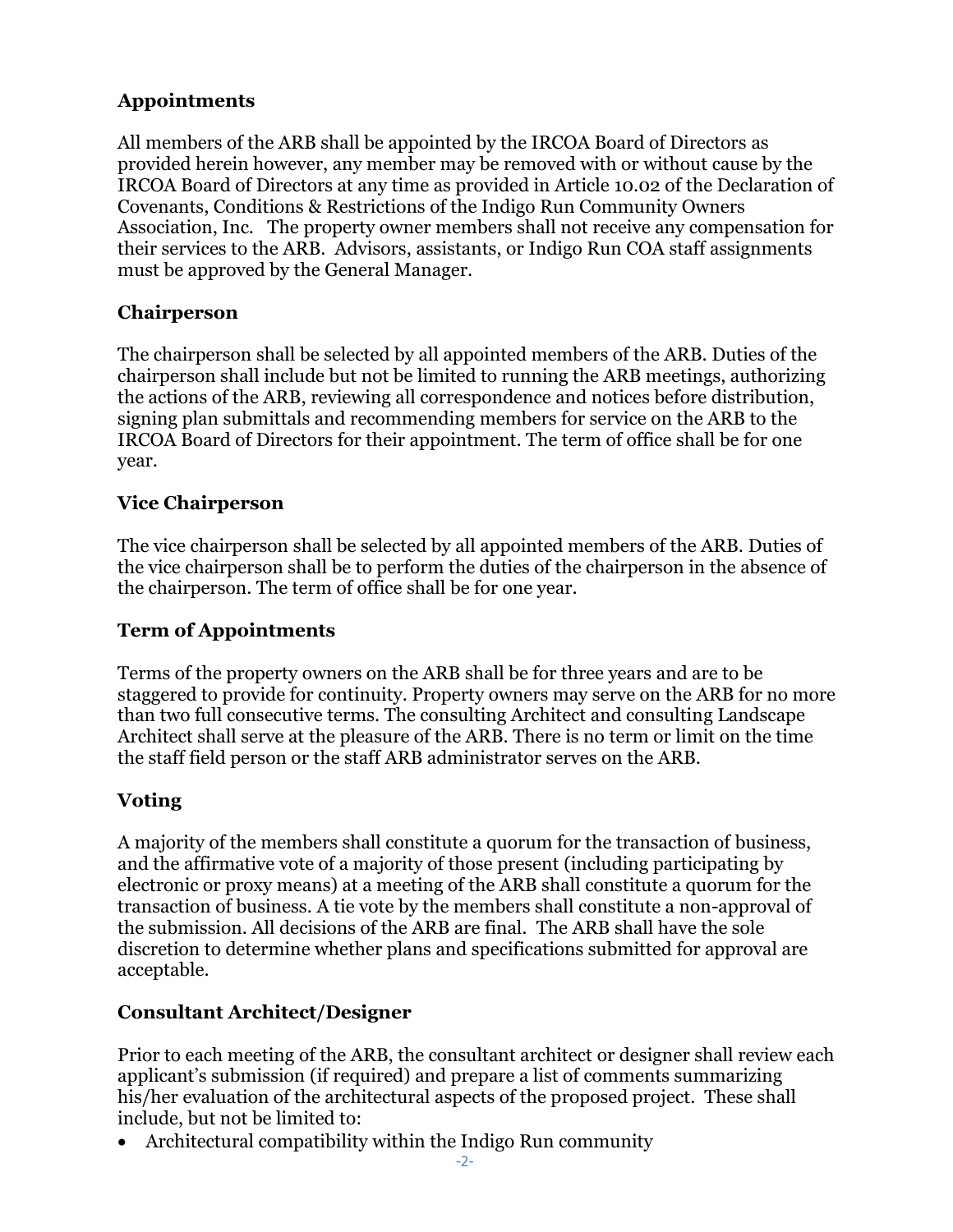- Conformance with Indigo Run's architectural design guidelines and covenants
- Issues involving potential violations or deviations from the above

The list of comments shall be given to the ARB Administrator who shall distribute them to all other ARB members prior to each meeting.

A consulting architect or designer serves at the pleasure of the ARB. The ARB members will conduct a performance review annually.

# **Tasks of the ARB Administrator**

**The Architectural Review Board Administrator** shall undertake the following tasks:

- 1. Receives and processes all applications to the ARB which includes:
	- Pre-review screening of plans to determine adequacy of submission and conformance with applicable covenants, restrictions, guidelines, policies, and standard procedures.
	- Providing notification to applicants of submission deficiencies or infringements, prior to board review and to work with the applicant to achieve satisfactory submission.
	- Collecting and recording of appropriate application fees and deposits.
- 2. Based on the submittals received by the deadline submittal date, create the meeting agenda and immediately forward it, electronically, to all ARB members.
- 3. Meets with applicants, their design professionals, or builders during the approval process, when necessary, to assist them in understanding ARB decisions, and advise them of board requirements in order to meet Indigo Run's standards, guidelines and pertinent covenant provisions.
- 4. Represent the ARB to Property Owners, architects, builders, and the general public.
- 5. At the directions of the ARB, refer violations of the ARB Guidelines on existing developed properties to the General Manager for appropriate action.
- 6. Prepare and distribute correspondence concerning the ARB's decisions/actions as directed by the ARB Chairperson.
- 7. Prepare and distribute permits and any other documentation deemed necessary to the owner or applicant to indicate approvals in accordance with policies and procedures.
- 8. Arrange for payment of stipends to professional consultants to the ARB.
- 9. Maintain all files and records relating to review ARB business and activities including archives, correspondence, fees, and other data as needed.
- 10. Prepare and electronically distribute minutes of meetings to ARB members. All ARB minutes are permanently kept in digital form for General Manager review.
- 11. Perform such other tasks as assigned by the ARB upon approval by the General Manager.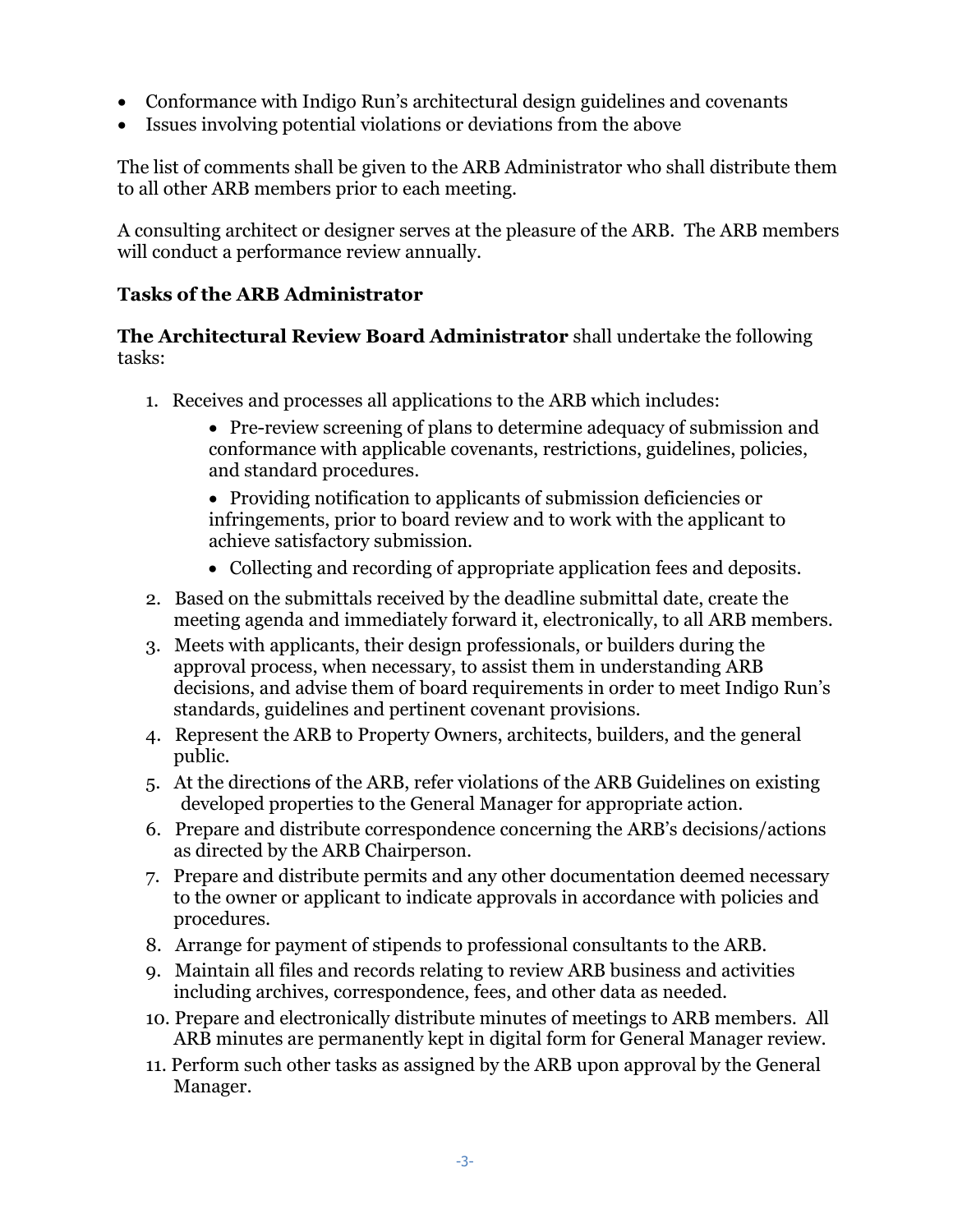## **Tasks of the Field Person**

Duties of the field person shall include review of plans prior to each meeting of the ARB, so as to be prepared to discuss each application at the meeting; review and approval of site stake-out and clearing of trees, which shall be in strict accordance with the approved site plan; make periodic site inspections of the construction to assure compliance with the ARB approved plans and guidelines; attend ARB meetings to provide information about site conditions.

#### **Consultant Landscape Architect**

Prior to each meeting of the ARB, the consultant landscape architect shall review each applicant's submitted landscape plan and prepare a list of comments summarizing his/her evaluation of the plan in accordance with Indigo Run's landscape guidelines and any specific recommendations. The list of comments shall be given to the ARB Administrator who shall distribute them to all other ARB members prior to each meeting. The Consultant Landscape Architect serves at the pleasure of the ARB. The ARB members will conduct a performance review annually.

## **Submittals**

In order to be placed on the agenda of an ARB meeting, one (1) copy of all required documents and one (1) copy of plans (whether for conceptual, preliminary, or final approval) must be submitted and delivered to the staff ARB Administrator at the Indigo Run Community Association Office by noon on the Friday prior to the scheduled meeting. Failure to do so will prevent inclusion on the agenda for that meeting. Furthermore, in addition to the above, and prior to being placed on the agenda for final approval, the property must be staked out to show the location of the house, drives, and trees to be removed, by noon on the Friday prior to the meeting.

Complete applications shall be considered for approval at the sole discretion of the ARB. However, with the approval of the General Manager, staff may approve applications when urgent circumstances exist which threaten persons or property. All such approvals will be ratified by the ARB and entered into the minutes of the next regular ARB meeting. Resubmission of applications must include a narrative that contains a response as to whether requested change is being made, as well as providing the drawing number and revision number, if applicable, where the change is made. Any submission without narrative and area of change clearly marked will be returned without review. If a change is not made, the applicant must provide a reason. A complete set of corrected plans or corrected pages must be added, and old sheets removed, by applicant from the set originally supplied showing all proposed changes. Failure to obtain ARB approval prior to the commencing of any project will result in a penalty of 20% of the verifiable project costs up to a maximum of \$3000.

If other circumstances exist where the scheduling of regular ARB meetings may create a particular hardship or practical difficulty for the property owner, the General Manager at his/her discretion, may initiate an *Action Taken Without a Meeting* consistent with Article VIII, Section 5 of the Bylaws whereby the ARB may approve an application via email or any means consistent with the governing documents and South Carolina law. The result of the *Action Taken Without a Meeting* shall be included in the meeting minutes of the ARB.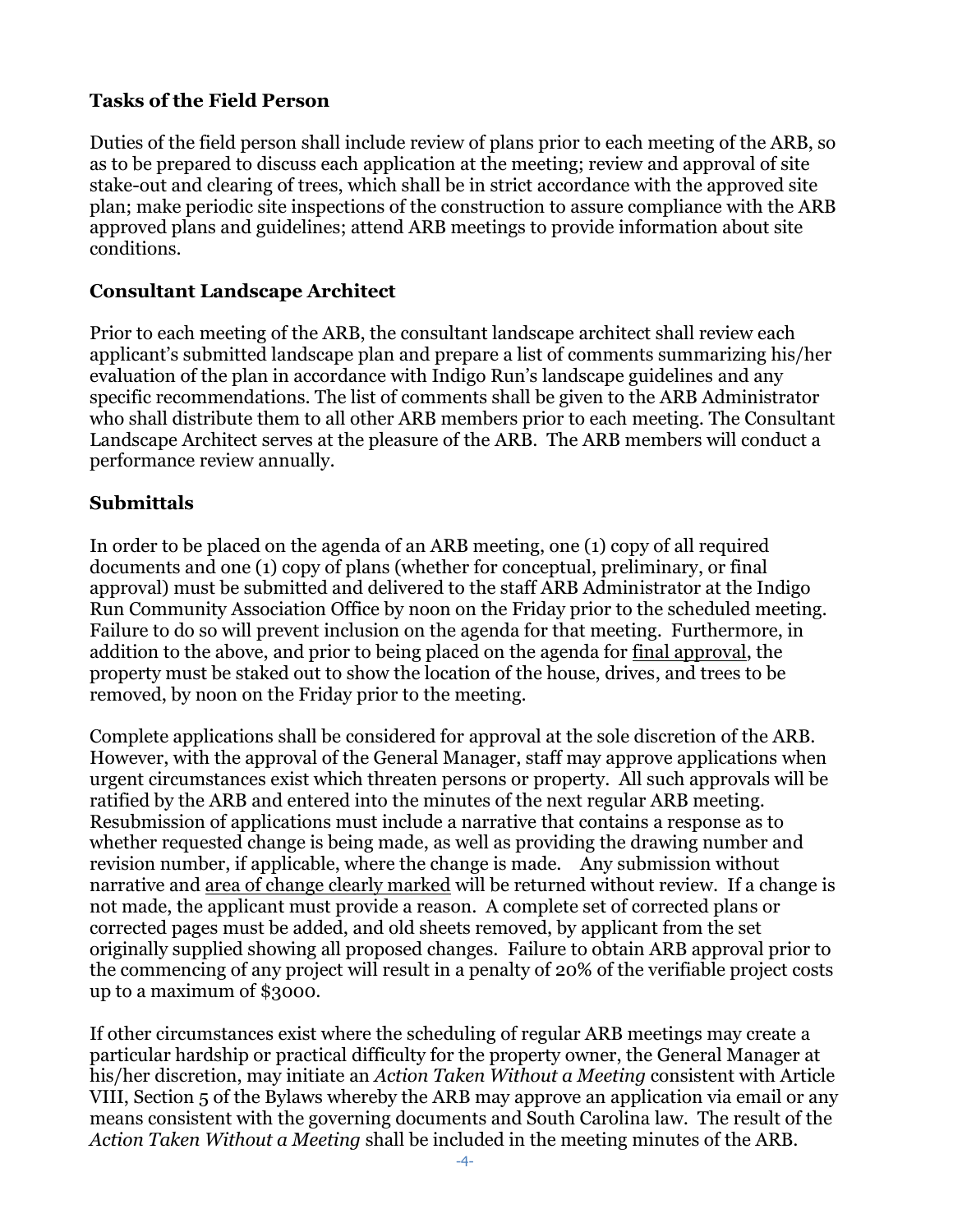All projects reviewed by the ARB are evaluated with consideration of the governing documents for the subject property, aesthetics and current policy. Approvals are not precedent setting. The ARB is not responsible for the enforcement of building codes, structural details, and accuracy of drawings and techniques of construction. Submissions may be disapproved for purely aesthetic reasons as deemed contrary to the mission of the ARB. Neighborhood governing documents will be applicable to any application in the respective neighborhood.

In general, a written response is generated following each review. While letters of denial may be necessary, the ARB will make every effort to meet with applicants to explain the reasons for denial and avoid misunderstandings of the ARB's concerns and reasons for denying the application. The ARB, through its Chairman/Administrator will strive to review issues in a constructive and positive manner.

In the event the ARB fails to approve or disapprove in writing any proposed plans and specifications within sixty (60) days after such plans and specifications have been submitted, such plans and specifications will be deemed to have been expressly approved.

There is a non-refundable review fee for all construction at Indigo Run. See the schedule of fees in Section IX.

ARB home approvals are valid for a period of 60 days from date of approval. Should construction fail to begin within this period, the ARB may require the plans to be resubmitted to assure conformity with current requirements/guidelines. Homes must be completed within 18 months of the issuance of the permit. Failure to complete the project within the 18 months may result in fines.

ARB pool approvals are valid for a period of 60 days from date of approval. Should construction fail to begin within this period, the ARB may require the plans to be resubmitted to assure conformity with current requirements/guidelines. Pools must be completed within 4 months of the issuance of the permit. Failure to complete the project within the 4 months may result in fines.

ARB hardscape and/or landscape approvals are valid for a period of 60 days from the date of approval. Work must be completed within 2 months. Failure to complete the project within the timeframe may result in fines.

ARB approved roof replacement or color changes must be completed in 21 days upon start of project.

Other renovation projects will be assigned a completion date by the ARB based on their complexity. The completion date will be assigned prior to the issuance of the permit. Any disagreement with the assigned completion date must be resolved before the permit is issued.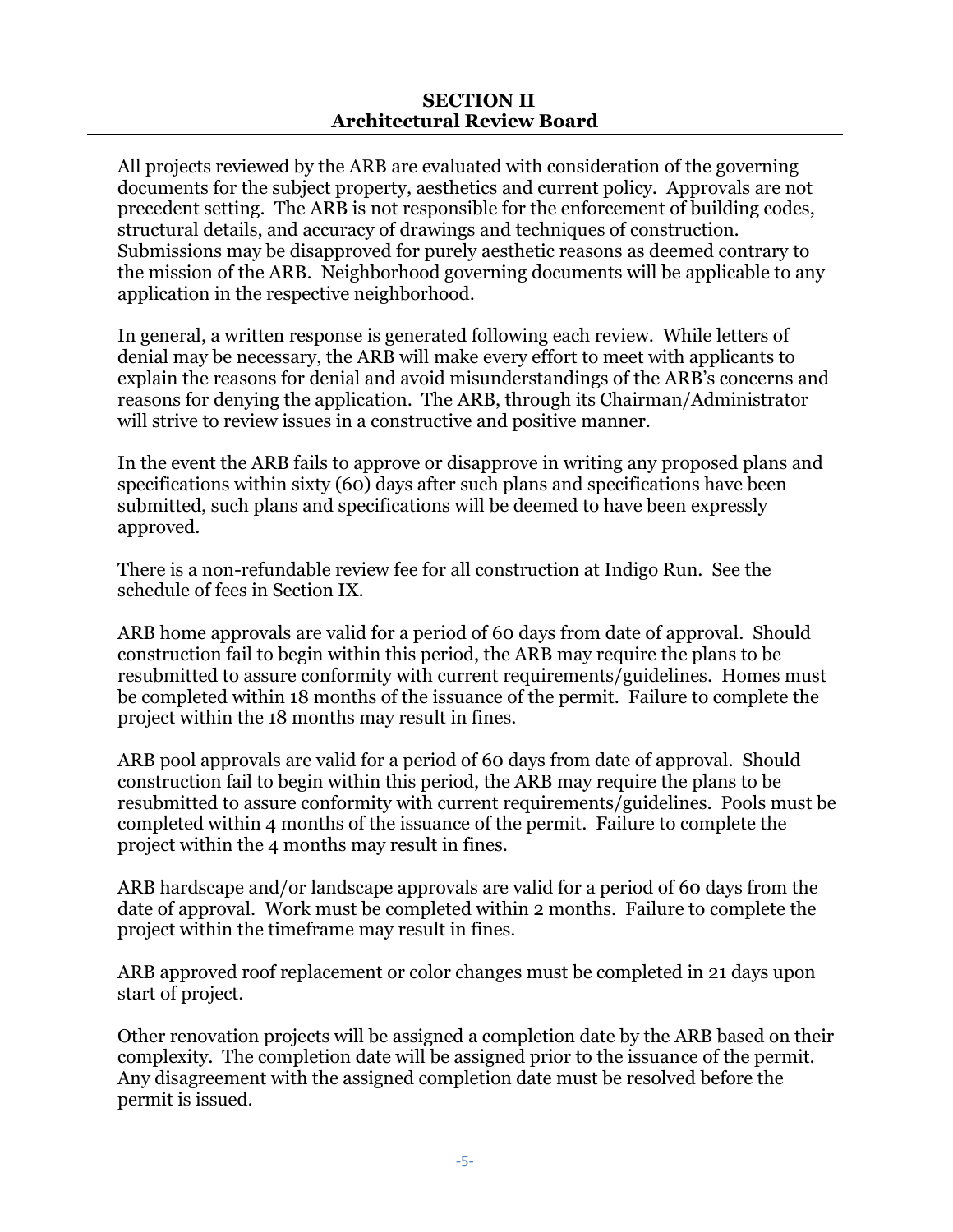## **A. General**

Construction within Indigo Run, including site preparation shall not begin before the following has been accomplished:

- Final plans have been approved by the ARB
- The builder/owner deposit has been paid
- Receipt of signed Drainage and Tree Compliance Agreement (Section IX)
- Receipt of signed Compliance Deposit Agreement (Section IX)
- Issuance of Indigo Run Building Permit
- Issuance of the Town of Hilton Head Island Building Permit

All proposed construction requires the submission of a completed, signed and dated application with the appropriate fee. Plans will not be reviewed without the completed application and requisite fees paid. See ARB Fee Schedule in Section IX.

To provide a systematic and uniform review of proposed construction, the Architectural Review Board has established the following submission and approval guidelines.

## **B. Stages of Plan Review**

All stages of review will require on-site visits by an ARB representative. The ARB reserves the right to visit the site at any time in the review and construction process.

1. **Conceptual Review** - This is the initial review stage of every application and is intended to facilitate collaboration with the ARB and the applicant to establish a basis for Preliminary Plan Review and eventual final approval. However, should the applicant wish to forego this stage and begin with the Preliminary Plan Review stage, all provisions of Sub-Section 2 below must be met, along with the requirements of this sub-section. The following is required at the initial meeting with the ARB:

During this first review stage, the owner (or owner's representative) may attend the ARB meeting to make a presentation and discuss the project with the ARB. Placement on the agenda will be coordinated only through the ARB Administrator. If the application is for a new house or any improvements, the submission should contain the following:

- Information depicting the exterior of the proposed structure, e.g, if the application is for a house addition, swimming pool, or other major improvement, the above requirements shall also apply.
- Information as to the type of materials proposed.
- A scale drawing of the site plan with the footprint of the structure shown within the lot setback lines.
- On this site plan, an area table, as described in "Preliminary Plan Review"  $\left(\#2\right)$ below) under Site Plan (paragraph 13) must be included.
- Any desired Variance shall be considered at this stage. See Section VII for more details.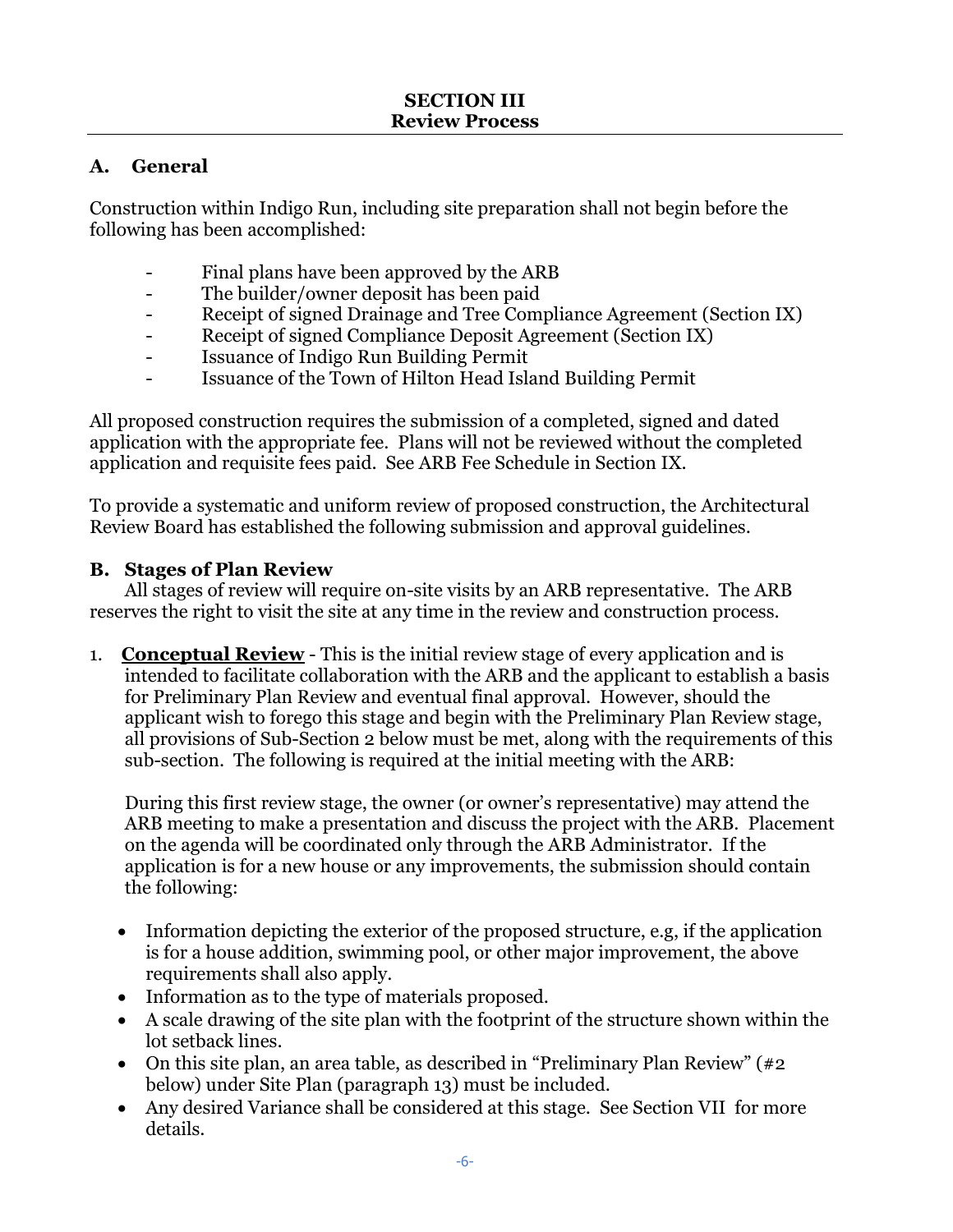If the project involves, repainting, re-roofing, landscaping, or a similar minor improvement, appropriate plans, details, color samples, and other pertinent information shall be submitted.

Acceptable representatives are either the design professional or the proposed builder.

- 2. **Preliminary Plan Review** Once conceptual approval has been granted, the applicant may submit for Preliminary Plan Review which shall be a fully completed application form accompanied by the appropriate ARB submission fee (see Fee Schedule in Section IX of the guidelines). In addition, the Preliminary Review submission shall include the following:
	- **a. Site Plan**: A site plan prepared by a professional engineer or land surveyor must display a professional seal and signature. The site plan must show all information at a scale of  $\frac{1}{8}$ " = 1'-0" as to the proposed improvements to the property, including:
	- (1.) Property lines with bearings and distances.
	- (2.) Building setbacks, existing utilities and easements.
	- (3.) All trees (indicate size and species) of 6 inches in diameter or larger (measured at a point four (4) feet above the ground level), and clusters of smaller trees that may influence design and appearance. See Section V for tree protection standards. Show the outline of canopies of remaining trees that are in close proximity to the building.
	- (4.) Topographic contour lines at one-foot contour intervals.
	- (5.) Existing ditches, water courses and drainage structures.
	- (6.) Edge of pavement of existing roads.
	- (7.) Water edge, water level and top of bank, if applicable.
	- (8.) Location of DHEC/OCRM Critical Line, if applicable.
	- (9.) Location of existing and proposed bike/cart paths, driveways, garden walls, fences, swimming pools and any other features which could influence design
	- (10.) Finished floor elevation and the locations and finished floor elevations of houses/buildings on adjacent lots.
	- (11.) North arrow, scale and name and address of legal owners.
	- (12.) Location plan showing this proposal in relation to the Indigo Run community.
	- (13.) New homes must provide a streetscape view of the proposed home and adjacent properties.
	- (14.) Area Table showing the following. See ARB application form.
		- a) Interior square foot area per floor, including garage; indicate total.
		- b) Total exterior square foot area of covered porches, decks and patios.
		- c) Total square foot area of hardscape (driveways, walks, pools, etc.).
		- d) Percent dwelling lot coverage (items a. & b. above divided by the lot area).
		- e) Percent impervious lot coverage (items a, b, & c. above divided by the lot area). Maximum 38%.
		- f) Height of building above finished  $1<sup>st</sup>$  floor elevation.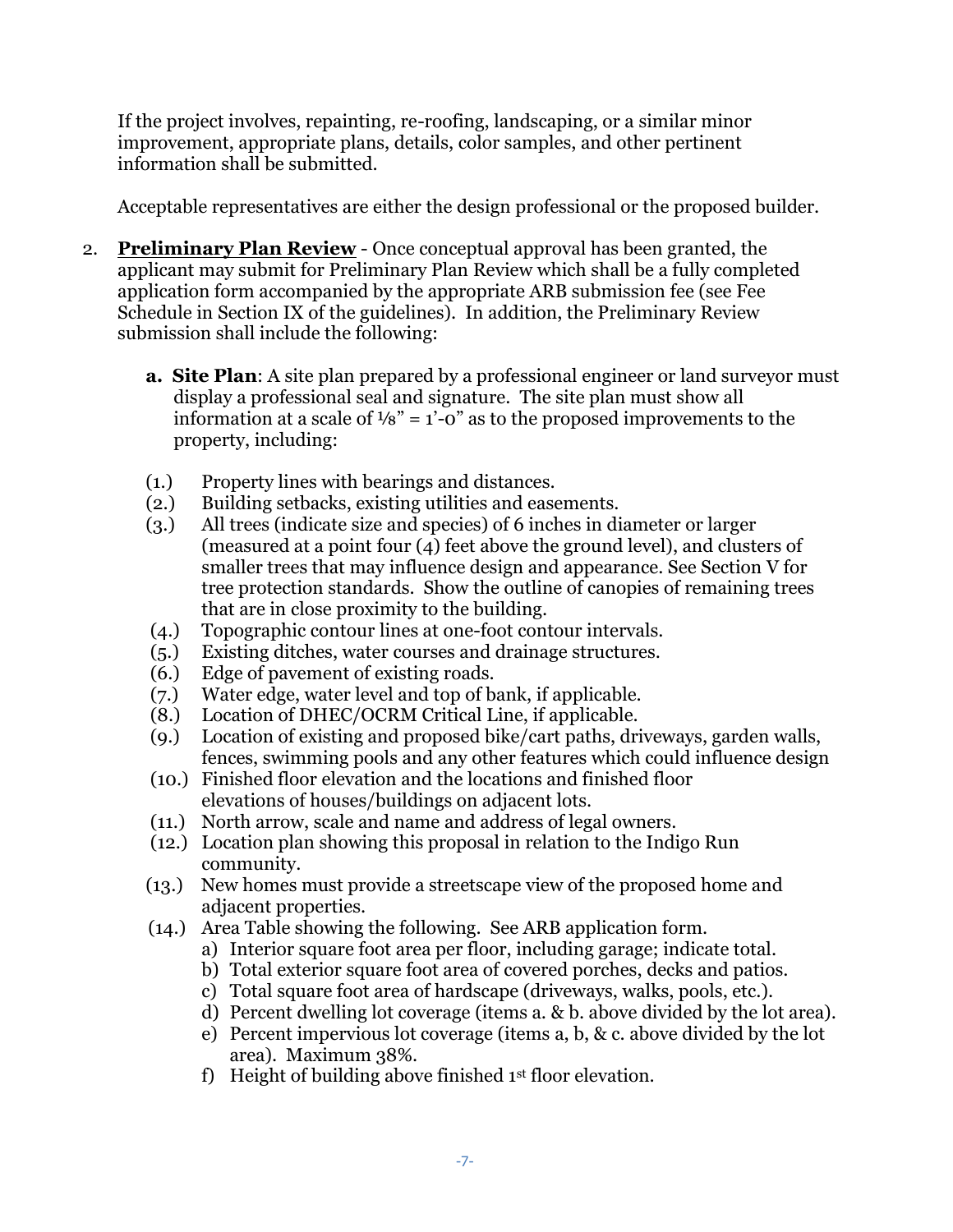- **b. Photographs**: 8"x10" color photographs of the front and rear elevations of the lot proposed for development and the lots/buildings on either side of the subject property; total of 4 photographs, labeled accordingly. These may be digital photographs printed on standard paper.
- **c. Building Plans:** These shall be at a scale of  $\frac{1}{4}$ " = 1'-0" and shall include floor plans, elevations, and overall height of the structure from pre-construction grade to the highest roofline.
- 3. **Final Plan Review** In order to be eligible for Final Plan Review, a stakeout of the entire perimeter of the building, driveway and other proposed structures must be made. The applicant shall notify the ARB administrator when this is complete and available for review by members of the ARB before submitting the documents required for Final Plan Review, which shall include the following:
	- **a. Site Plan**: A site plan prepared by a professional engineer or land surveyor must display a professional seal and signature, show all the information required for the preliminary site plan submission and all improvements to the property, including:
		- (1.) Exterior building walls, raised decks and terraces, edges of roof overhangs.
		- (2.) Trees proposed to be removed shall be indicated with an "X." Tree protection must be included for at risk trees.
		- (3.) Dimensions and materials for driveway, walks, patios (acceptable material is concrete, brick, pavers; bituminous concrete of any type is not permitted) and miscellaneous site improvements including service yards, fences, privacy walls, water features, swimming pools, pool enclosures, etc. (See Paragraph g. below for additional submittal information required when proposing a swimming pool.) Paver/brick bands and aprons are required for all driveways and parking areas, new and rebuilt.
		- (4.) Site utilities including water, sewer, electric, cable TV, telephone and exterior HVAC units; include meter, transformers, generators, etc.
		- (5.) Location and wattage of all outside lighting. Exterior lighting shall not be directed in such a manner as to create an annoyance to adjoining properties. Indicate type and wattage of all fixtures and the direction of light throw. The maximum. The maximum wattage of exterior lighting is 75 watts incandescent or LED equivalent per fixture.
		- (6.) Location of dumpster, portable toilet, silt fence, and materials staging areas. (If materials are to be staged or workers vehicles are to be parked on other than the subject property, a letter of permission from the owner of the property must be included with the final submission.)

# **b. Grading and Drainage Plan**

This plan shall be prepared by a South Carolina registered professional engineer or registered landscape architect and shall include the seal and signature of the professional. It shall be coordinated with the landscape plan to ensure compatibility with existing trees to remain, proposed plantings and other landscape features. A separate site plan shall be submitted showing both original and final grading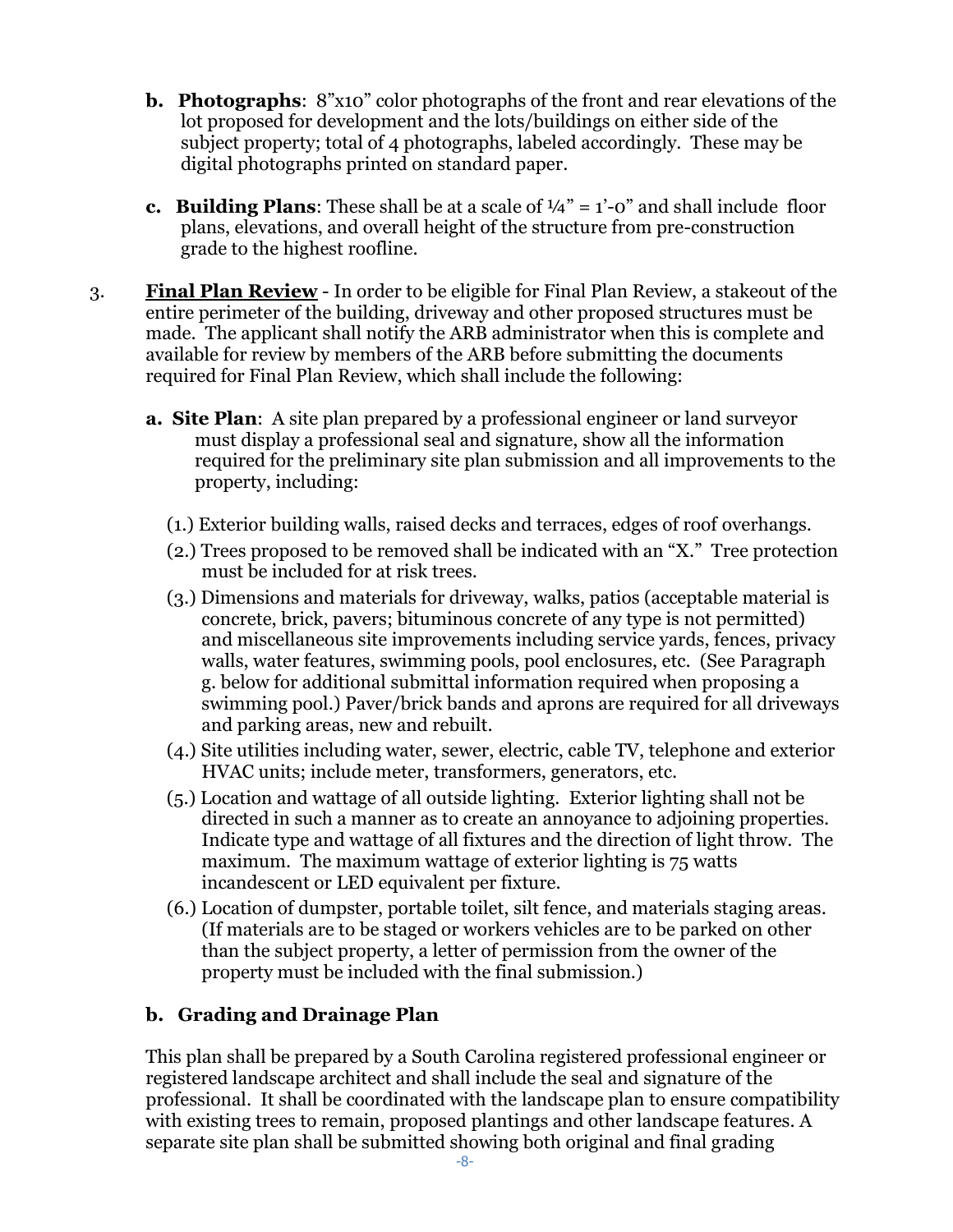contours at a minimum of 1-foot intervals (½-foot intervals may be necessary for very flat sites), spot elevations at appropriate locations and drainage details (direction of flow arrows, pipes, catch basins, swales, etc.) to clearly show the proposed final grading of the site and its drainage pattern so that no storm water runoff will be directed to adjacent properties. Earthen berms created to direct the drainage flow are not allowed. Only *excavated swales* to collect and direct the drainage flow are allowed. Tree wells are prohibited. Include proposed trees to be removed and protection of trees to be saved. Attention should be given to the concentrated runoff from roof valleys and gutter downspouts, which may need to be directed by an open drainage system to prevent flows onto adjacent properties or otherwise prevent soil erosion or damage to landscape. In certain cases where no lower areas are available to direct the runoff, retention basins may need to be constructed on site. The ARB reserves the right to request a new or updated drainage plan anytime revisions (i.e., swimming pool, patio installation, etc.) will affect the approved, existing drainage plan.

At the completion of the work provide an as built, combination site and drainage plan with setbacks showing the location of the house as well as the contours of the lot. The as built drawing shall be on 24" x 36" paper and be at a scale of  $1/8" = 1'0"$ . The plan shall be prepared by a professional engineer or land surveyor and shall be signed and sealed. If there is any discrepancy from the original approved plan it will be cause for review and may require correction before the project is accepted by the ARB. The construction deposit shall be refunded upon satisfactory completion of all construction, including the grading and drainage work. The ARB reserves the right to make its own inspection of the work.

#### **c. Building Plans**

- (1.) Foundation and Framing: Show the plan, location and sizes of foundation and framing elements, including raised decks and terraces, with dimensions from all outer edges to property lines.
- (2.) Floor Plans: Show all levels, fully dimensioned.
- (3.) Elevations: Show all sides of the buildings. Label the existing and proposed grades, fill and finished floor elevations. Graphically depict and label all material selections for trim, siding, railings, windows, French doors, chimney, chimney cap, foundation, and entry steps. Show location of exterior light fixtures on elevations; also show location of satellite dish, if any. Show final grade lines on elevations. The exterior elevations are of particular importance and therefore, show full dimensions of the cornices, corner boards, water tables, quoins, window trim, door trim, columns, railings, spindles, and other appropriate details including colors.
- (4.) Building Section and Details: Show typical wall section, and details from bottom of footings through roof along with typical sections and/or details of cornices, window and door head, jamb and sill, decks and railings, swimming pool fences, patio walls, screening devices and other features (i.e.: dormers, pediments, columns, sections through unusual framing and construction).

## **d. Building Materials and Colors**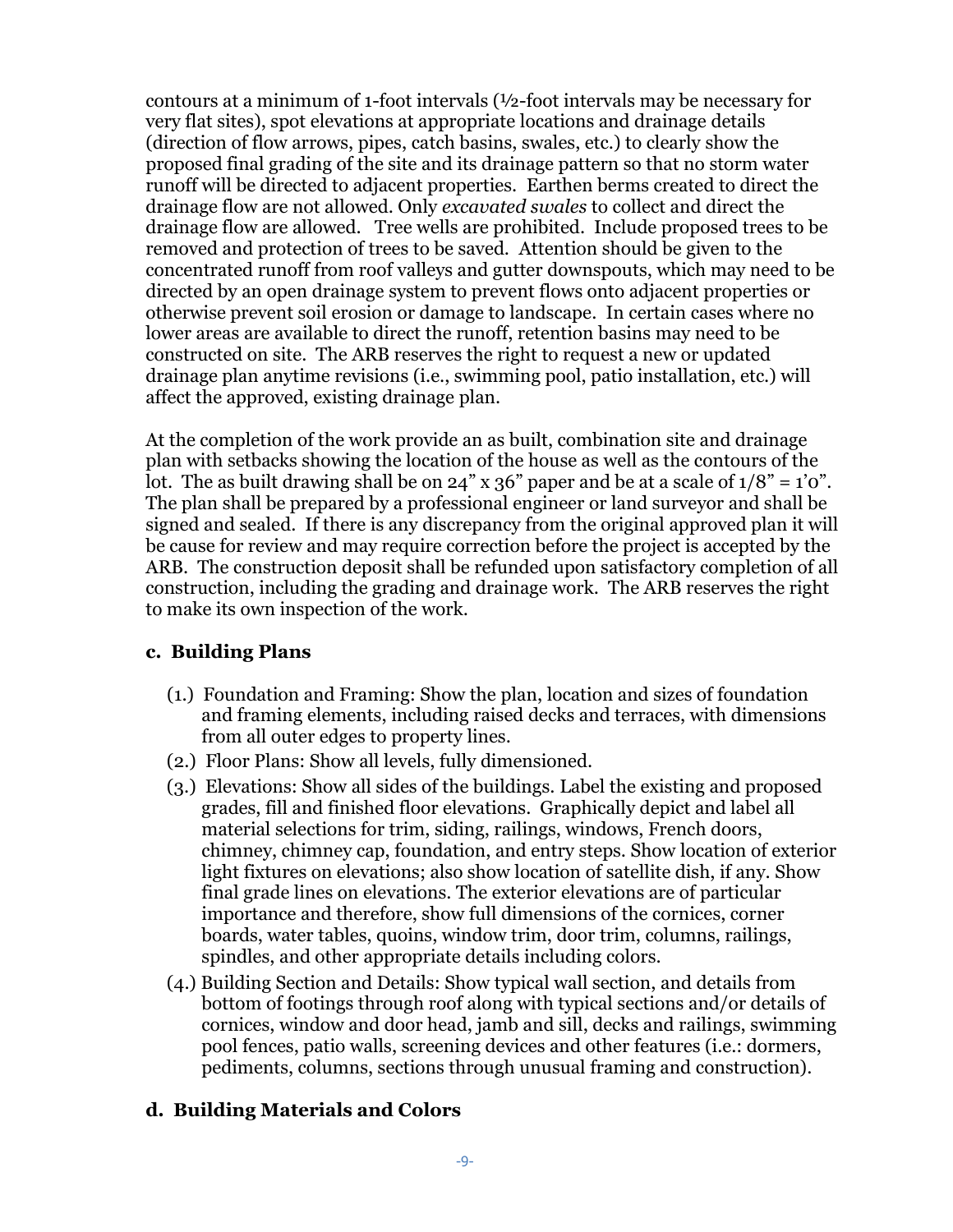In selecting colors, all exterior colors should blend with the surrounding environment and not contrast with it. Samples of all exterior materials, colors and finishes (siding, trim roofing and other appurtenances; color samples only for windows, doors and shutters) shall be submitted. See the ARB Application for Residential Construction to submit colors: one board for each color, each finish, and the roof surface. Should stone, brick or other masonry be proposed, a reasonablysized sample shall be submitted. Samples of the ARB approved colors are available in the COA office.

## **e. Electrical Plans**

These shall include the proposed exterior electrical layouts for the building, including location of the electric meter within the service yard, locations and specifications of exterior lighting and security lighting and any other proposed electrical equipment for swimming pools, water features, etc. Plans should include bulb wattage or equivalent for exterior fixtures.

## **f. Landscape Plan**

This plan shall show an accurate scale representation of the size at time of maturity. Indicate proposed grading, irrigation and drainage including all spot grades necessary to ensure proper function and construction. Landscape plans must be prepared and coordinated with the drainage plan at the same scale as the final site plan and shall include: variety, size, location, quantity and names (common and botanical) of all plant material. Show types and limits of lawn areas. Vast areas of mulch are discouraged. See Section V B.2.g. for details.

# **g. Swimming Pool Plan Requirements**

## **The site plan for a swimming pool must be submitted as part of the Final Review** and shall include the following:

• A site plan to scale showing, by dimensions and elevation, the relation of the pool and pool deck to the property lines, setback lines, and house. Show existing and new finish grade contours, drainage flow, and tree removals. (NOTE: The setback from any property line to a swimming pool, including the deck, is 10 feet.)

- Photographs of the area of the proposed pool including the existing landscape, trees, and natural growth.
	- Pool and pool deck dimensions.
	- Elevation (AMSL) of pool deck and finish floor elevation of house.
	- Location(s) of stairs or steps from house to pool deck.
	- All pools will require a pump down dry well.
	- Location of all pool equipment and backwash drywell.
	- Details, dimensions and materials of the service yard that will house the pool equipment.
	- Structural section through pool and deck indicating depths and materials.
	- Samples of materials with proposed colors: tile, coping, and deck finish.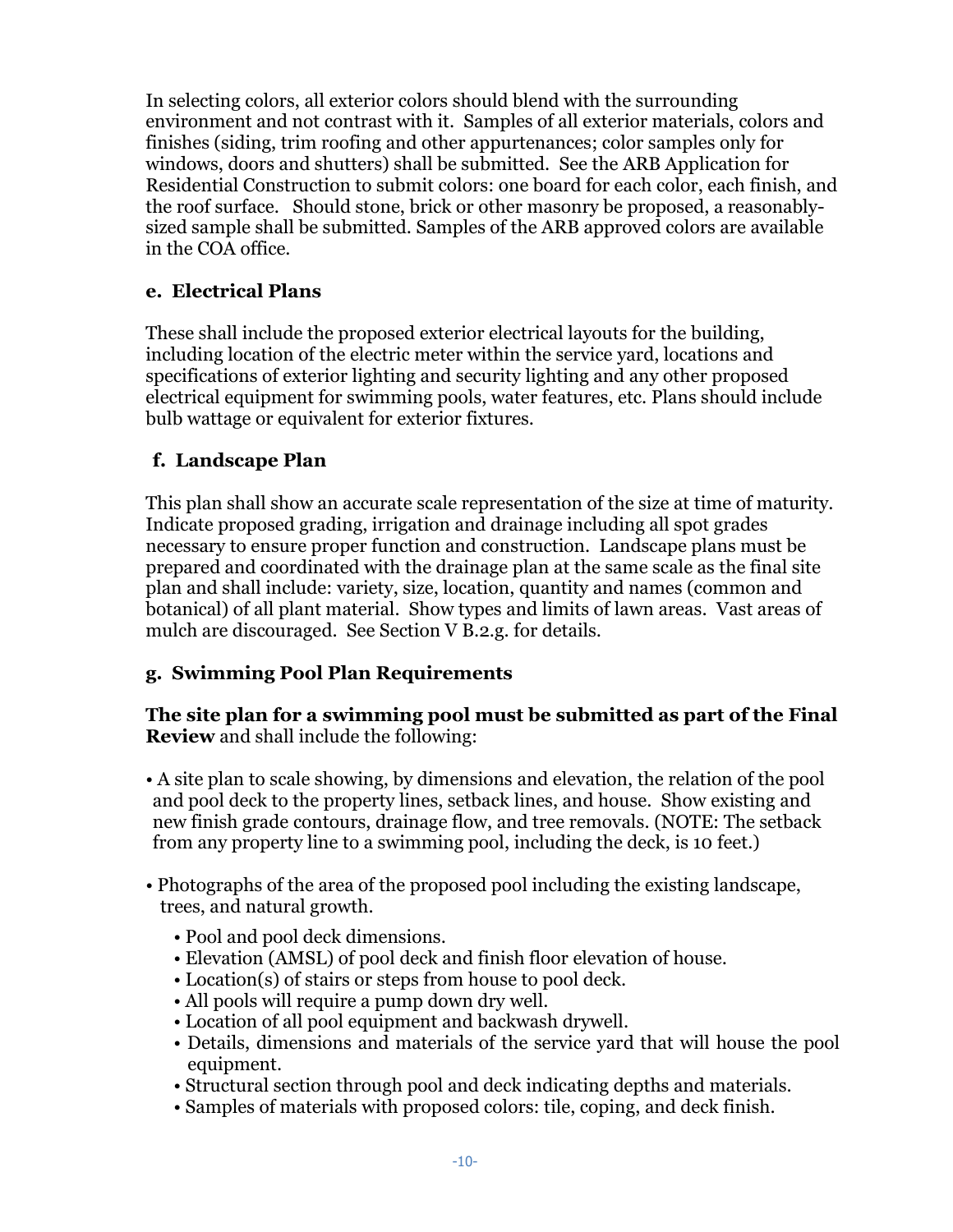- Barrier fencing, if desired, must be compatible with the architecture of the house. See Item #14 under Section IV, Design Guidelines.
- Landscape changes and additions. Significant landscaping may be required if pool is adjacent to golf course or other common public areas.
- Locations and types of pool and deck lighting.
- Define other features: spa, waterfall, pergola, trellis, etc.
- Indicate route of mobile equipment access to pool site.
- Describe disposal of excavated earth.
- New or updated topo & drainage plan for affected area (to accommodate pool) signed & sealed by a South Carolina registered professional engineer or registered landscape architect.

Swimming pool enclosures and other accessory structures are only permitted within the buildable area inside the house setback lines. However, they shall be designed and constructed to be integrated into the style of the house so as to be in architectural harmony with it. Metal-framed screened pool enclosures, rooms, lanais and the like are not permitted. Custom-built screened pool enclosures and similar structures that are constructed of the same materials and have the same architectural features of the house will be considered by the ARB. Design shall be such so as to not adversely impact neighbor's sight lines.

## **C. On-Site Stake Out**

After all conditions for final review are met and before lot clearing can commence, a stake-out of the building, drives, and service yard must be installed and approved by an inspection performed by a representative of the ARB. For stake out review, the property lines and foundation perimeter must be materialized on the site by a series of stakes (a minimum of 3 feet exposed) connected by string. Trees to be removed are to be flagged with red flagging ribbon. In no case or for any reason shall any tree removal or site clearing commence without an Indigo Run building permit.

#### **D. Issuance of Permit to Build**

The Indigo Run permit to build will be issued after the on-site stake-out inspection has been made provided that the site conditions comply with the approved status of the final review and that all deposits have been made. NOTE: Owner/contractor must provide a copy of the Town of Hilton Head Island Building Permit. Both permits shall be prominently displayed and viewable from the street.

## **E. Progress / Completion of Project Inspections**

The progress of construction will be monitored to ensure that compliance with the approved project's design as submitted for review is taking place and completion within the allotted time permitted. If project cannot be completed in the allotted time frame as established by the ARB guidelines or as assigned by the ARB, a written request for an extension must be submitted. The letter must contain the reason for an extension and the amount of time being requested to complete the project. The request must be made prior to reaching the original completion date and with sufficient time for ARB to review before the existing allotted time frame is exhausted. Granting an extension is at the sole discretion of the ARB. After reviewing an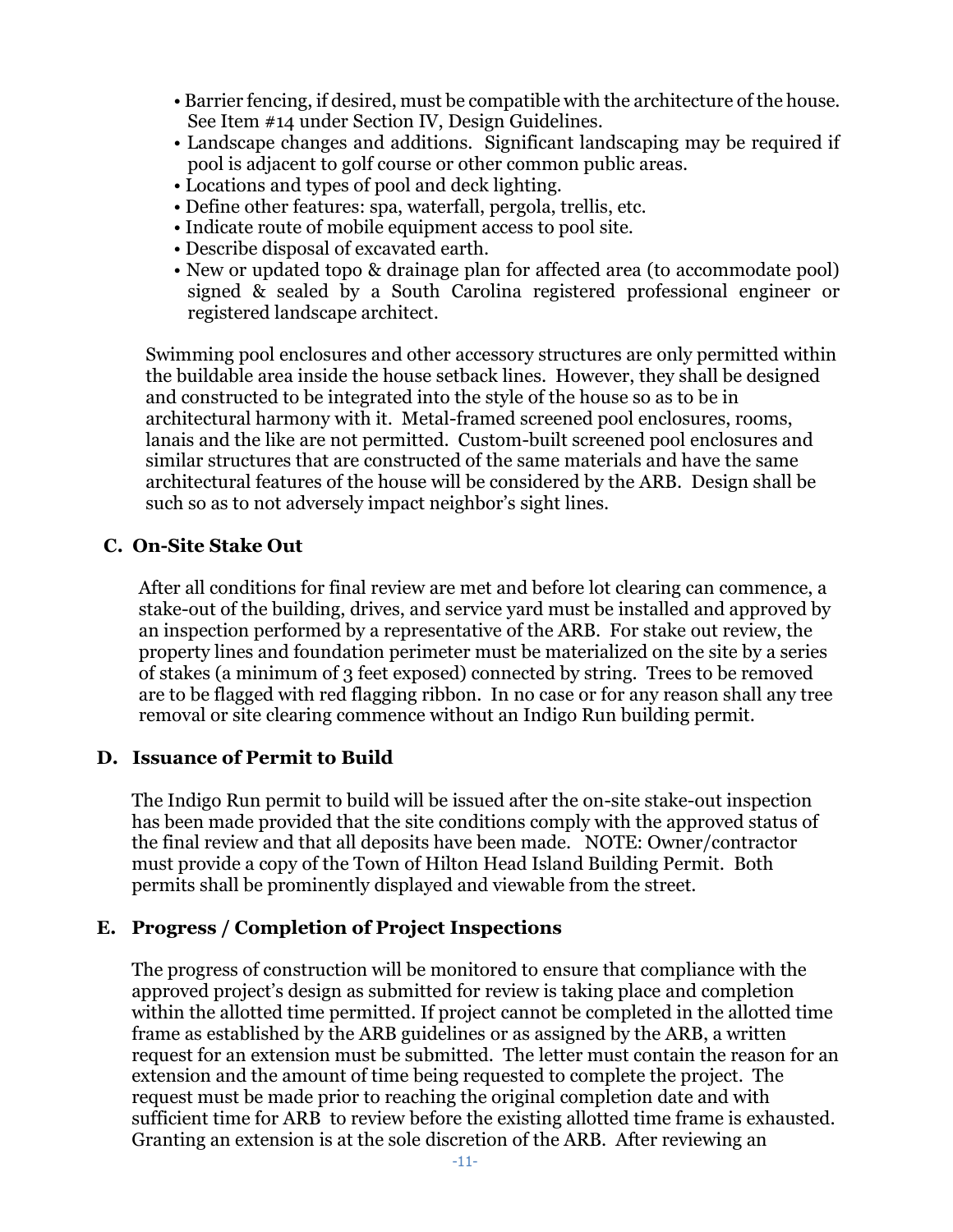extension request, the ARB shall determine if any fines or additional permit fees are necessary. No property owner shall be permitted to occupy a dwelling, major addition, or swimming pool, on a temporary or permanent basis, until it has been completed according to the ARB approved plans and specifications, a Certificate of Occupancy has been issued by the Town of Hilton Head Island and an occupancy approval has been obtained from the ARB or its authorized representative. For a swimming pool, a pool completion certificate will be required prior to use. Home completion (including landscaping) is to be the earlier of 18 months after the issuance of the ARB Final Approval, or 90 days after the issuance of the Certificate of Occupancy, whichever occurs earlier**.**

#### **F. Request for Inspection**

Upon completion of new home construction, see Section IX, *Compliance Deposit Agreement* for return of deposit.

The request for inspection of any type, with a minimum notice of one full business day, should be made by calling the COA Office at 843-689-7300.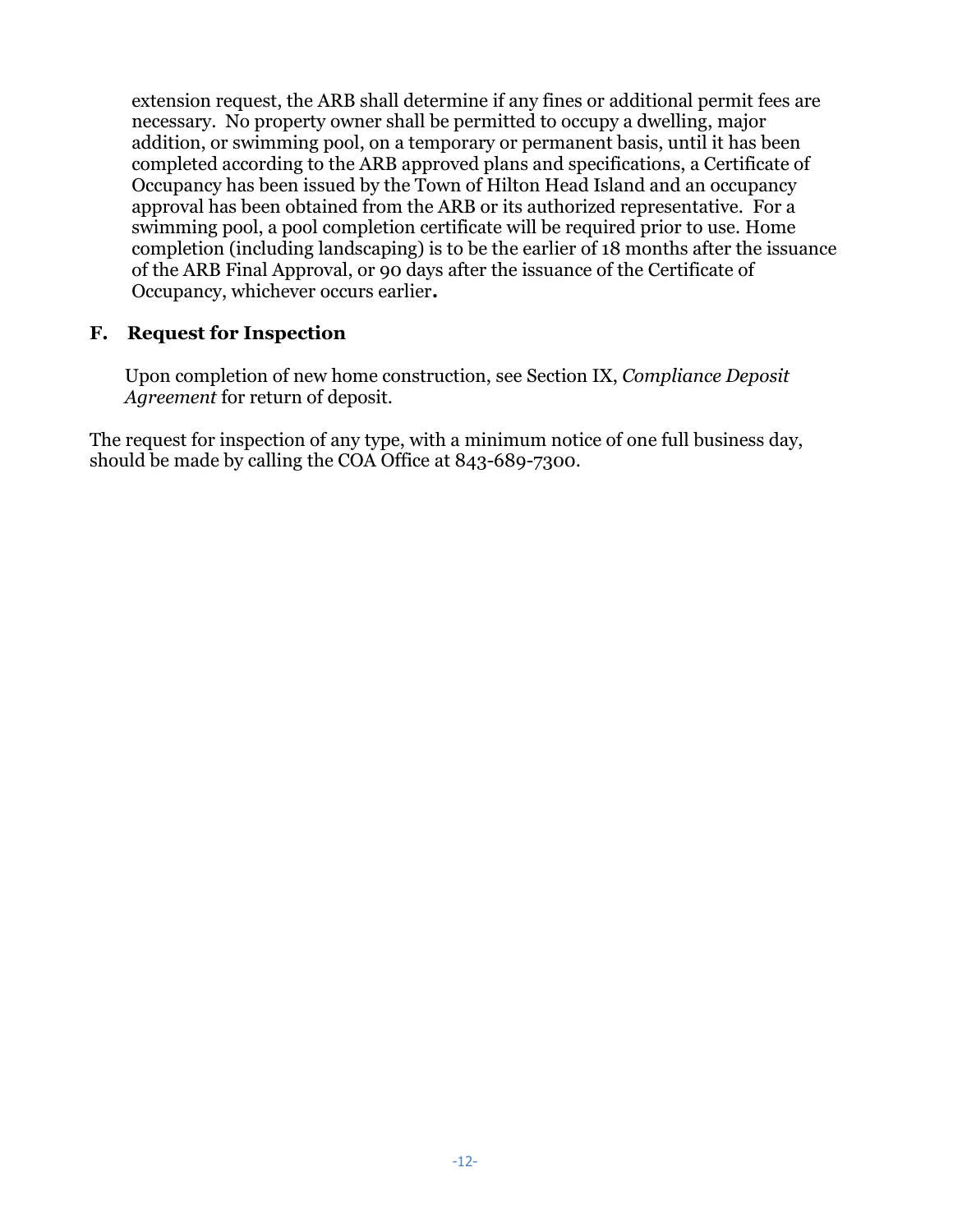## **A. General**

The following are architectural guidelines for construction in Indigo Run. The Design Parameters in these guidelines will provide a harmonious and aesthetically pleasing residential community.

## **B. Building Sizes and Setback Requirements:**

| 1. | The Golf Club Community                                                                                                          | 2,500 SF minimum (heated)<br>30 ft. front setback<br>40 ft. rear setback<br>15 ft. side yard setback                                       |
|----|----------------------------------------------------------------------------------------------------------------------------------|--------------------------------------------------------------------------------------------------------------------------------------------|
| 2. | The Golden Bear Community                                                                                                        | 2,000 SF minimum (heated)<br>30 ft. front setback<br>40 ft. rear setback<br>15 ft. side yard setback                                       |
| 3. | The River Club Community                                                                                                         | 2,500 SF minimum (heated)<br>40 ft. front setback<br>40 ft. rear setback<br>15 ft. side yard setback                                       |
| 4. | The Broad Pointe Community                                                                                                       | 2500 SF minimum (heated)<br>See Exhibit A for individual lot setbacks                                                                      |
| 5. | Patio Lots<br><b>Bethel Court</b><br><b>Brewton court</b><br>Richfield $#1-25$                                                   | 1,800 SF minimum (heated)<br>20 ft. front setback<br>20 ft. rear setback<br>3 ft. patio wall side setback<br>8 ft. other side wall setback |
| 6. | Berwick Green Townhome Community<br>Front and Rear Yard Improvements<br>Garden homes & condos: see original survey for setbacks. | 2 ft. side property line setback<br>(inside unit)<br>5 ft. side property line setback<br>(end unit)                                        |
| 7. | <b>Club Corp of America Recreational Facilities</b>                                                                              |                                                                                                                                            |

A. The types of improvements or construction on recreational facilities property that are enumerated below shall require the submission of plans and specifications to the ARB and shall further require ARB written approval, which approval shall not be unreasonably withheld: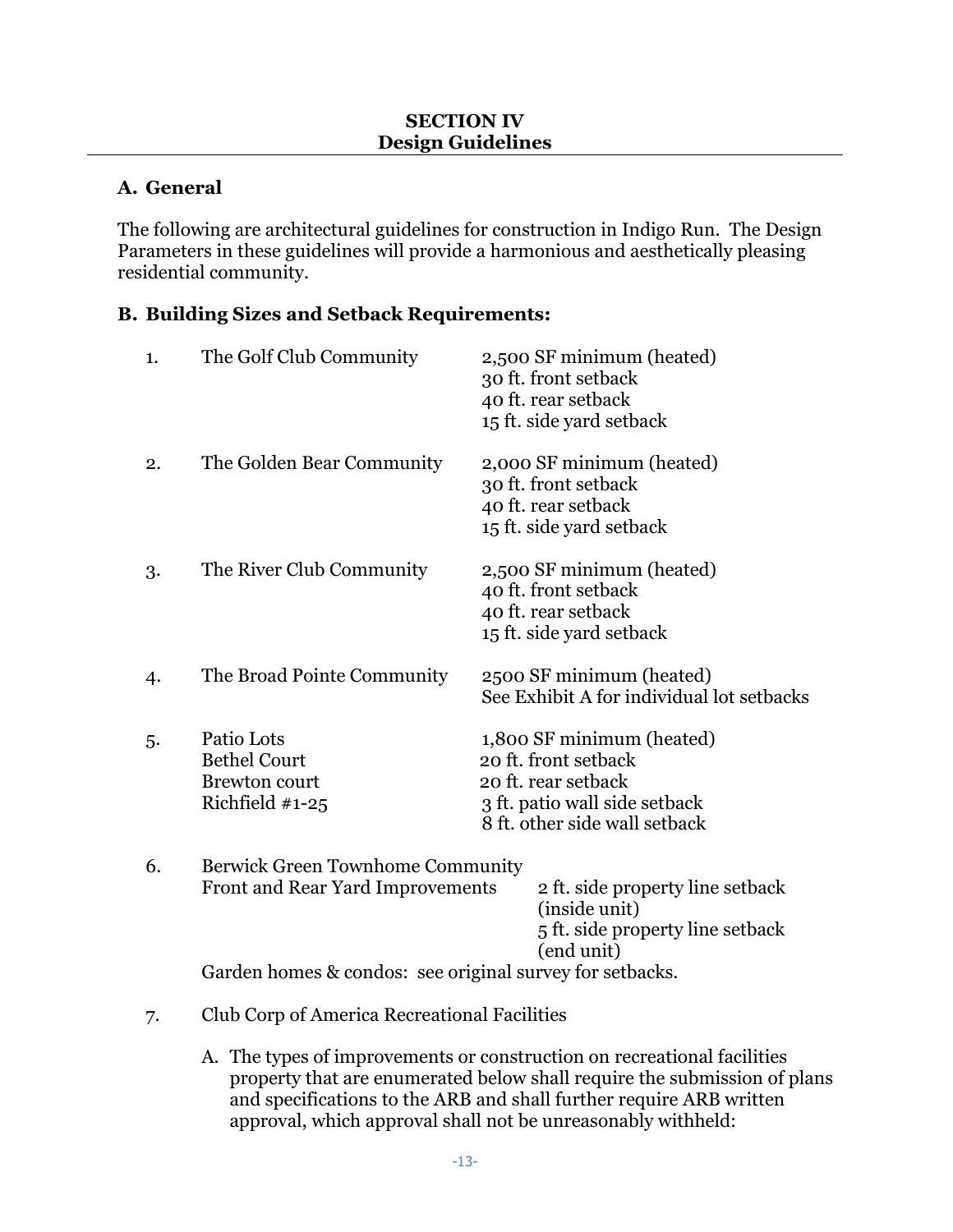- 1. Any construction, renovation or building modification that would change the footprint, height or color of an existing structure.
- 2. Any demolition or razing of an existing structure.
- 3. The construction of any new building (as to the exterior elevation, construction and height). Under no circumstance shall any new construction exceed the height of the tallest existing building located on the property where the new construction is proposed.
- 4. Changes to current lighting on golf courses and buildings.
- 5. Projects requiring heavy equipment in excess of 39 tons that will be parked on the property for more than one (1) week.
- 6. The erection of any cellular or other communication tower where the height of the proposed structure exceeds the top of the tree line in the area where the tower is to be placed or exceeding 55 feet in height in areas where trees do not provide cover for the structure.
- 7. The erection of any above-ground water storage or retention facility. Below ground or ground level water storage facilities such as lagoons and catch basins may be constructed without the requirement of the ARB approval, provided that any screening, berms or landscaping around such a facility must be approved unless wholly consistent with the features of the surrounding area.
- B. No construction of improvements shall be undertaken or conducted on any Sunday or community holiday except in emergency situations involving potential loss, injury, or damage to person or property, as otherwise permitted by the ARB.

## **C. Building Maximum:**

Although maximum building sizes are not specifically established, the ARB will consider mass and bulk of a structure and may, at its sole discretion, disapprove a submittal that is inappropriate for the site due to the incompatibility with other neighboring structures. Generally, a maximum of one square foot of footprint covered area to 4 square feet of lot area will be considered reasonable. Since volume is a consideration when evaluating a structure for mass and bulk, second story living spaces shall be included for purposes of calculating the ratio of covered area.

## **D. Design Parameters**

1. The Golf Club Community residences shall have a minimum distance of 3.0 feet from finished floor to the existing grade (within the building area) and a minimum of 2.0 feet of exposed foundation wall at the entrance elevation. The Broad Pointe, Golden Bear and River Club Communities shall have a minimum of 1.5 feet from finished floor to the existing grade with a minimum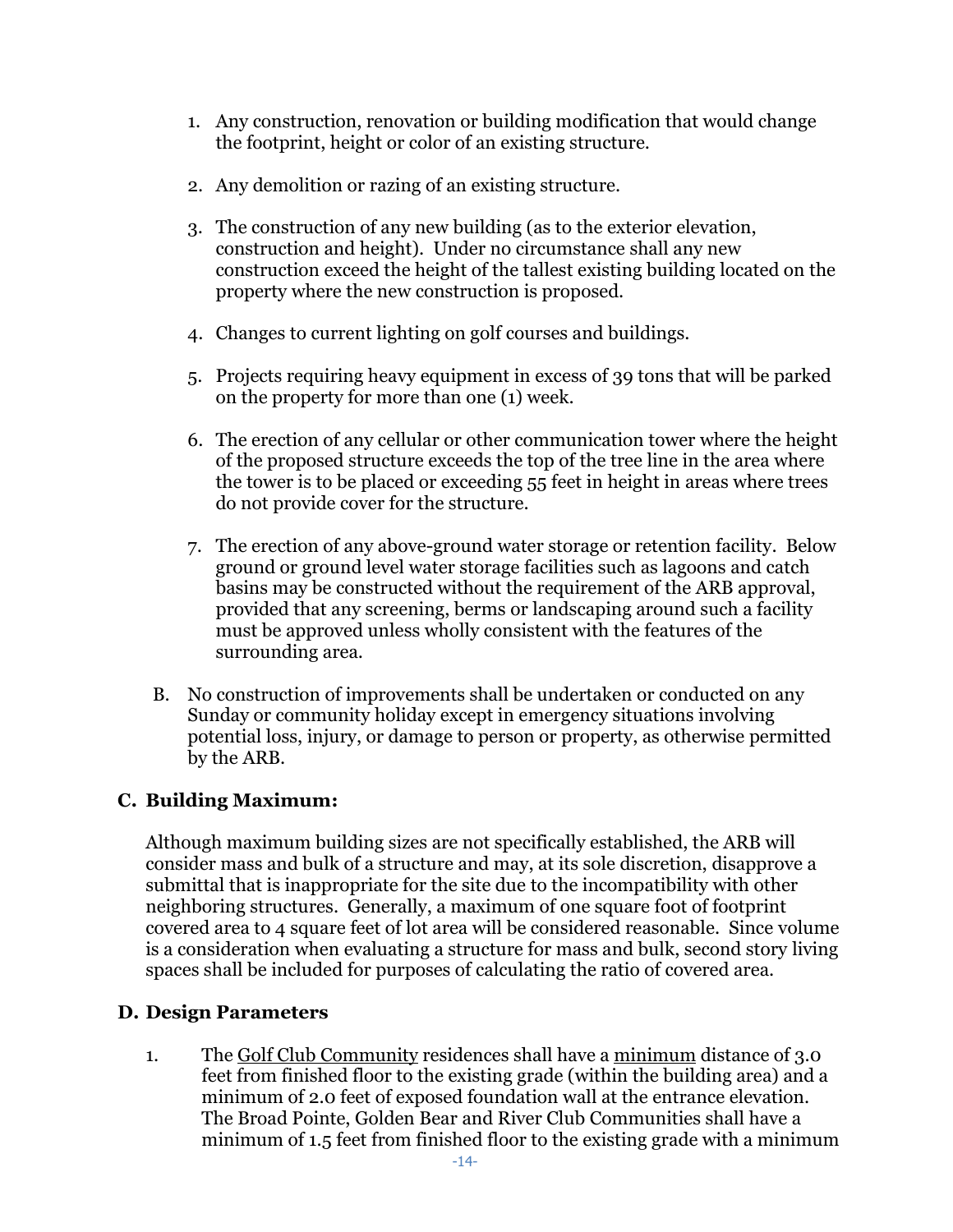of 1.0 feet of exposed foundation at the entrance elevation. These elevations pertain to lots above flood requirements. The ARB encourages an "elevated" appearance on the entry elevation. The Golf Club, River Club, and Broad Pointe communities are restricted so that no building shall be constructed that is identical to any other previously built in those respective areas. Any minor or cosmetic changes to an existing home design exterior, which for all intents is the same design, will be considered identical. This interpretation will be at the sole discretion of the ARB.

- 2. The maximum height from the heated finished floor elevation to the highest roof ridge is 35 feet, based on the assumption that the heated floor elevation is the FEMA base flood elevation plus 1 foot of "Freeboard", if this is deemed the minimum required floor height by FEMA for the designated flood zone. If the minimum FEMA requirement is the FEMA base flood elevation plus 1 foot, plus the depth of the "House Floor System," then the maximum height from the finished floor to the highest roof ridge shall be 35 feet plus the "*floor system depth*."
- 3. The minimum roof pitch of the main roof for all residences shall be 6/12. Architectural roofing materials must be approved by the ARB. If fiberglass shingles are used, colors and configurations that do not call attention to the roof must be chosen. Metal roofs must be standing seam of a minimum gauge. Porches and other non-main roof areas less than 6/12, but greater than 4/12 where 6/12 cannot be achieved, must be standing seam metal.
- 4. Asphalt drives and parking areas are not permitted. A minimum 12-inch drainage culvert may be required under drives at the street. A larger culvert may be necessary and will be determined through a field inspection. Field inspections may also determine that a culvert is unnecessary. Large areas of concrete in the driveway must be mitigated. Refer to Section V, Part B, 3-a.
- 5. Vertical flagpoles are permitted. They must be made of spun aluminum and be of a size and scale compatible with the house. They must be placed on a spot marked by the ARB and surrounded by a landscaped island which also has been approved by the ARB. Submit the manufacturers installation instructions along with their wind rating limits, to the ARB for approval. They may be placed up to 10' outside the front and rear seatbacks but must be within the side setbacks. Displaying of the flag must follow the all-flag protocols which include, but are not limited to proper illumination during the hours of darkness. The method of illumination that you will be using must be submitted to the ARB for approval. House and tree mounted flags, do not require an ARB permit and their approved locations are spelled out in the rules and regulations. They must also adhere to all flag protocols.
- 6. Any permissible outbuildings on a lot such as pool houses, detached garages, greenhouses, gazebos, and the like, must be compatible with the main house and within setback lines. Outbuildings must be harmonious in materials and colors of the house. Garages should be connected to the house by a covered passageway. The ARB requires a detailed drawing of any outbuilding as part of the approval process.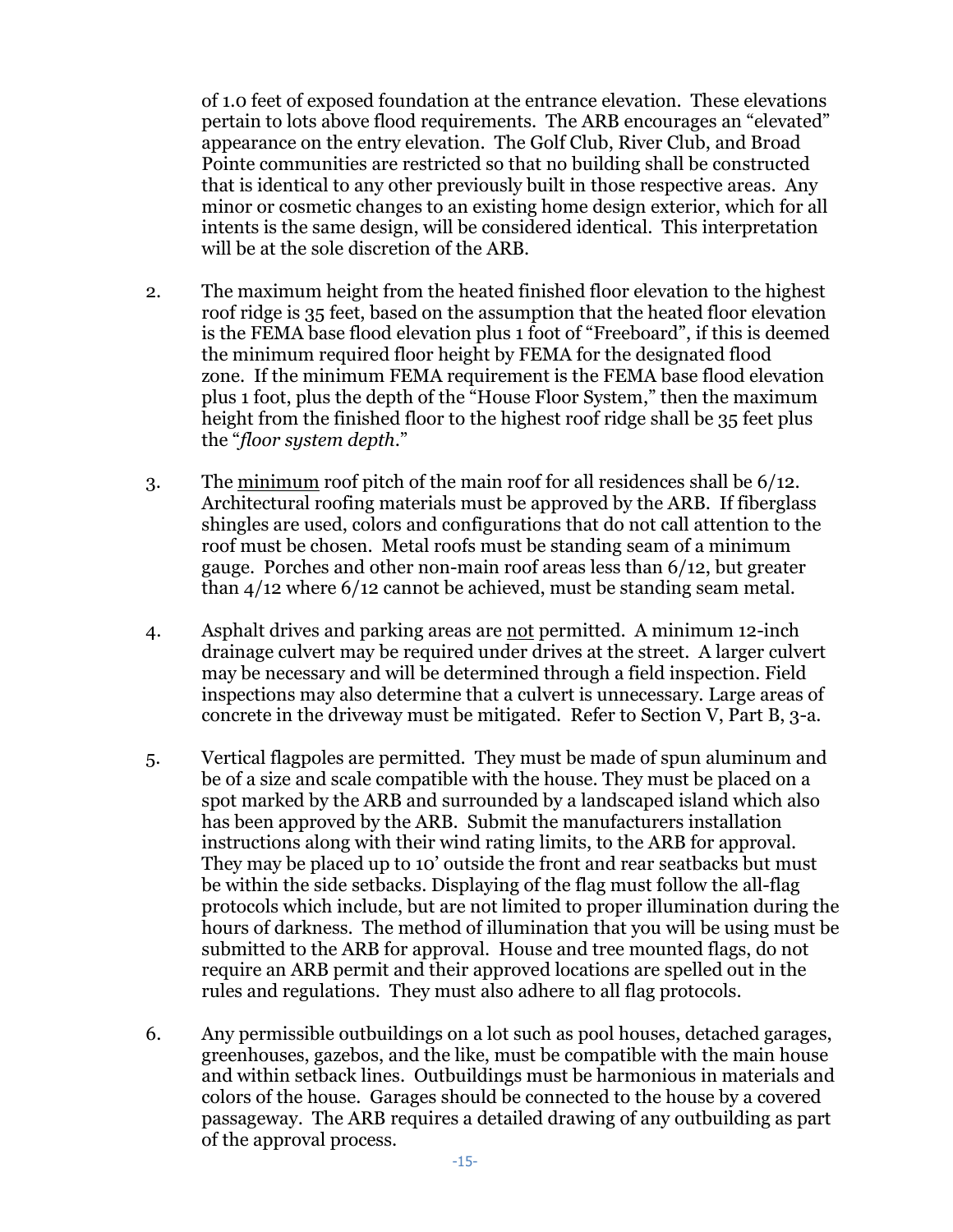- 7. Exterior lighting should not adversely affect neighbors. If eave lights are proposed on outside extremities of a structure, they must be activated by motion detectors and must be directed to shine within the property boundaries. Unobtrusive decorative low voltage and solar light fixtures for low-level landscape, up-lighting and path/driveway lighting are permitted. Maximum height is 24" above ground level. Junction boxes should be placed to minimize their visibility. When down lights are used, the projected beam of the light must not leave the property.
- 8. The River Club and Broad Pointe residences, and other areas where applicable, may be reviewed as to their compatibility with the DHEC/OCRM and FEMA guidelines. Docks and bulkheads shall meet regulations of the governing agencies. Docks shall maintain a 25' setback from the dock corridor established for their corresponding lot.
- 9. Masonry (stucco, brick, or stone) will be the primary exterior finish and shall appear on all elevations including chimney if applicable. For purposes of definition of this requirement, the ARB requires that masonry be the predominant exterior finish on each of the four elevations. Hardy board is acceptable but only as an accent on exterior finish.
- 10. Landscape plans shall be sensitive to the natural local conditions including factors such as water consumption requirements and wildlife considerations, especially the foraging habits of the local deer population. Irrigation and natural sod shall be extended to the area along the road. See Section V of these guidelines for a details.
- 11. All residences will be reviewed as to their compatibility with the OCRM and FEMA guidelines, etc., although enforcement in these areas is handled by other agencies.
- 12. Dishes should not exceed one (1) meter in diameter or diagonal measurement. The criteria for location approval is reception ability and screening from view. The device shall not be seen from the street. Every effort should be made to obscure the dish from other viewing areas. If placed on the ground, proper landscape screening is required. Antenna wires shall not be visible and shall be concealed within the structure of the house or buried under ground.
- 13. Fences or fence structures are prohibited. The sole exception is for fences around swimming pools, and in-ground hot tubs. Pool fencing (48" maximum height) shall consist of wrought iron appearance with masonry columns every 8 to 12 feet apart, evenly spaced. The columns must be compatible with the main house architecture. The location, design, materials of construction, color and aesthetic appropriateness will require ARB approval. The maximum amount of allowable fencing will be only enough to enclose the pool area. Chain link fencing is prohibited. Buried electronic pet fences that provide an invisible barrier to confine pets are permitted.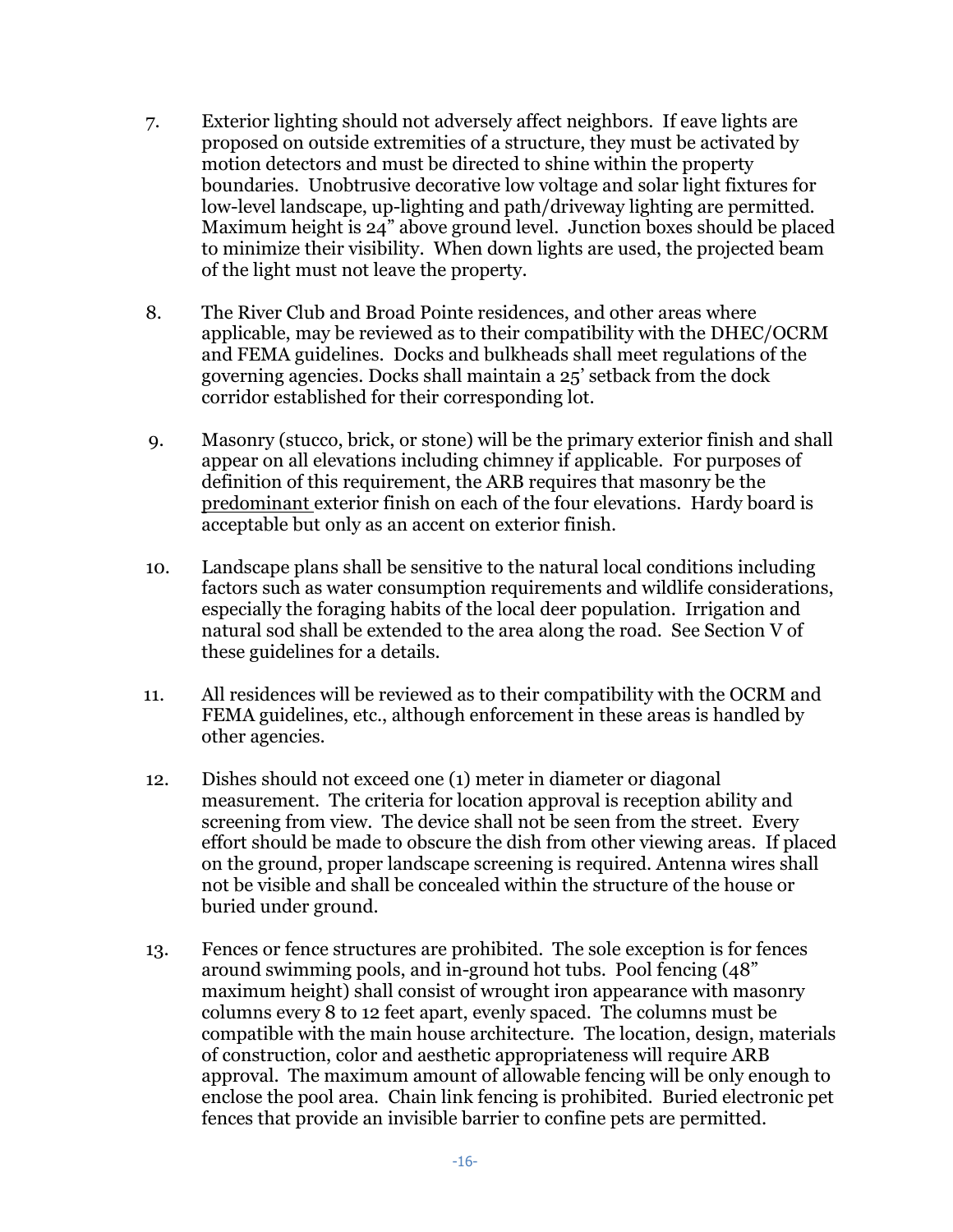Temporary Fencing/Plant Covers - Temporary deer fencing to protect immature plants is permitted. Such fencing must be no more than 42" above ground level and must be earth toned (unobtrusive). The fencing should be removed as plants mature. Fence posts likewise must stand no more than 42" above ground level and must be earth toned. Temporary plant covers may be utilized in periods of extreme cold/frost. Covers may not be seasonal and must be removed when the frost advisory is lifted.

- 14. In accordance with the Amended and Re-Stated Declaration of Covenants, Conditions and Restriction of the Indigo Run Community Owners Association, Inc., Article XI, Use Restrictions, Part 11.06 Antennas and Transmitters, the following types of electronic transmitters are approved for operation: remote control devices, wireless routers for in-home networks, gaming and audio/visual devices; however, any of the foregoing generically approved transmitters may be prohibited from operation, in an individual circumstance, by the General Manager if such transmitter interferes with other properties in Indigo Run.
- 15. No building or its signage will use the Indigo or Indigo Run names without written permission from the COA.
- 16. Solar panels and related appurtenances/equipment shall be reviewed on an individual basis and if approved, shall be designed and constructed to appear as integrated parts of the building architecture.

A non-refundable application fee will be required as well as a refundable compliance deposit.

- A. Solar panels
- 1. Only roof mounted photovoltaic solar panel systems, solar shingles and solar hot water collector systems will be considered.
- 2. Solar panels may extend no more than 4 inches above the level of the roof.
- 3. No solar panel application will be considered that is mounted on the front roof slope or can be seen from the front of the house.
- 4. All plumbing pipe and wiring must be kept to the interior of the house.
- 5. Every effort should be made to coordinate the colors of the panels and adjoining roof.
- B. Other accessories and appurtenances
- 1. No accessory application will be considered that is mounted on the front roof slope or can be seen from the front of the house.
- 2. Multiple like-accessories should be located so they appear grouped, rather than randomly placed.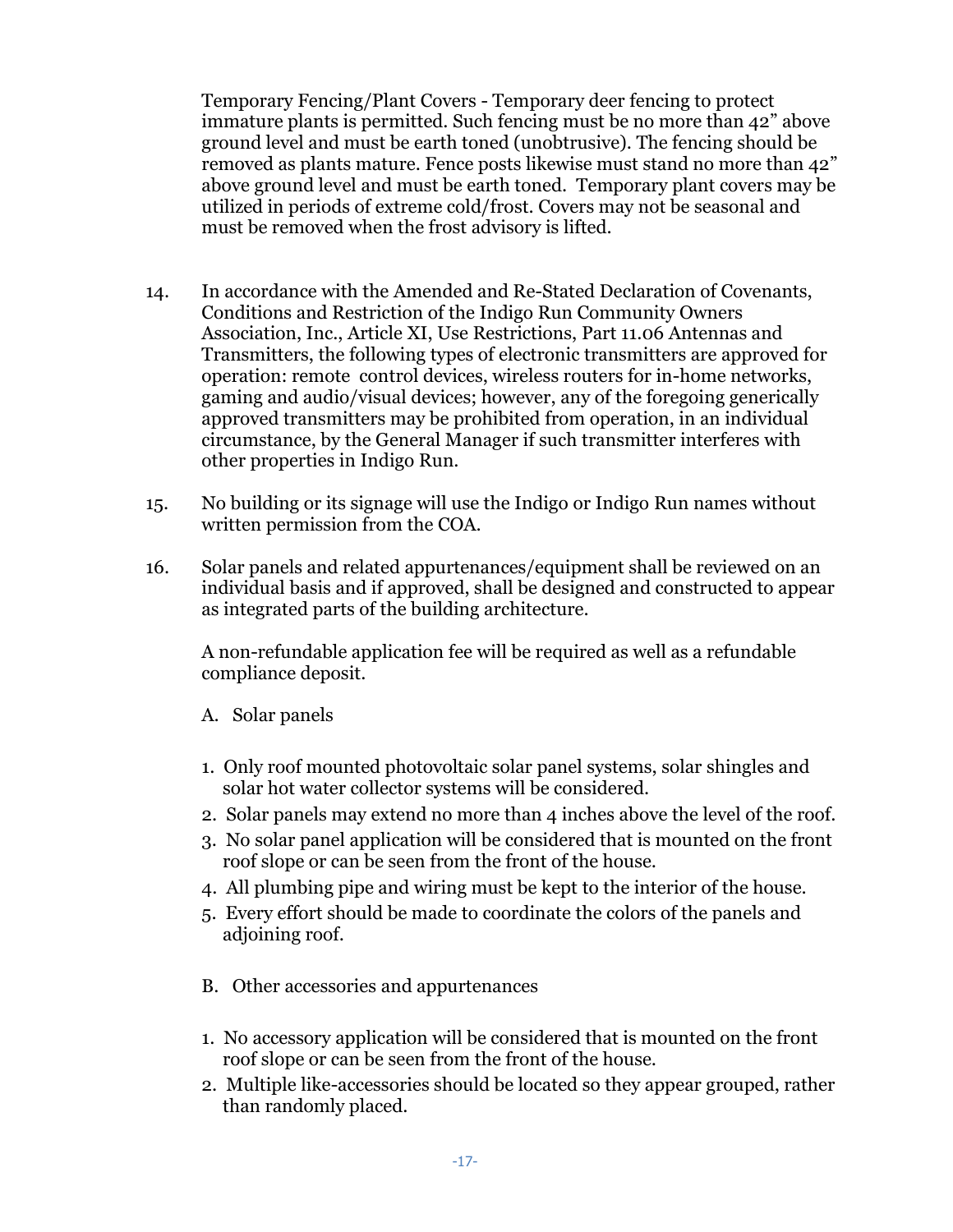- C. Application for Construction
- 1. No approval will be given for tree removal to increase sun exposure for the solar panels. Tree trimming within current guidelines will be allowed.
- 2. A detailed plan of the scope of the project must be included with the application. This will include:
	- i. A plan, drawn to  $\frac{1}{4}$ " scale, showing the size(s) and location(s)
	- ii. The size of the panels should be in proportion to and determined by the amount of roof area available.
- 3. Photo(s) representation of the product such as a brochure.
- 4. The total overall appearance of the project will be considered as part of the ARB review.
- 5. All work must be done by an insured contractor who is currently licensed on Hilton Head Island.
- 17. Garages All houses must be designed to include and contain an attached garage sized large enough to accommodate a minimum of two (2) motor vehicles for the purpose of providing an enclosed parking area for same. The maximum number of motor vehicle spaces in a garage is at the discretion of the ARB.
- 18. Awnings All awnings and other similar devices attached to dwellings must be compatible and unobtrusive in both design and color (earth tones acceptable to the ARB) with the existing structure. Location, sample, and complete design must be provided to the ARB.
- 19. Service yards are required and must be built to provide for two (2) trash receptacles in addition to air conditioning units, etc. and have outside egress. Service yards must be a minimum of 6 feet high. The door of the service yard shall not face the street. The floor plan must show the accurate size of each HVAC unit and electric meter base, cable, TV, HVAC cut offs, irrigation controllers, etc. All service yards must be constructed in a manner to prevent the viewing of the contents (all doors must be solid). Service yards may extend beyond the building setback line with ARB approval.
- 20. Lightning rods are permitted. All measures should be taken to make lightning protection less noticeable including no cables or wires on front elevation of home. Decorative finials cannot be used as air terminals. Installation details must be submitted to the ARB with a picture of the type of rod being installed.
- 21. Any vertical construction outside of the building setback line shall not exceed 18 inches unless approved by the ARB.
- 22. Proper screening for all exterior mechanical equipment and tanks must be submitted to the ARB for approval.
- 23. Generators -- Installation of permanent generators requires written approval by the ARB. Such submission must include: generator specifications, an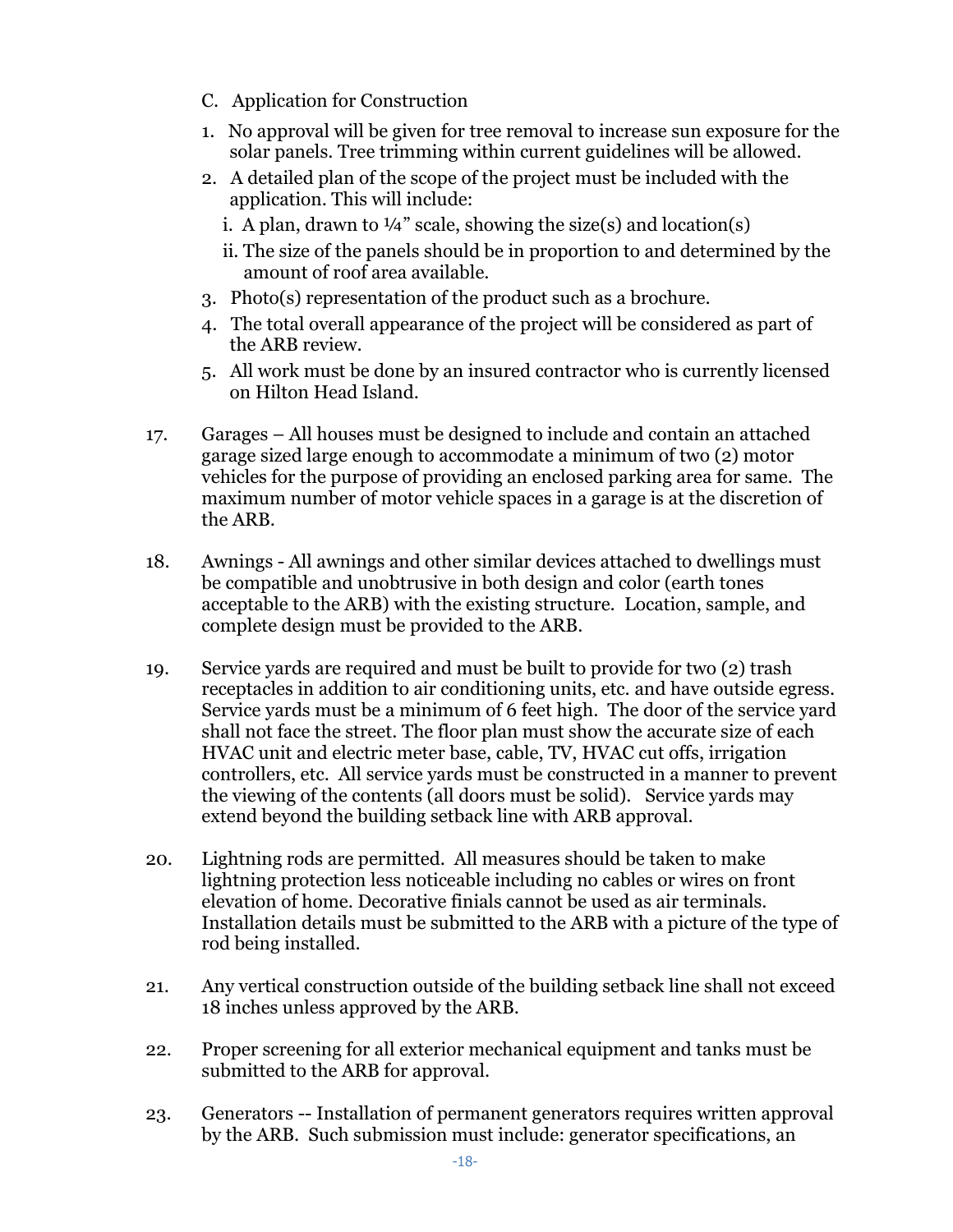approved fuel storage system or method indicating the maximum amount of fuel to be stored, and appropriate  $1/8$ " = 1' site plan and  $\frac{1}{4}$ " = 1' details and plans to properly reflect the intent of the proposed installation. All permanently installed generators, including a required insulated sound box and associated equipment, must be located within an approved service area. Installation of the generator, associated equipment and the enclosures, must be completed in accordance with locally adopted codes, utility company requirements and should consider appropriate safety requirements referenced in NFPA standards. All automated or manual maintenance exercise cycles of the generator must be limited to between 9 a.m. and 5 p.m., and not on holidays and weekends. Temporary generators may be used during declared emergency situations and are permitted without ARB approval.

24. Play/Recreation Equipment -- Play equipment installed on any part of the property outside of the dwelling which is structurally permanent in nature, and used for recreation or play, must have approval of the Architectural Review Board (ARB) prior to installation. Locations must be sensitive to visual impacts on street and neighboring property, including golf courses and common areas.

Such play equipment includes, but is not limited, to:

- Basketball backboard and hoop (Only portable, no permanently affixed are allowed)
- Swing set
- Gym set
- Slide or teeterboard (seesaw)
- Trampoline
- Soccer goal set
- Lacrosse goal set
- Golf or other target/goal
- Horseshoe court
- Sandbox

Semi-Permanent Play Equipment:

Play equipment must be nature blending in color. Natural finish or earthtoned components are preferred. Bright color metal, plastic or fabric components will not be approved. Examples of semi-permanent play equipment:

- Volleyball net and court
- Badminton net and court

The preferred location for play equipment is in the rear yard area directly behind, and as close as possible, to the house. The property owner shall take into consideration proximity to adjacent neighbors' view and recreational areas relative to the type of play activity. Approved play equipment may only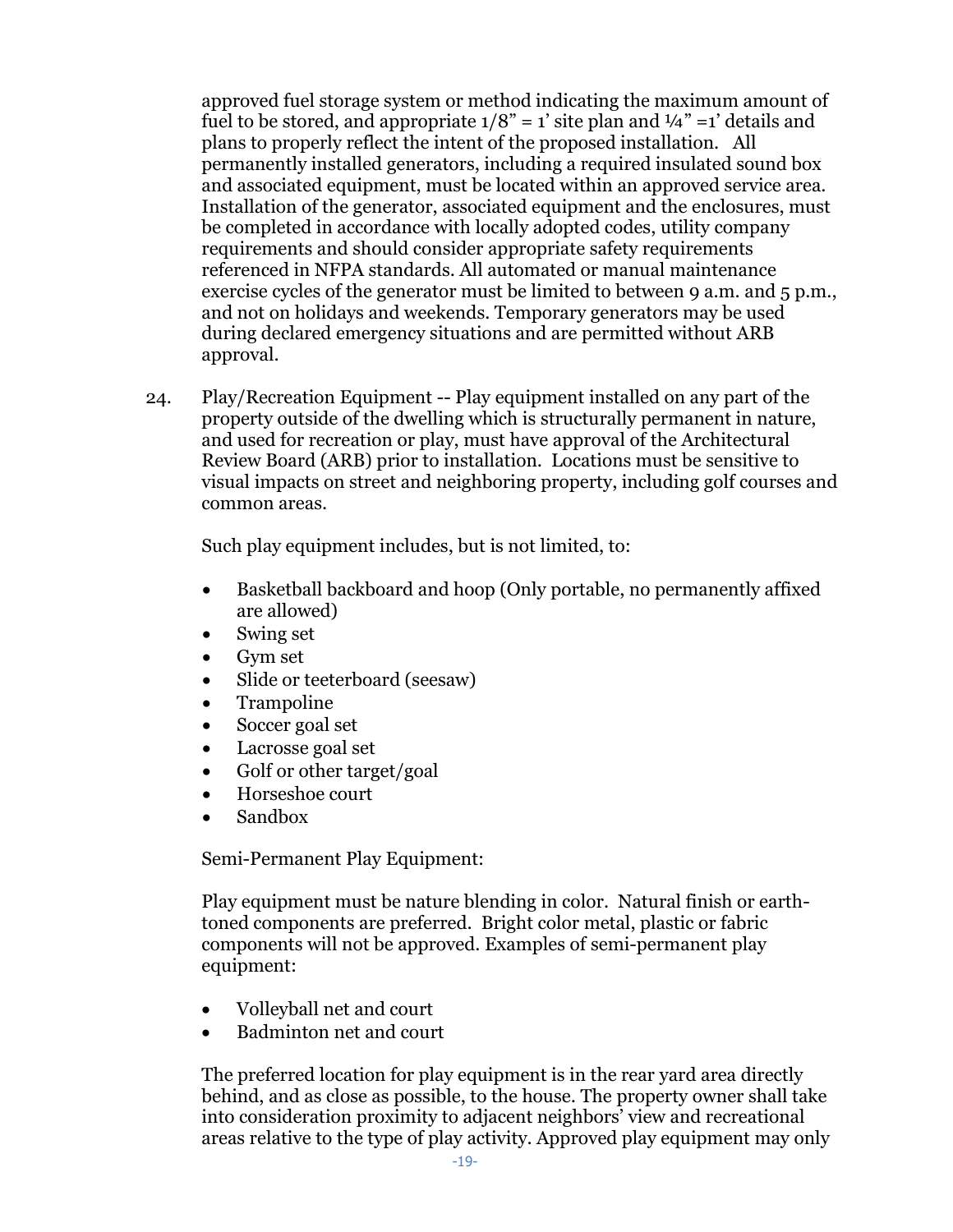be used during daylight hours after 7:00 a.m. After dark activity is prohibited. Play must always be mindful and respectful of the neighbors.

Play equipment must be maintained and kept in the condition for which it was originally endorsed by the ARB.

Such equipment should be removed from the property (or stored) when no longer in use. (Example: If a minor child has used a basketball hoop in the driveway and has now moved or gone to college, then the item should be stored or otherwise removed.)

Personal exercise equipment may be used outside the home on a temporary basis, provided it is located in a location on the property that avoids direct visibility from the street. However, such equipment must be stored when not in use and at night, either in the home or in a garage.

Tree houses, playhouses, swimming pool diving boards/slides and skateboard ramps are prohibited.

- 25. Skylights: There shall be no skylights permitted on any elevation facing a street.
- 26. Outdoor Kitchens Outdoor kitchens and built-in barbecues shall be placed in the rear yard only, adjacent to the house or patio within setback lines, and shall not extend laterally past the side of the house unless approved by the ARB. Any cooking equipment under a patio roof or inside a screen or glass enclosure must meet requirements for exhaust ventilation. Installation of roof-mounted equipment is not permitted.
- 27. Outdoor Fireplaces Permanent outdoor fireplace plans must be submitted for review and approval. Construction must meet all building codes. Exterior finish must consist of materials and colors harmonious with the house.
- 28. Vinyl pane (rather than glass) exterior windows are not permitted.
- 29. Rain gutters and downspouts must match the color of the area they are placed against.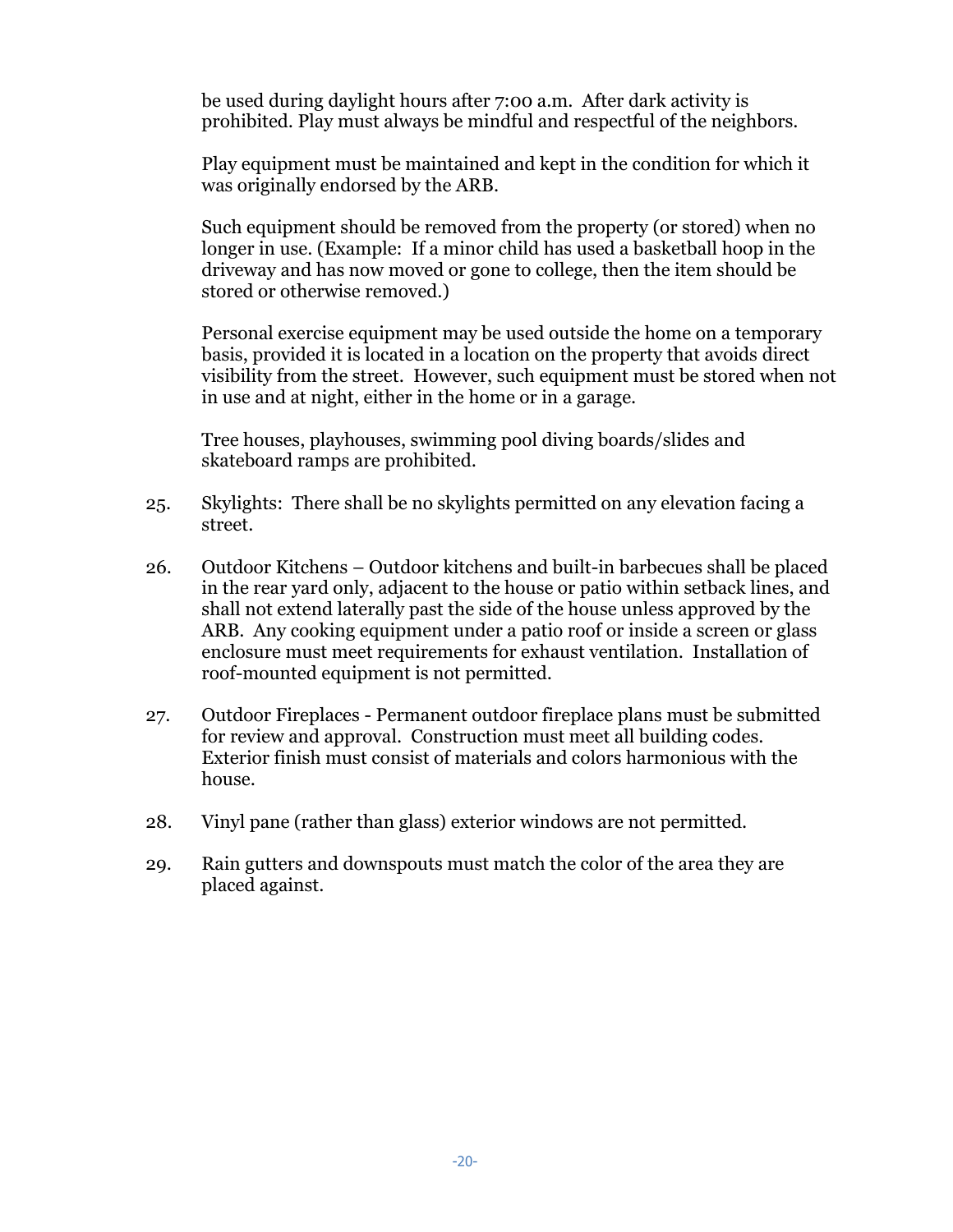# **A. General**

In order to assure all residents of Indigo Run that our residential community will continue to be an attractive and pleasant place to reside, the ARB requires a landscape plan for all new residential construction, including additions, swimming pools and other exterior atgrade modifications. For new construction, an additional compliance deposit of \$1000 will be required if a final landscape plan is not presented at final plan approval of project. Owner will have six months from date of final house plan approval to submit a final landscape plan. The landscape plan will be reviewed concurrently with the building and drainage plans. The ARB reserves the right to request changes prior to final installation. As the landscape matures, any in-kind replacements are acceptable without prior approval. Changes to the original approved plan or the existing landscape where the visual appearance is significantly altered must be submitted in writing pursuant to ARB requirements and will require approval of the ARB upon determination of the IRCOA staff. Check with the ARB Administrator for guidance.

Successful plantings can be made year-round on Hilton Head Island, but the best planting timeframe is generally from October to May. All plantings must be complete within 18 months of the construction start date or within 90 days of occupancy, whichever is earlier. Prior to the start of any work, all contractors must request an underground utility location by visiting [www.sc811.com](http://www.sc811.com/) and submitting the appropriate ticket. Upon successful completion an inspection of all work at the site in accordance with the approved plans, the deposit will be refunded accordingly.

After Landscaping Plan final approval, any significant changes requiring additional review will be subject to additional fees. Please consult the Submission Fee Schedule for the actual fee.

# **B. Landscaping Guidelines**

It is strongly suggested that applicants familiarize themselves with these guidelines prior to formally preparing a landscape plan, in that it shall be prepared according to the following criteria:

# **1. Preservation of Existing Vegetation**

a. Preservation of existing trees and their canopies is of the utmost importance. While a heavily wooded lot might benefit from selective thinning, all trees having a diameter at breast height (DBH = 4 feet above grade) of 6" or greater shall be preserved. Proposed improvements shall be designed to accommodate the location of existing trees to the maximum practical degree. Those trees located beyond 10 feet of the proposed building, improvement or paved area shall not be cut, removed or mutilated, without obtaining the prior approval of the ARB, unless such trees are determined to be dead or diseased by the ARB or its representative. Any viable trees desired to be removed beyond the 10 foot boundary may need to be replaced in accordance with paragraph "e" below. The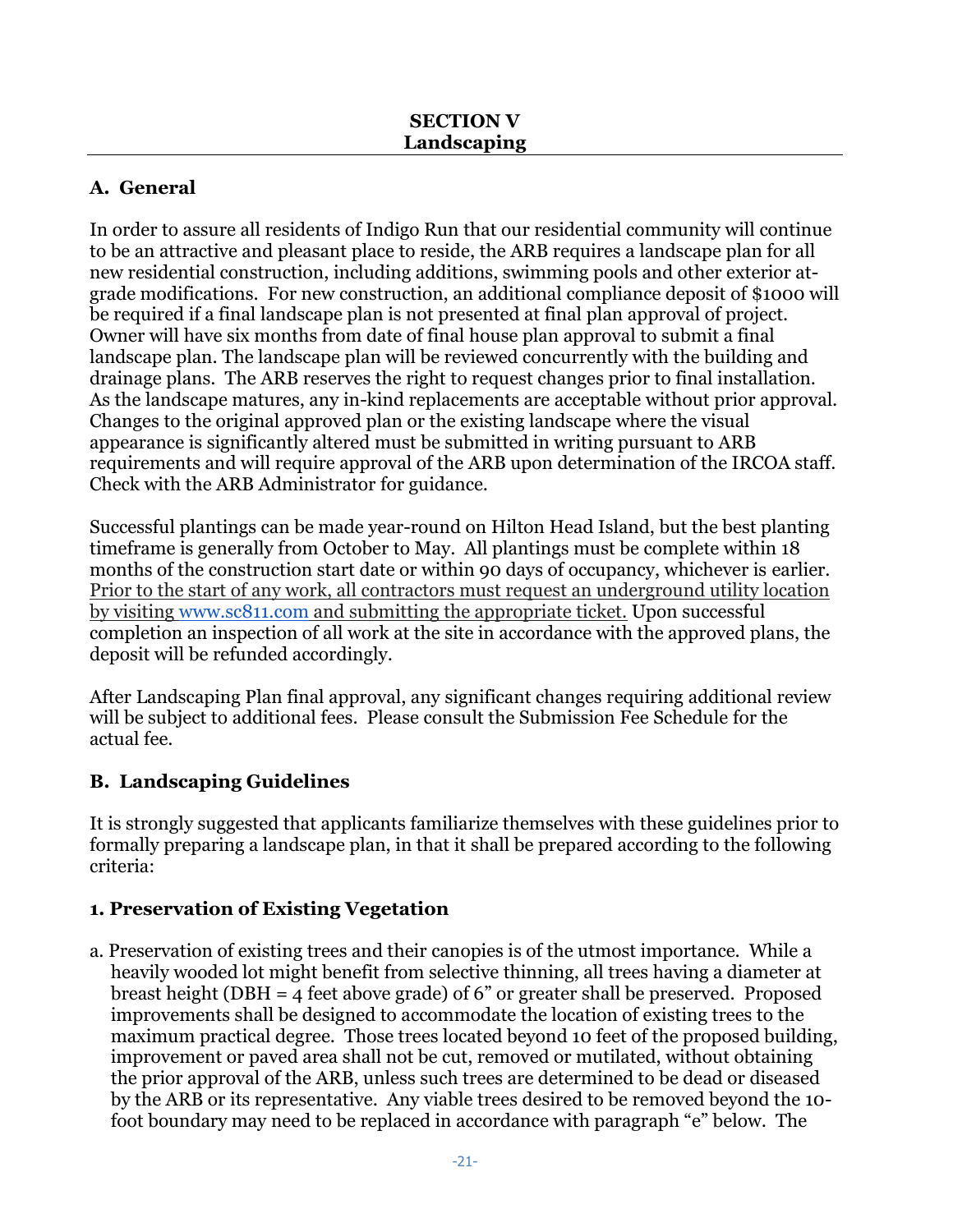design of lot improvements must reflect the preservation of large trees whenever possible and disturbance of any portion of them during and after construction must be kept to a minimum. Temporary split-rail protective fencing will be required for all trees and erected at a minimum of 10' away from trunk.

- b. The ARB reserves the right to employ an arborist to develop preservation guidelines, the cost of which shall be borne by the owner. Such guidelines may include porous pavers in hardscapes over root zones, subterranean irrigation and/or aeration, ongoing maintenance plans, etc. Parking, dumpsters, material storage or other construction activities are not permitted within the drip line of specimen trees.
- c. All trees shown to be preserved on the approved site plan and landscape plan that are later removed shall require mitigation under Section V, F. "Tree Removal on Developed Lots."
- d. There shall be a minimum of two, no less than 2" caliper hardwood trees (see *aa.* below) and two, no less than 2" caliper flowering trees (*bb*. below) planted as part of the approved landscape plan for each developing lot. However, heavily treed lots that require significant tree removal or sparsely treed lots will need to have significantly more trees planted than this minimum.
- e. Removal of any tree between 6" and 18" DBH may need to be replaced with a minimum of one 2" or greater caliper tree. Removal of any tree greater than 18" DBH may need to be replaced with a minimum of two 2" or greater caliper trees. Acceptable trees are:

| aa. | Hickory          | Live Oak       |
|-----|------------------|----------------|
|     | Red Maple        | <b>Red Oak</b> |
|     | <b>White Oak</b> |                |

Removal of flowering trees greater than 6" DBH may need to be replaced with trees greater than 6 feet in height. Acceptable trees include:

| bb. | <b>American Holly</b> | Cedar      | Dahoon Holly | Gordonia |
|-----|-----------------------|------------|--------------|----------|
|     | Magnolia              | Wax Myrtle | Yaupon Holly |          |

Applicants may submit tree species other than those listed above for approval, if desired.

f. Drainage of the property shall be designed to avoid disturbance to existing trees. See Grading and Drainage Plan in Section III, Part B, No. 3-b. for additional information.

# **2. Planting Design Criteria**

a. Proposed foundation plantings must create levels of vegetation to soften the structure and integrate the building improvements into the site. Included in this requirement are:

Continuous multi-variety foundation plantings along all sides of the house which soften exposed turf areas while enhancing architectural elements of the structure. The selection of shrubs which will mature to the proper heights and mass without requiring excessive pruning. These plants must be hearty evergreens with a minimum of 30"-36" height at planting. Hearty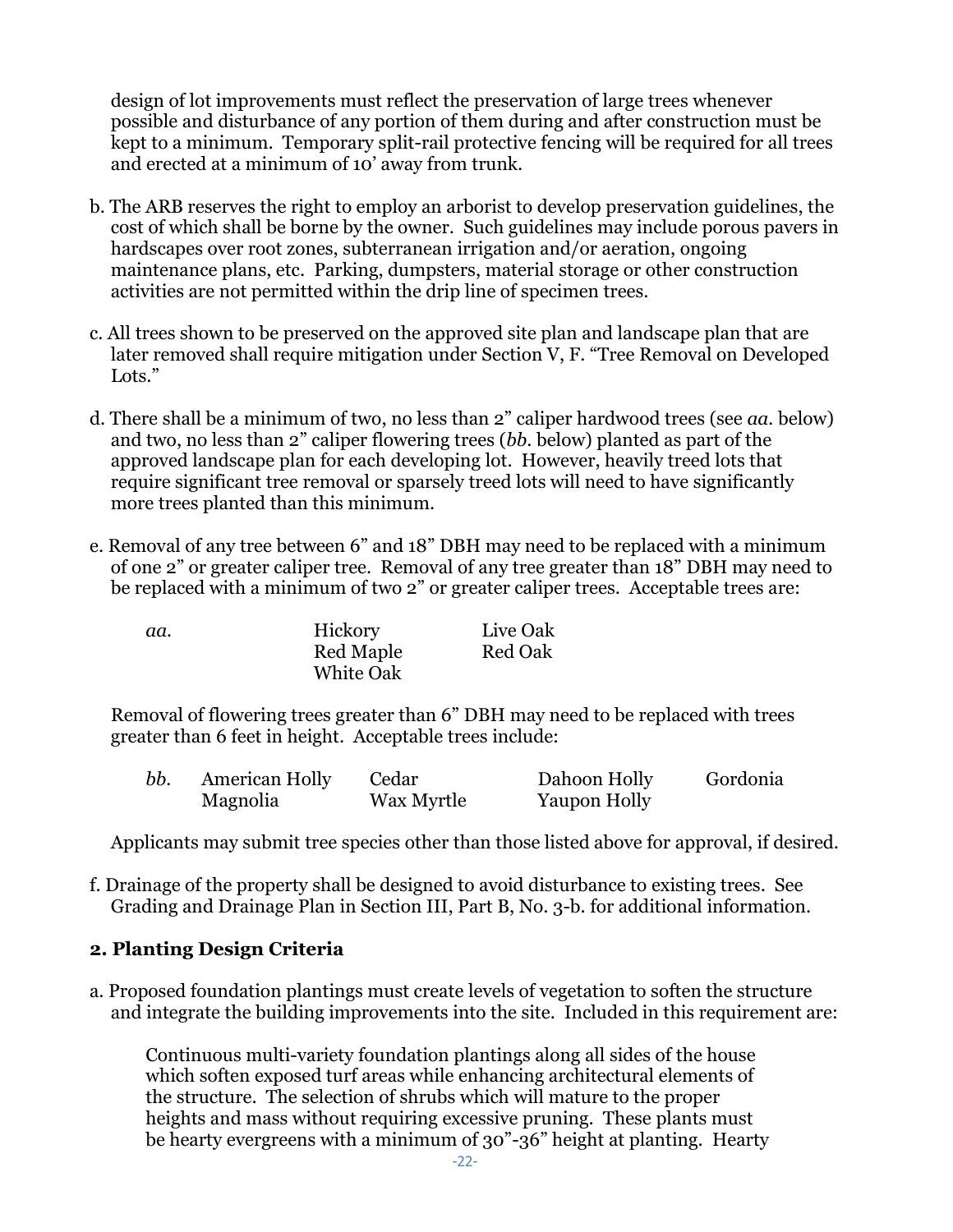evergreens 12"-15" may be planted under ground level windows. Ground level windows are defined as windows on the first floor that start at floor level or less than 1' above floor level.

- Layering of shrubs, dwarf shrubs, ground covers and perennials along the front and rear elevations of the house.
- Vertical element plantings will be required on all sides of most houses to soften the exposure of the structure from neighboring properties. In some cases, existing preserved trees may satisfy this requirement. However, a minimum of two (2) flowering trees is required. Also, a minimum of two, no less than 2" caliper trees listed in e. aa. on previous page must be planted in the yard as part of the approved landscape plan for each developing lot.
- b. Plant selections for the composition of the basic landscape design should take into consideration potential severe freezes that may occur on Hilton Head Island. Selection of exotic plant species susceptible to any of the typical climate extremes experienced here should be kept to a minimum.
- c. Indigo Run has a deer population that will tend to feed on certain plantings and therefore, those plants susceptible to deer damage shall not be used as primary components of the landscape design. A list of plant species known to be deer-tolerant is included in this section. Permanent deer fences are not permitted.
- d. Plant selections and arrangements should take into consideration species compatibility with both exposure and soil moisture requirements.
- e. All areas of the lot should be treated with landscape plantings as part of the structural backbone of the landscape theme. In addition to the foundation plantings mentioned above, landscape treatment will be required for the driveway entry areas, partial side screening plantings along both side property lines and layered plantings, including vertical elements, along the rear property line for all properties visible from other lots or common areas. Substantial existing shrubs or trees may be considered to be adequate to satisfy the rear and side line requirements providing the existing plant masses include oaks, wax myrtle, holly, saw palmetto or other dense existing cover. Should this be the case, photographs showing all existing vegetation must be submitted with the landscape plan. "Natural" areas are desirable, but they must be properly maintained and not allowed to grow wild.
- f. Planting of any trees or shrubs at the rear corners of the lot, considered as the triangular area formed 20' in each direction from the corner (10' for patio lots) defined as the "viewing corridor," shall preserve the view angles for adjacent properties. Conversely, consideration should be given to all view angles into a developed property of the proposed construction, from adjacent properties and the street frontage. Plant groupings should soften exposure of the proposed construction.
- g. Lawn areas shall be integrated into the landscaped areas to provide aesthetic appeal to the overall site. Climate-tolerant sod, such as centipede, zoysia or St. Augustine shall be used. Areas directly adjacent to the street and/or street curb shall be fully sodded to the side property lines. The property owner is responsible to maintain the area between the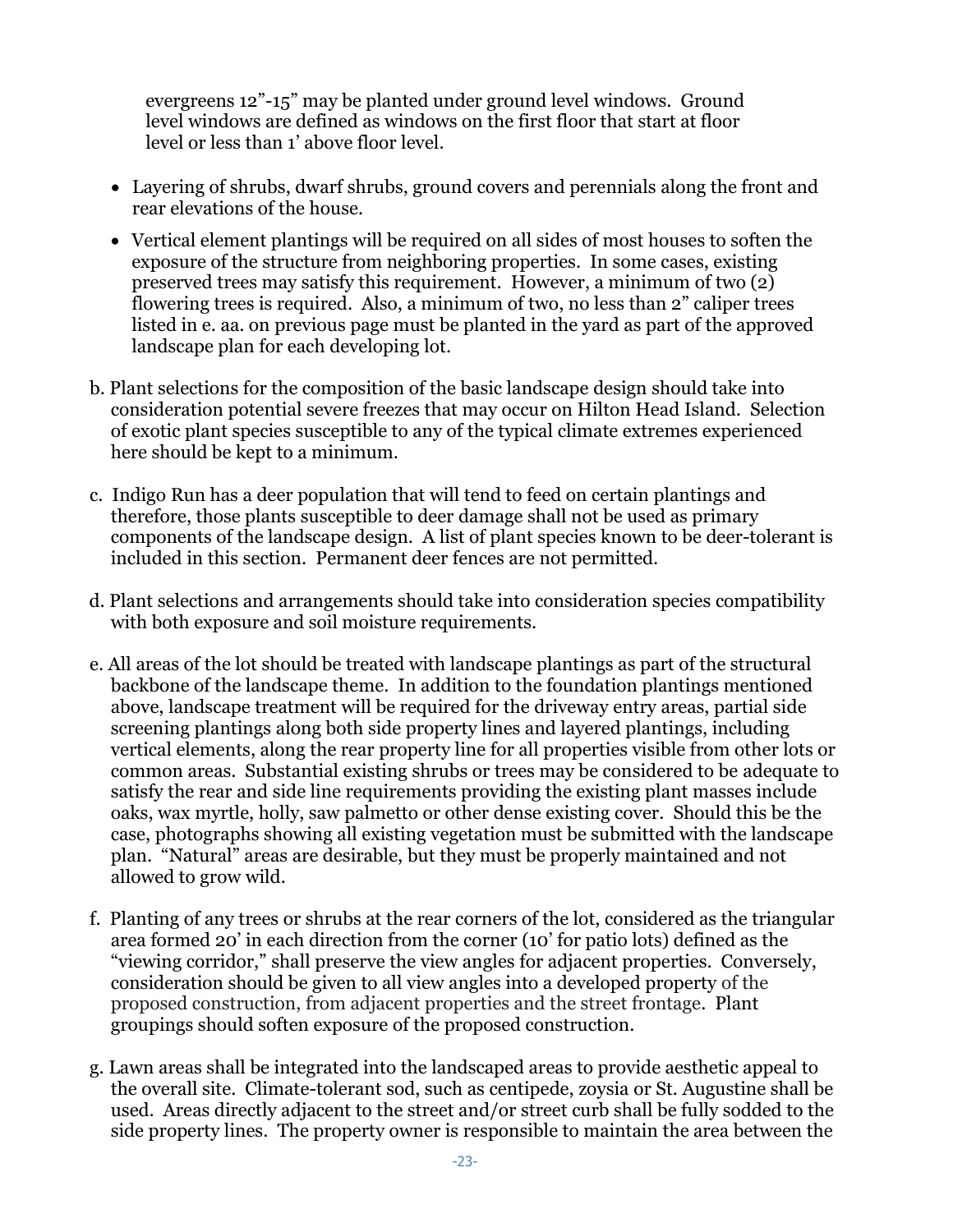street and their property line. It is highly desirable that the first 10' from the road is fully sodded. The sod will prevent landscape material from eroding into the drains. In areas of shade, a shade tolerant sod such as Empire Zoysia could be used. In areas of unusual conditions such as major root intrusion or heavy shade, which cannot be mitigated, the ARB may approve a ground cover (e.g. Asiatic Jasmine or equivalent) within the 10' sod requirement. Planting beds in this area around mailboxes, trees, lamp posts, etc., must be maintained to the ARB's satisfaction. Hardscapes in this area will also be considered for approval by the ARB. Non-hardscaped or planted areas of front and rear yards must be predominantly grass or some other approved growing ground cover such as Asiatic Jasmine. Provide a calculation on the landscape plan showing this ratio of sod to pine straw.

- h. Artificial turf shall not be permitted.
- i. Vegetable garden applications shall be made to include plans depicting the proposed location while identifying the height, width, and depth dimensions of any permanent or seasonal structure or appurtenances together with the proposed materials and colors.

Design must be compatible and harmonious with the main house and not viewable from the street, golf course, or neighboring properties. Proposed gardens must be within house setback lines. The ARB will consider mass and bulk, favoring small ground level planters or planting beds.

## **3. Landscape Features**

- a. Concrete driveways shall be designed with interest and be free flowing with bold curves wherever possible. Minimum driveway width is 12 feet. Straight runs or angular sections should be avoided. They shall be constructed with a brick or paver apron as well as brick or paver banding to break mass of concrete. The appearance of the drives must be softened with the use of decorative masonry strips at joints and edges, along with compatible highlight patterns within the main body. These rustications can be composed of brick, stone, granite, tabby or other contrasting, yet compatible, masonry. Two guest parking spaces are required which must be integrated into the design and provide comfortable access and turning radii for entry and back-up out of garages. The recommended width of the guest parking is 18 feet, but the minimum allowed is 16 feet, with the exception of a patio lot. Driveways and other hardscapes are not permitted within 5 feet of the sides or rear property boundary lines.
- b. Access to golf cart garages shall either match the main driveway or be of a suitable surface treatment for golf cart traffic.
- c. Pedestrian sidewalks should be concrete or masonry compatible with the design theme of the vehicular driveway.
- d. Parking areas and all vertical improvements including foundations, walls, fences, grills, play structures, garden ornaments, service yards, satellite dishes, hot tubs/spas, etc. shall require plant screening from neighboring properties and common areas. Garden ornaments, fountains, and similar features are not permitted between the property line and the setback line.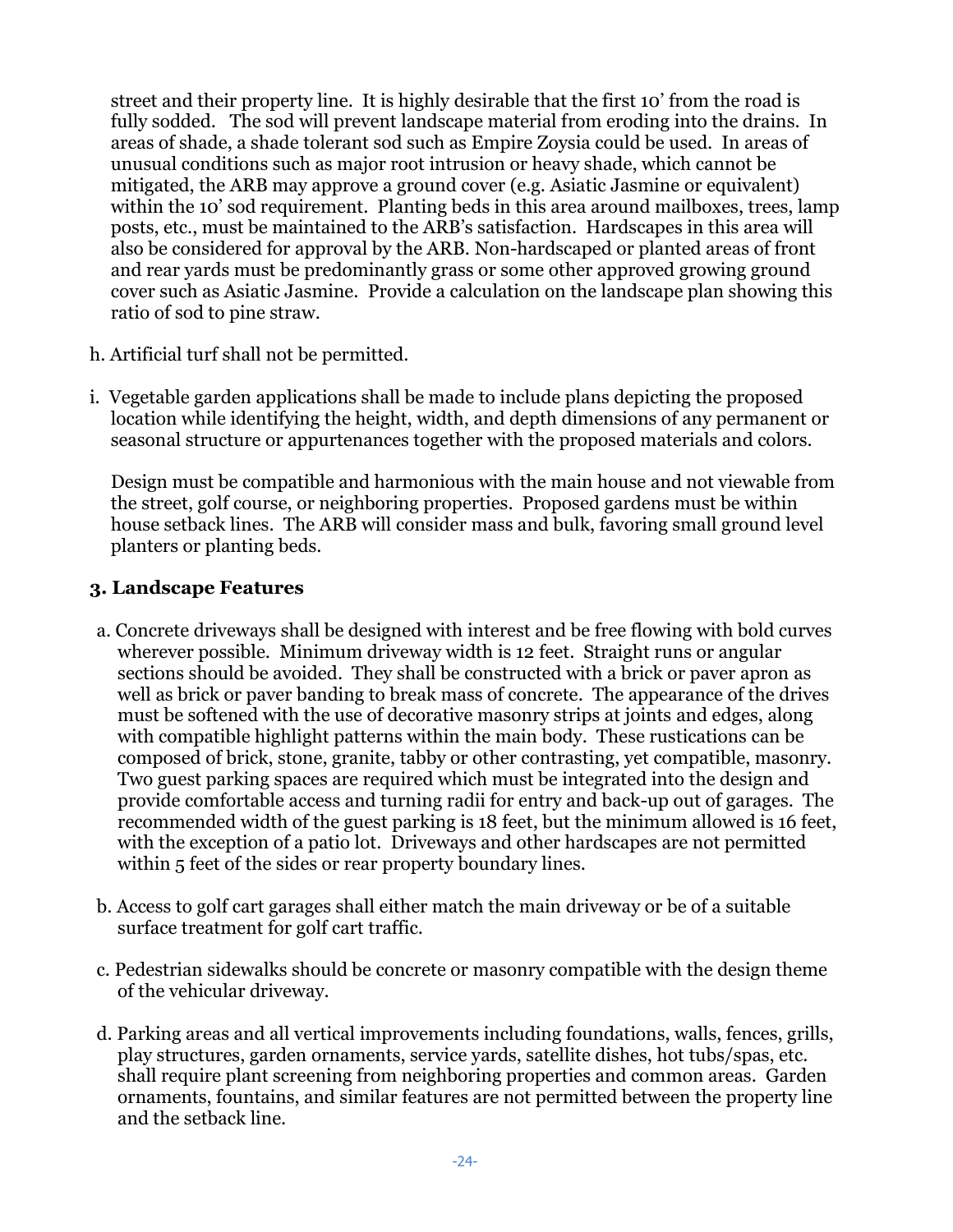- e. Planting beds or plants in masonry pots should separate garage doors wherever practicable.
- f. Plans for swimming pools shall be submitted in accordance with Section III, Part B, No. 3-g. of these guidelines. Pool exposure shall be screened from the side property lines with plantings and shall be obscured with layered plantings on its exterior (normally rear) side when the lot adjoins a common area.
- g. All irrigation systems must comply with the Town of Hilton Head Island's irrigation code. Irrigation contractors must be licensed by the Town and must obtain a permit to construct the system.
- h. All proposed landscape lighting is required on landscape plan. See Section IV, D.8.

## 4. **Demolition or Filling in a Pool**

Permits from both the ARB and the Town of Hilton Head are necessary for demolition of a pool. An ARB permit will be required when filling in a pool in order to landscape over it. For either project, an experienced contractor must be secured who will carefully consider how to access the pool and what size and type of equipment is best for a particular swimming pool and yard.

Heavy equipment can damage landscaping or underground services in the surrounding area. Suitable fill material is to be used and should be compacted multiple times to reduce settling. A layer of topsoil must be added when the area is ready to be converted back into a lawn or landscaping.

## **C. Plans**

The landscaping plan must be professionally prepared by a landscape architect or other acceptable landscape professional on a tree and topographic survey indicating the existing and proposed vegetation. It should be drawn at a scale of  $1/8$ " = 1'. The plan should graphically illustrate lot number, location, adjoining lot border lines, sizes of plant material, lawns, mulched areas, hardscapes and open areas, such as wetlands and adjacent common areas. A drainage plan (see Section III, Part B, No. 3-b.) shall be submitted concurrently and shall be designed to coordinate with the landscape plan. More specifically:

- a. Plant symbols shall be scaled to actual size to represent the mature spread of each plant. A legible legend must be included to indicate the following for each plant:
	- Botanical and common name
	- Plant height at time of planting
	- Plant spread at time of planting
	- Plant quantities
	- Tree calipers
	- Square foot area of lawn areas
	- Square foot area of mulched areas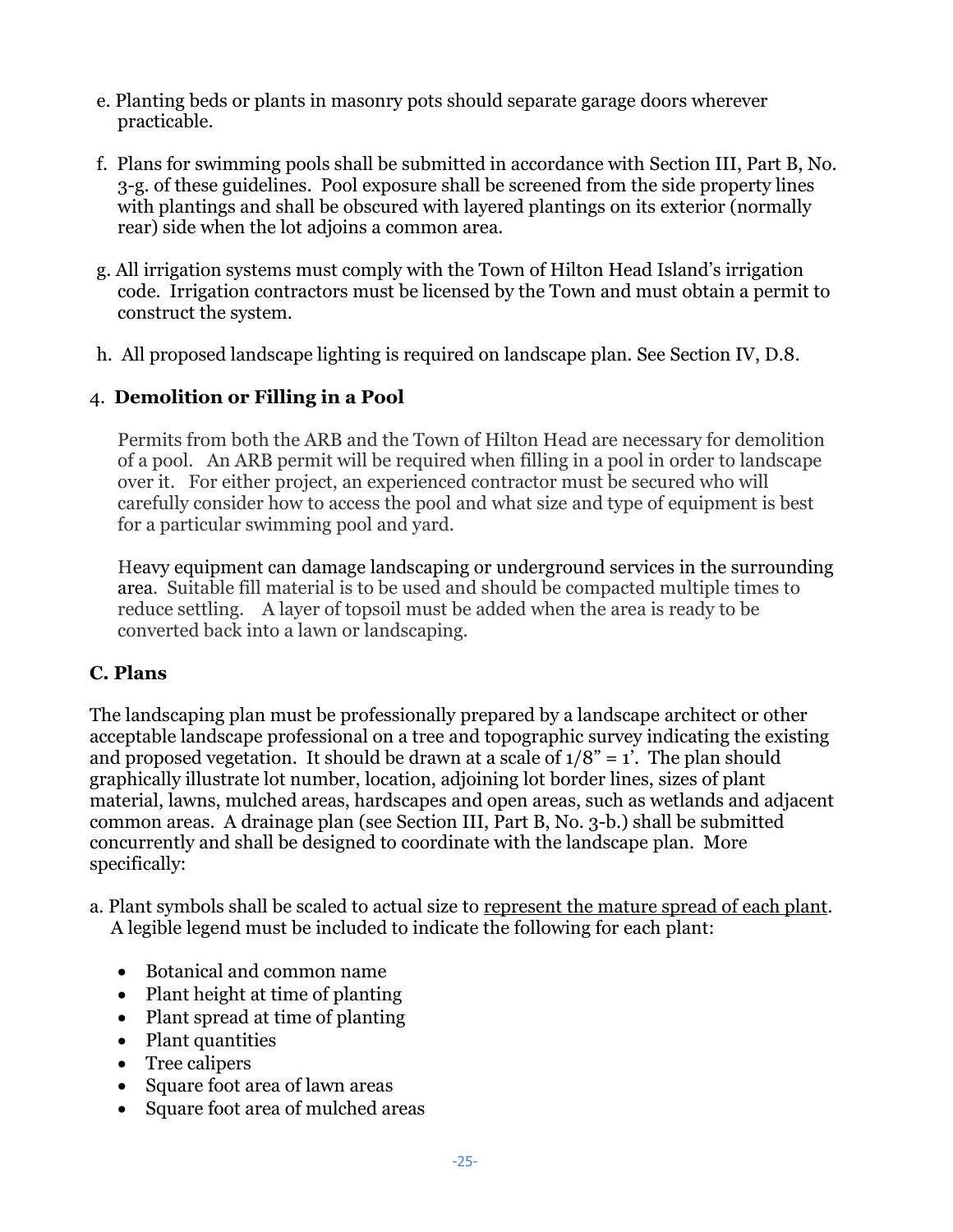- b. Existing trees of 6" DBH and larger must be identified as to exact location, genus name and species. Also show new trees to be planted in accordance with Section V, Part D. Provide a summary table of these trees indicating those to be removed, and those to remain along with new trees to be planted.
- c. All existing site features within 30 feet of the property lines such as roads, driveways, walks, cart paths, bulkheads, docks, etc. shall be graphically represented on the landscape plan. Should special features of interest (cart paths, drainage structures, etc.) exist in near proximity of the lot, they shall be indicated on both the site plan and the landscape plan.
- d. All surfacing materials shall be clearly noted, such as concrete, lawn, planting beds, etc. Texturing, coloring or other surface treatment to concrete surfaces shall be depicted on the plan and either sample, catalog cuts and/or color samples shall be submitted with the plan. In some instances, actual samples will be required.
- e. Professionally designed irrigation systems to be installed must include installation of backflow prevention and must meet all governmental regulations.
- f. Show proposed locations of any landscape lighting or landscape furnishings.

## **D. Suggested Plant List**

A list of suggested planting material is included below. This list is intended as a guide and its focus is on drought resistant and deer tolerant plants.

| American Holly      | Golden Raintree     | Maple            | Sabal Palm           |
|---------------------|---------------------|------------------|----------------------|
| Atlas Cedar         | Gordonia            | Mimosa Silk      | <b>Service Berry</b> |
| <b>Bald Cypress</b> | Hickory             | Mountain Ash     | <b>Smoke Tree</b>    |
| Cedar               | <b>Honey Locust</b> | Mulberry         | <b>Vitex</b>         |
| <b>Chaste Tree</b>  | Japanese Zelkova    | Oak              | Wax Myrtle           |
| Chinaberry          | Little Leaf Linden  | Palmetto Palm    | White Oak            |
| Chinese Elm         | Laurel Oak          | Pindo Palm       | Yaupon Holly         |
| Common Hackberry    | Live Oak            | Poplar           |                      |
| Crab Apple          | Locust              | Red Bud          |                      |
| Crepe Myrtle        | Loquat              | <b>Red Maple</b> |                      |
| Dahoon Holly        | Magnolia            | <b>Red Oak</b>   |                      |

#### **Trees**

Applicants may submit tree species other than those listed above for approval, if desired.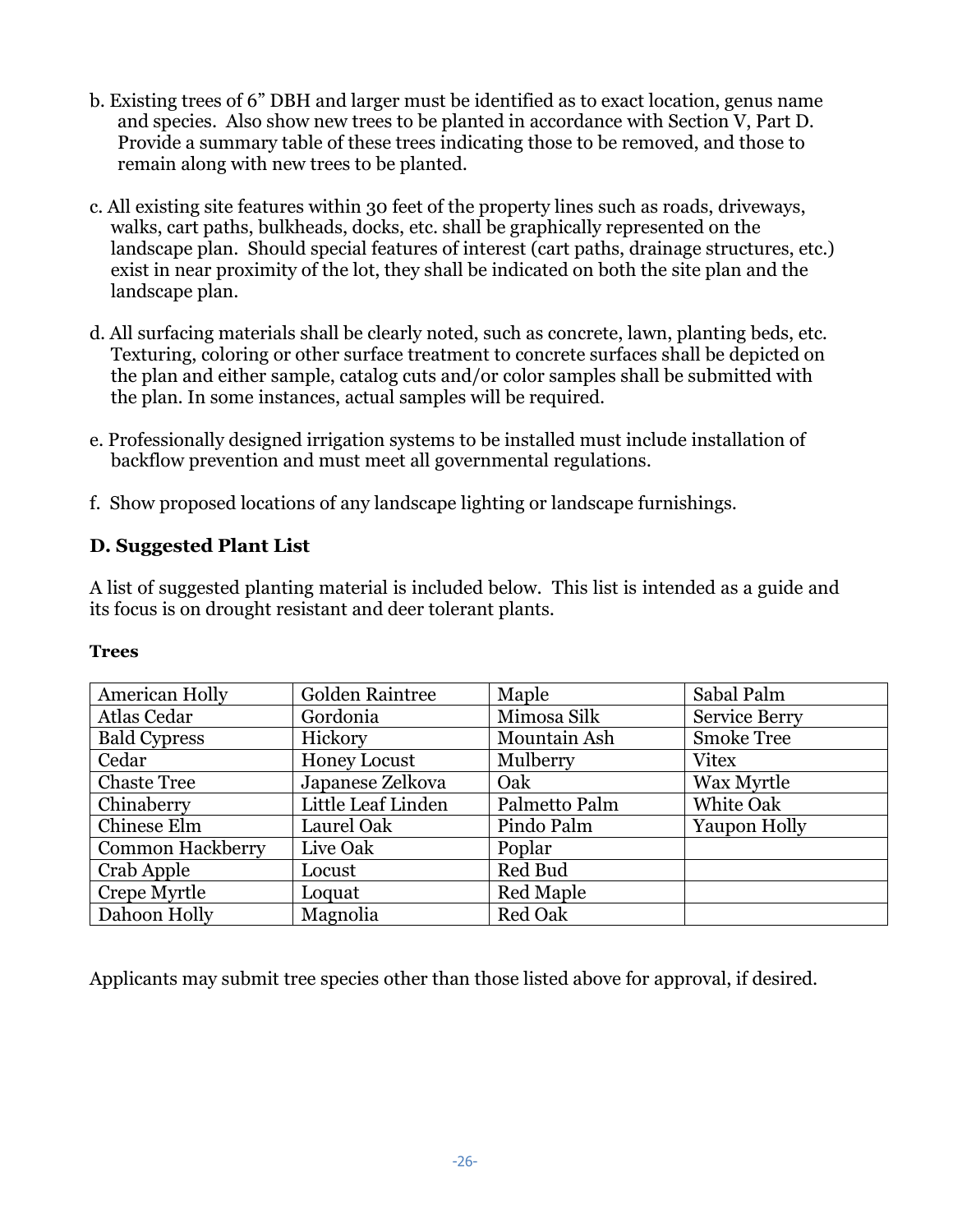#### **Shrubs**

| <b>Adams Needle Purple</b>  | Cherokee                       | Ligustrum              | Showy Jasmine          |
|-----------------------------|--------------------------------|------------------------|------------------------|
| <b>American Bittersweet</b> | <b>Common Witch Hazel</b>      | <b>Mentor Barberry</b> | Shrub Althea           |
| Anise                       | <b>Dwarf Yaupon Holly</b>      | Nandina                | Spirea                 |
| Banana Shrub                | European Fan Palm              | Needle Palm            | So. Cherry Laurel      |
| Beautyberry                 | Firethorn                      | Oleander               | Sweet/Tea Olive        |
| <b>Beauty Bush</b>          | <b>Inkberry American Holly</b> | Pineapple Guava        | Tamarix                |
| Blueberry                   | Japanese Anise                 | Podocarpus             | <b>Thorny Eleagnus</b> |
| Buckthorn                   | Japanese Barberry              | Pomegranate            | Viburnum               |
| <b>Bush Cinquefoil</b>      | Japanese Quince                | Rugosa                 | Wax Myrtle             |
| <b>Butterfly Bush</b>       | Japanese Rose                  | <b>Russian Olive</b>   | Windmill Palm          |
| Carolina Rose               | Juniper                        | Sago Palm              | Winter Jasmine         |
| <b>Chinese Fringe</b>       | Leatherleaf Mahonia            | Sand Cherry            | Yaupon Holly           |

#### **Flowering Plants**

| Canna     | Lavernia | Rudbeckia    | <b>Society Garlic</b> |
|-----------|----------|--------------|-----------------------|
| Echinacea | Rosemary | Scotch Broom | Yarrow                |
| Iris      |          |              |                       |

#### **Ground Cover**

| : Jasmine<br>Proesia<br>Wort<br>. $\sim$ + $\sim$ $\sim$<br>Sedum<br>Asiatic<br>John<br>″ CLU⊥<br>wı.<br>ັ |
|------------------------------------------------------------------------------------------------------------|
|------------------------------------------------------------------------------------------------------------|

#### **Vines**

| Carolina Jessamine  | Honeysuckle        | <b>Trumpet Vine</b>      | Virginia Creeper |
|---------------------|--------------------|--------------------------|------------------|
| Confederate Jasmine | Lady Banks Rose    | Vinca Major              | Silver Lace Vine |
| <b>Cross Vine</b>   | Euonymus Coloratus | Sweet Autumn<br>Clematis | Wisteria         |

#### **E. Inspection**

Upon completion of all landscape feature installations and plantings, the landscape contractor shall make a final inspection of the work and provide a letter of certification to the ARB that all work was performed in accordance with the approved landscape plan. Any deviations or plant substitutions made shall be explained in full detail. The ARB shall also make a final inspection of the completed work. Plans deposits will not be returned until all work has been completed satisfactorily.

#### **F. Tree Removal on Developed Lots**

In accordance with Article X, Section 10.06 of the "Amended and Restated Declaration of Covenants, Conditions and Restrictions of the Indigo Run Community Owners' Association, Inc.", Section 5 - Maintenance of Property of the "Rules & Regulations, Enforcement and Due Process" of same and these "Architectural Design Guidelines", the ARB has established the following procedures for the removal of trees on developed lots.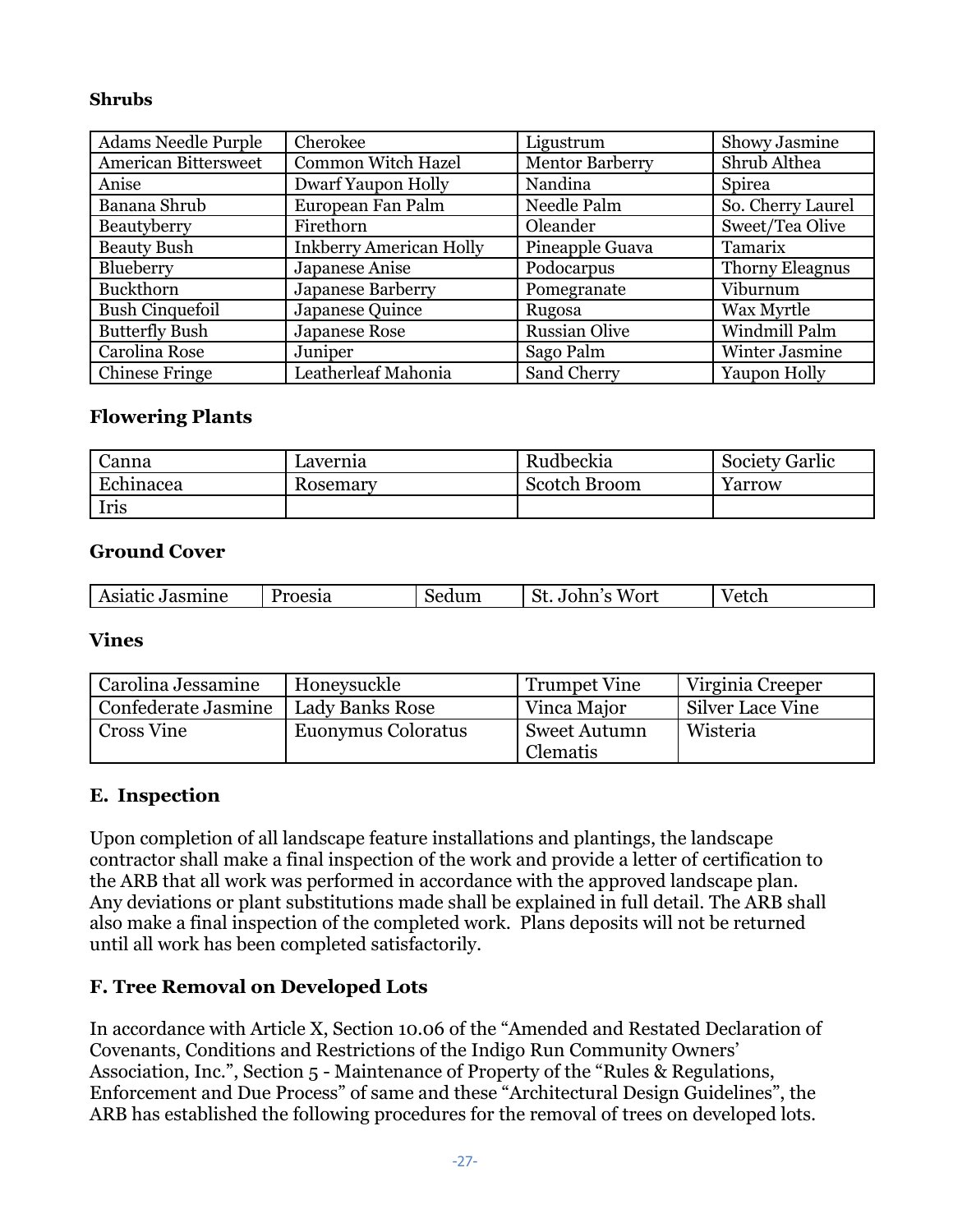- 1. The owner of said developed lot shall contact the ARB Administrator to notify and make application for a permit to remove trees prior to scheduling any work. The application shall be accompanied by a fee of \$25 per tree and shall include all pertinent information about the property including the reasons for removal along with the name of the proposed contractor for the work. No trees greater than 6" DBH (diameter at breast height) shall be removed without the issuance of a permit from the ARB. The owner shall place a colored flagging ribbon around each tree proposed for removal.
- 2. The ARB Administrator will schedule an inspection of the site which shall be performed by representatives of the ARB. Should the inspection reveal that the size, amount and condition of the trees are such that their removal would significantly alter the tree canopy (such as the removal of pine trees or oaks), mitigation will be required. If there is any question as to the health of any tree planned for removal, an independent arborist will be employed, the cost of whom shall be borne by the owner.
- 3. The mitigation percentage shall be 50%, meaning, that the total aggregate diameters of trees to be removed must be replaced with suitable trees totaling at least half in aggregate diameter.
- 4. Should mitigation be required, the owner shall prepare a landscape plan in accordance with the applicable portions of Section V, Part D of these guidelines and submit one copy of same. The plan must show an entire site plan of the property with emphasis on the locations of all proposed removal and replacement trees.
- 5. The ARB shall evaluate the proposal at its first meeting after the site inspection and proceed normally with the review process.
- 6. After final approval, all work must be completed within the time periods stipulated in these guidelines.

# **G. Temporary Fencing / Plant Covers**

Temporary deer fencing to protect immature plants is permitted. Such fencing must stand no more than 42" above ground level and must be earth toned (unobtrusive). The fencing should be removed as plants mature. Fence posts likewise must stand no more than 42" above ground level and must be earth toned. Temporary plant covers may be utilized in periods of extreme cold/frost. Covers may not be "seasonal" and must be removed when the frost advisory is lifted.

## **H. Memorial Benches**

Benches and other forms of memorials in honor of former Indigo Run Residents to be situated within any of the common area properties of the IRCOA Neighborhood Associations *(Golden Bear, The Golf Club, River Club, Broad Pointe, The Owners Club, and Berwick Green*), must be reviewed by the ARB. Applications for memorials situated on IRCOA Common Property requires *only* approval of the IRCOA Board of Directors. Prior to any consideration by the ARB of a request for a memorial location to the ARB, the application must be approved by the respective President or Board of Director's representing the Common Area Property Owner and be in full compliance with the IRCOA ARB guidelines. No application will be considered until approved by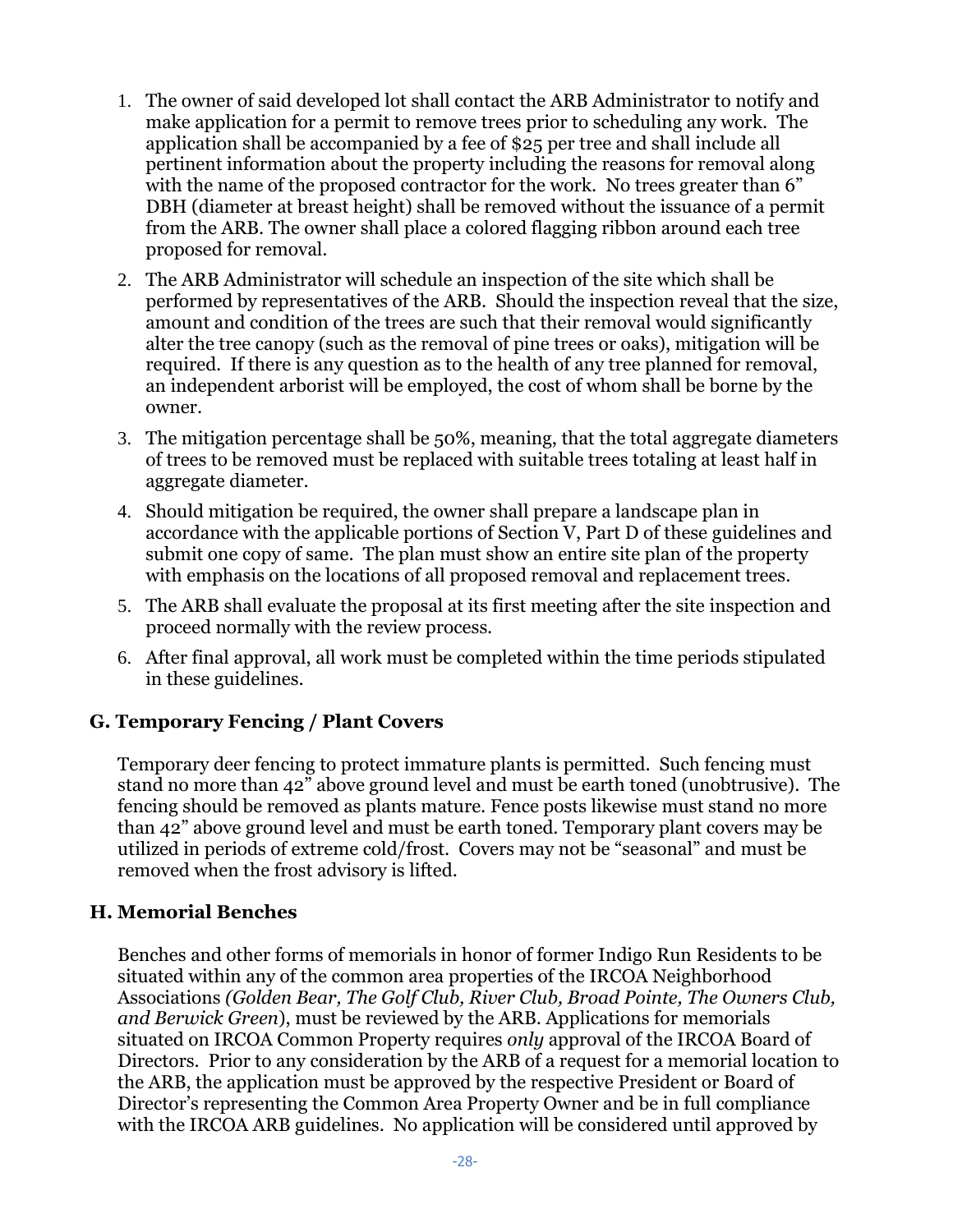the respective Neighborhood Association or leadership group as applicable. Any application to the IRCOA ARB will be made on the *Memorial Community Bench Application* form Exhibit B and include the full estimated submission fee.

While reviewing the Memorial Community Bench Application (Section IX), the ARB shall consider its location relative to other existing or proposed memorials, specific locations to be situated ONLY on or near leisure trails (not less than 2640 LF apart from another memorial), cul-de-sacs, or common area circles. No other locations will be considered. Such proposed locations should be secluded, private and unobtrusive.

Design and installation specifications must conform to ARB guidelines. Uniform green benches, 10 ft. x 6 ft. hardscape paver pads and dedication plaques will be provided, installed and maintained by the IRCOA. Any approved memorial installations shall be fully funded by the resident sponsoring applicant in accordance with the Memorial Bench Application Estimate *(part of the estimate is to be established at the time of the application reflecting the estimated line item cost breakdown).*

Any future changes to the memorial bench or associated landscape or hardscapes after the initial installation, may be made only after a separate application detailing such changes is submitted to the ARB for their review, and approval is obtained.

If the sponsoring resident moves from the community, the IRCOA or Neighborhood Association has the authority to remove the memorial. At the end of the original 5- year maintenance period and subsequent extensions, the applicant will fund another 5 years of maintenance at the prevailing maintenance fee. Failure to fund this future maintenance may be cause for removal of the bench.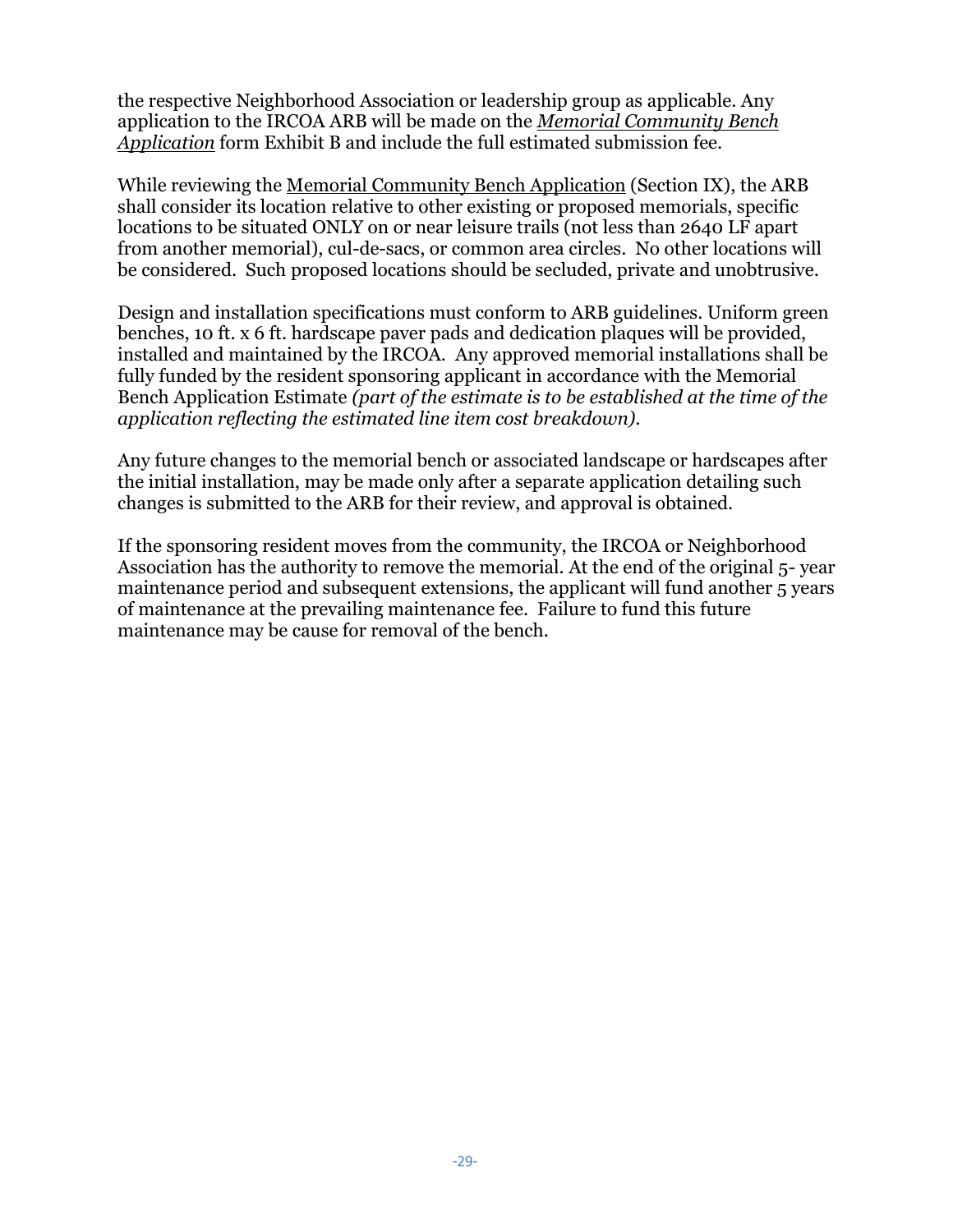## **A. General**

These Rules and Regulations are for compliance by all contractors, subcontractors, material suppliers, maintenance personnel and any others engaged in construction or allied activity in Indigo Run. These regulations are not intended to restrict, penalize or impede construction activity during reasonable performance of duties while within Indigo Run. Rather, they will be enforced fairly to achieve the objectives enumerated below and in the Covenants and to facilitate orderly and controlled construction activity thereby preserving the overall quality of Indigo Run's appearance. Violations are subject to fines and repeated violations may be cause for denial of access.

#### **B. The following items are guidelines within the jurisdiction of the Architectural Review Board:**

1. *Site Clearing*:

Site clearing or construction on any property within Indigo Run is not permitted without first obtaining an Indigo Run Building Permit which shall be prominently displayed and visible from the street (See Section II, *Indigo Run Architectural Review Board Submission and Approval*.) Site clearing material must be transported in a covered truck.

2. *Trash Receptacles:*

Each residential building site must be provided with a suitable trash receptacle. Building sites must be cleared of litter each day and stored in the trash receptacle. Trash receptacles must be emptied regularly, when full. The dumping of construction trash is not permitted inside Indigo Run.

3. *Portable Toilets*:

Each residential construction site will be furnished with at least one portable toilet prior to any on-site construction. These toilets will be placed in an inconspicuous location, not closer than 30' from the street or 30' from any adjoining residential property lots, with the door facing away from any view from the adjacent street or house. **All portable toilets must also be enclosed with screening lattice or another acceptable material.** Clean and sanitary conditions are required for all toilets and must be serviced regularly. Contractors supplying these receptacles must not display phone numbers or advertising. Colors should be nature blending.

4. *Culvert Pipes*:

Within Indigo Run, the expense of culvert pipes and installation are to be borne by the owner and/or the contractor. Pipe shall be corrugated aluminum. Pipe shall be installed according to Indigo Run Community Owners Association standards. Any homebuilder/contractor that does not adhere to the above and causes a drainage problem because of incorrect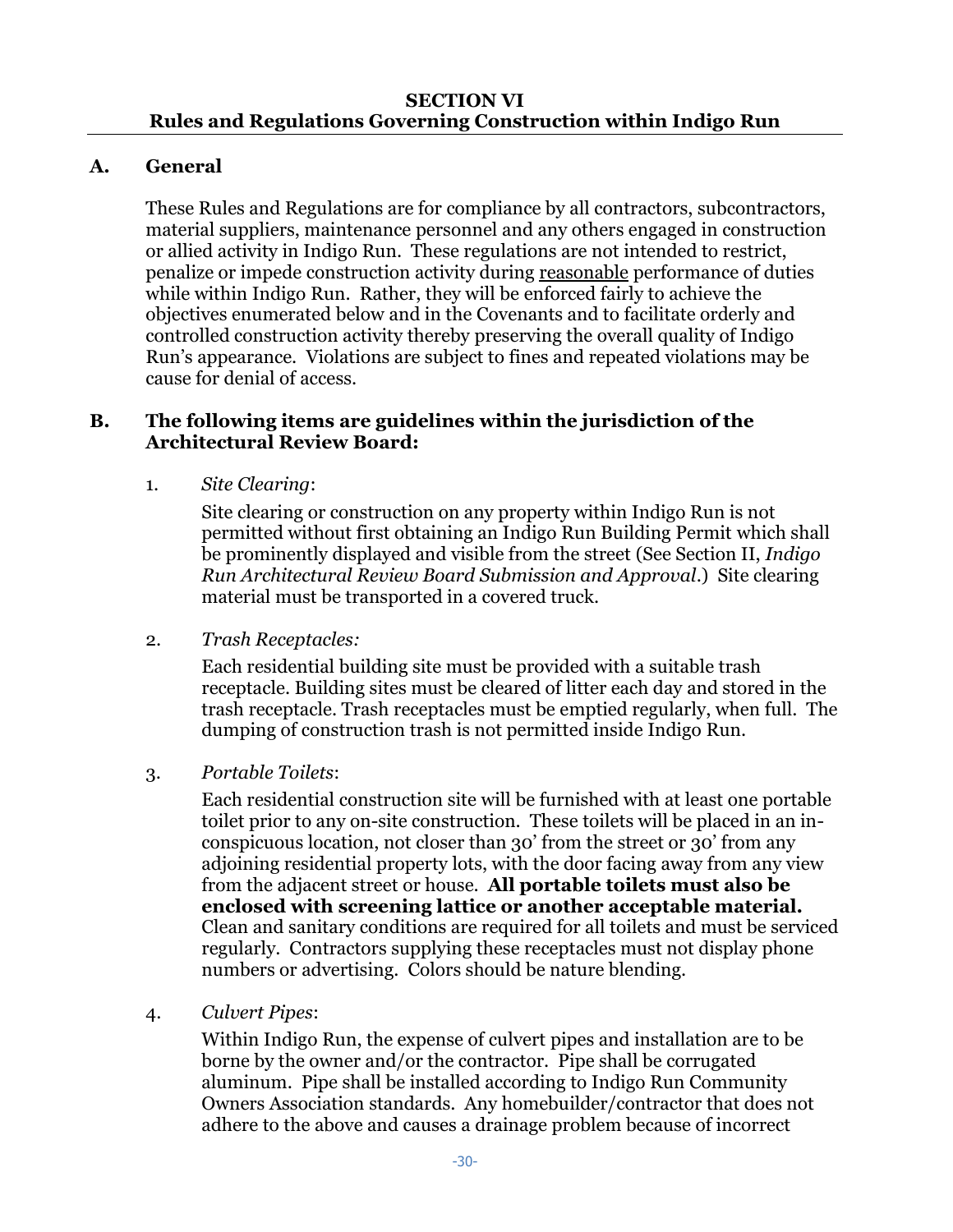installation, will be required to remove the faulty culvert pipe and replace correctly. The cost of this operation will be borne solely by the Property Owner.

#### 5. *Compliance with Architectural Review Board Approvals*:

All building and landscape plans must be approved in writing by the ARB and Indigo Run holds the Property Owner and builder jointly responsible that approved plans are followed in all aspects of the exterior of the house and grounds. Home completion (including landscaping) is to be the earlier of 18 months after the issuance of the ARB Final Approval, or 90 days after the issuance of the Certificate of Occupancy, whichever occurs earlier. Any change to the exterior of the house, driveway, garage, etc. must receive prior written approval from the ARB. Failure to comply may result in a fine. See Indigo Run Rules and Regulations for fine schedule and enforcement protocols.

#### 6. *Street Number I.D.*:

The enhanced 911 system incorporated in the Town of Hilton Head has specific requirements for the posting of street address along roadways. Indigo Run has an approved design for this sign which must be posted within 20 feet of the road. In order to maintain consistency, the Indigo Run Operations Department will provide these signs for a cost of \$45.00 and they are required prior to final inspection by the town. Call (843) 689-9195 for placement and coordination.

#### 7. *Signs*:

To minimize visual clutter, the ARB has a job site sign standard to be used on all residential construction sites. A sign stanchion will be provided by Indigo Run. Individual contractors will be responsible for providing their own graphic panels which meet the standards specification. The sign stanchions will provide a plan tube (holder) and space on the rear to display building permits. Call (843) 689-681-9195 for placement and coordination.

#### 8. *IRCOA Rules and Regulations*:

The IRCOA Rules and Regulations shall be reviewed prior to all construction in Indigo Run. These regulations include items such as vehicle decals, construction hours, trespassing, trash hauling, fill dirt hauling, trash fires, etc.

## 9. *Contractors Performing Masonry Work*:

Work performed with a dry saw to cut concrete, brick, or masonry can disperse excessive dust. The dust can spread to adjacent properties and can be a serious airborne health hazard, as these materials typically contain silica. To limit dissemination and exposure, the ARB requires wet cut sawing processes.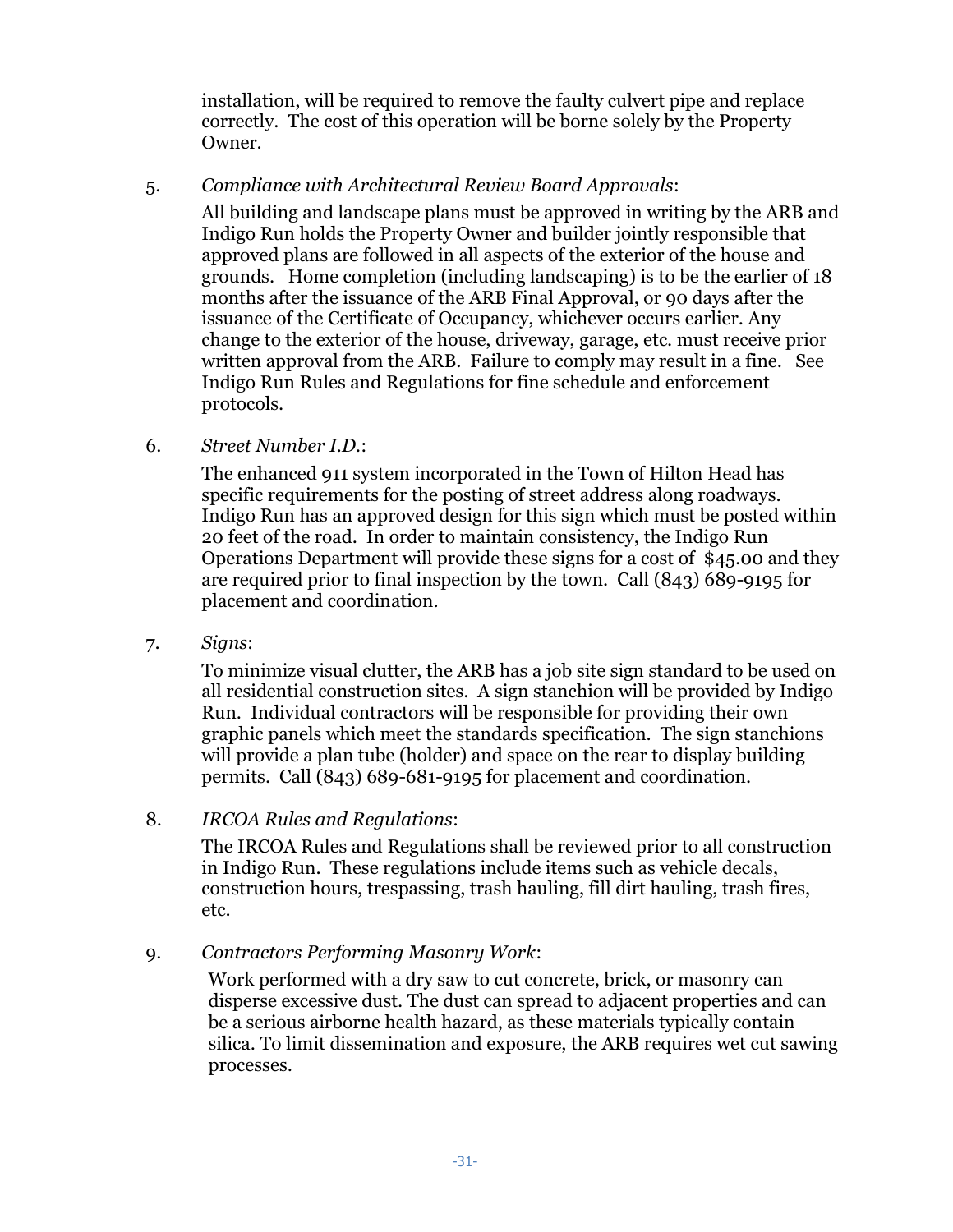- 10. The construction site shall *at all times* be kept in a clean condition, especially the roadway to which the lot abuts. Roadway must be swept on an as-needed basis. A silt fence must be installed to control the sediment associated with stormwater runoff. The sediment must be contained on the permitted property and not be allowed to enter nearby waters, adjacent properties or roadways. The area(s) used for ingress and egress to the site shall be covered with a layer of mulch to keep construction traffic from tracking mud and dirt onto the roadway. The mulch bed shall be replenished as needed.
- 11. Any violation of the ARB Architectural Review Guidelines will be considered a violation of the Rules and Regulations of the IRCOA and will be enforced per the protocols contained therein. Additionally, the IRCOA may issue a Stop Work Order if any violation of the governing documents as they pertain to any Improvement or permitted project takes place. At such time as a Stop Work Order is issued, all work must cease and remain in effect unless and until the violation is remedied to the satisfaction of the IRCOA. If work is not immediately ceased, the IRCOA may pursue immediate legal action without further notice to the Owner.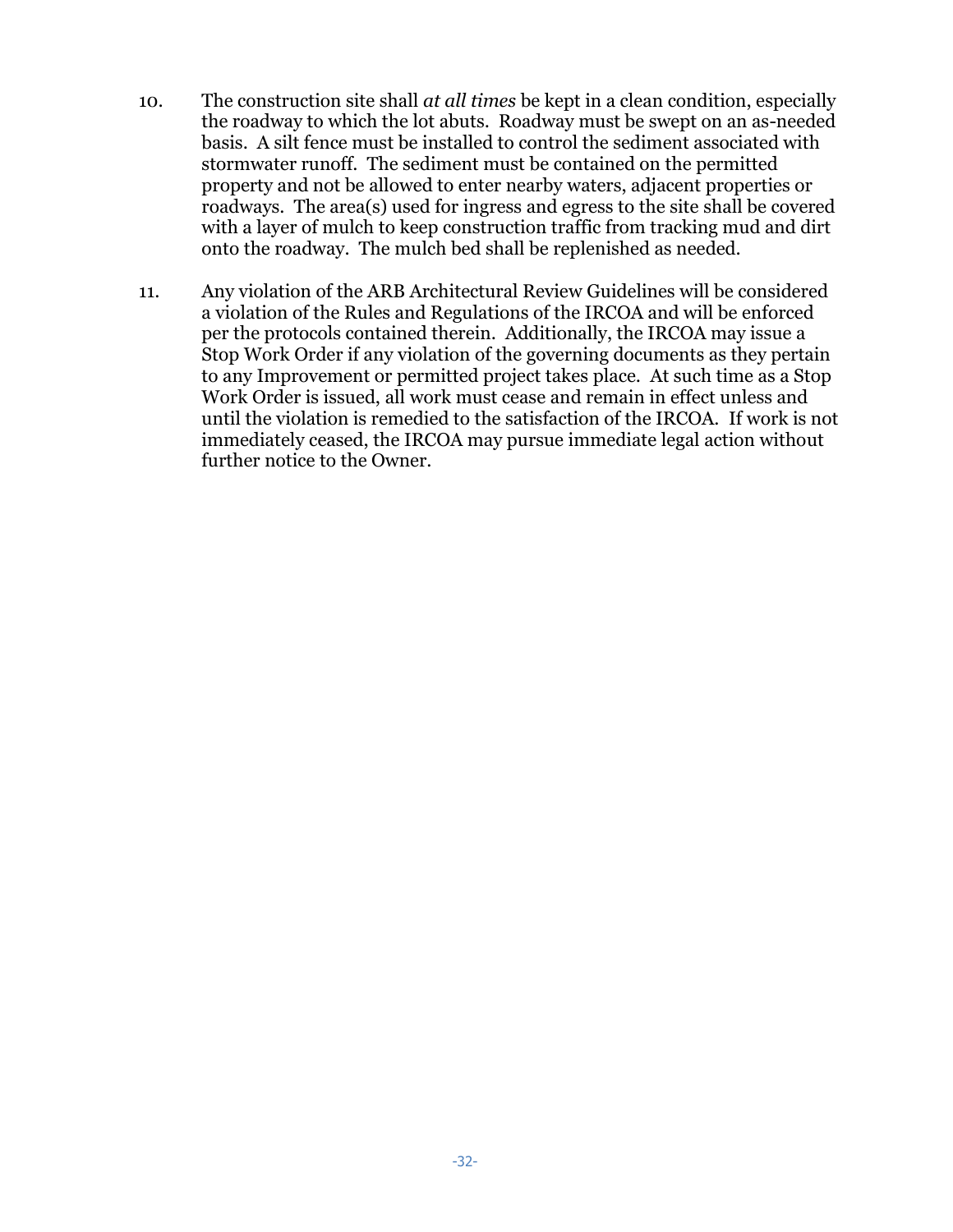#### **SECTION VII Variance**

Seeking a Variance is a legal process that allows property owners to construct Improvements, Buildings or Structures, or use land in a way that is contrary to the prevailing zoning regulations and use restrictions. Variances are meant to be used sparingly. Granting a variance should be based on a practical difficulty or particular hardship that is directly related to the property and related uses. A property owner may apply for a Variance for any restriction contained in the governing documents as applicable. Variances are not precedent setting.

In trying to define the practical difficulty or particular hardship the members of the ARB making the decision on whether or not to support the Variance will need to evaluate if:

- The property in question cannot yield a reasonable return if permitted to be used only under the conditions allowed by the restrictions in the Subdivision in which it is located; or
- The plight of the Owner is due to unique circumstances as compared to other similarly platted Lots; and that the Variance, if granted, will not alter the essential character of the community.

Examples of conditions under which a Variance may be considered:

- Site topography or sloping conditions are atypical to the lot as compared to other similarly platted lots:
	- o Some other existing natural condition requiring extension into setbacks (e.g. wetlands, other immovable object, valuable stand of trees, etc.)
	- o Difficulties in placing a home or other improvements within a building envelope (e.g. irregularly shaped lot)
	- o When a change of circumstances since the recording of the governing document(s) has rendered such restriction obsolete:
		- Laws restricting the power of the IRCOA to restrict such improvements (e.g. access to electronic communication)
		- Technological improvements to building materials
	- o In the judgement of the ARB the Owner's application would enhance the attractiveness of the community

The applicant must describe how the Variance:

- will overcome practical difficulties
- will prevent particular hardships
- is not detrimental or injurious to other Property Owners
- conforms to the intent (i.e. is mutually beneficial to the neighborhood) and purpose (i.e. enhances and protects the value, desirability and attractiveness of the neighborhood) of the IRCOA governing documents.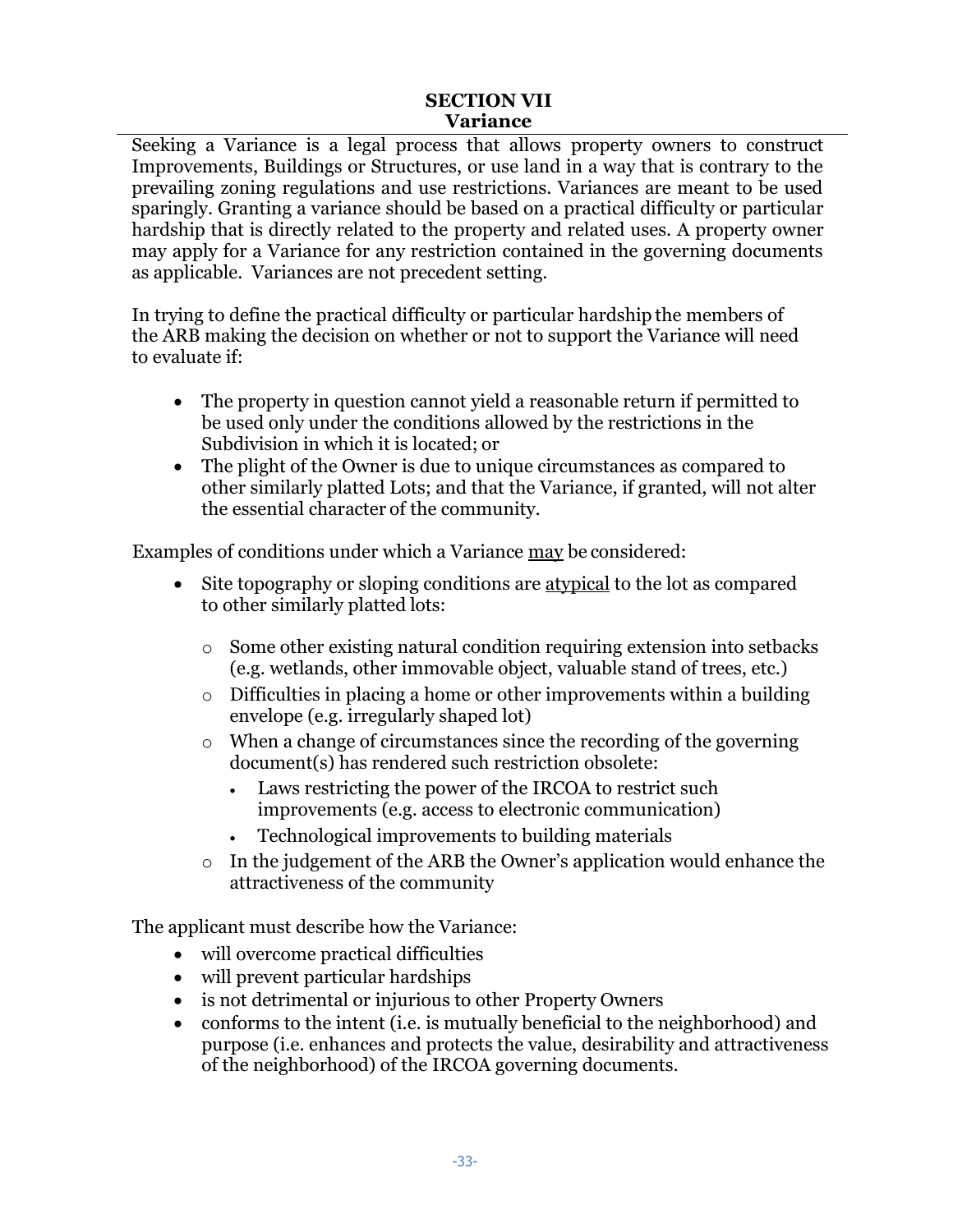#### **VARIANCE APPLICATION**

A Variance application must be completed and submitted with an improvement application for approval (per section above). An application can be found on pages 43-44.

## **NEIGHBOR NOTIFICATION**

- Neighbors of the Property Owner(s) Lot which in the judgement of the ARB could be visually impacted shall be notified in writing by owner or COA staff that an application for a Variance has been made and that their comments and opinions for approval or disapproval will be considered by the ARB. Failure to respond to the notification will be considered neither an approval nor disapproval.
- Neighbors will be allowed access to the Variance application and supporting data and information.

## **VARIANCE HEARING PROCESS**

- The ARB will consider the application for a Variance at one of its regularly scheduled meetings at which time the applicant and neighbors may present information and discuss the application with the ARB.
- In arriving at the decision to approve or disapprove, the ARB will consider all the information available including the application request; written and verbal comments and responses from the applicant and from the neighbors; and data and information presented by the IRCOA staff. Approval or disapproval will be announced at the meeting.

## **RECONSIDERATION OF ARB DISAPPROVAL OF VARIANCE REQUEST**

Any applicant may request in writing that the ARB reconsider a Variance disapproval if they can show within fourteen (14) days, that one of the following two conditions existed or now exists:

- Information presented and reviewed by the ARB in reaching a decision has been discovered to be subsequently incorrect.
- New information, not available at the time of the hearing, has subsequently become available.

#### **OTHER**

Any Variance that approves encroachment into a setback will require an updated survey reflecting the change*.*

Any Variance that encroaches into a utility easement will also require written approval by the utility companies.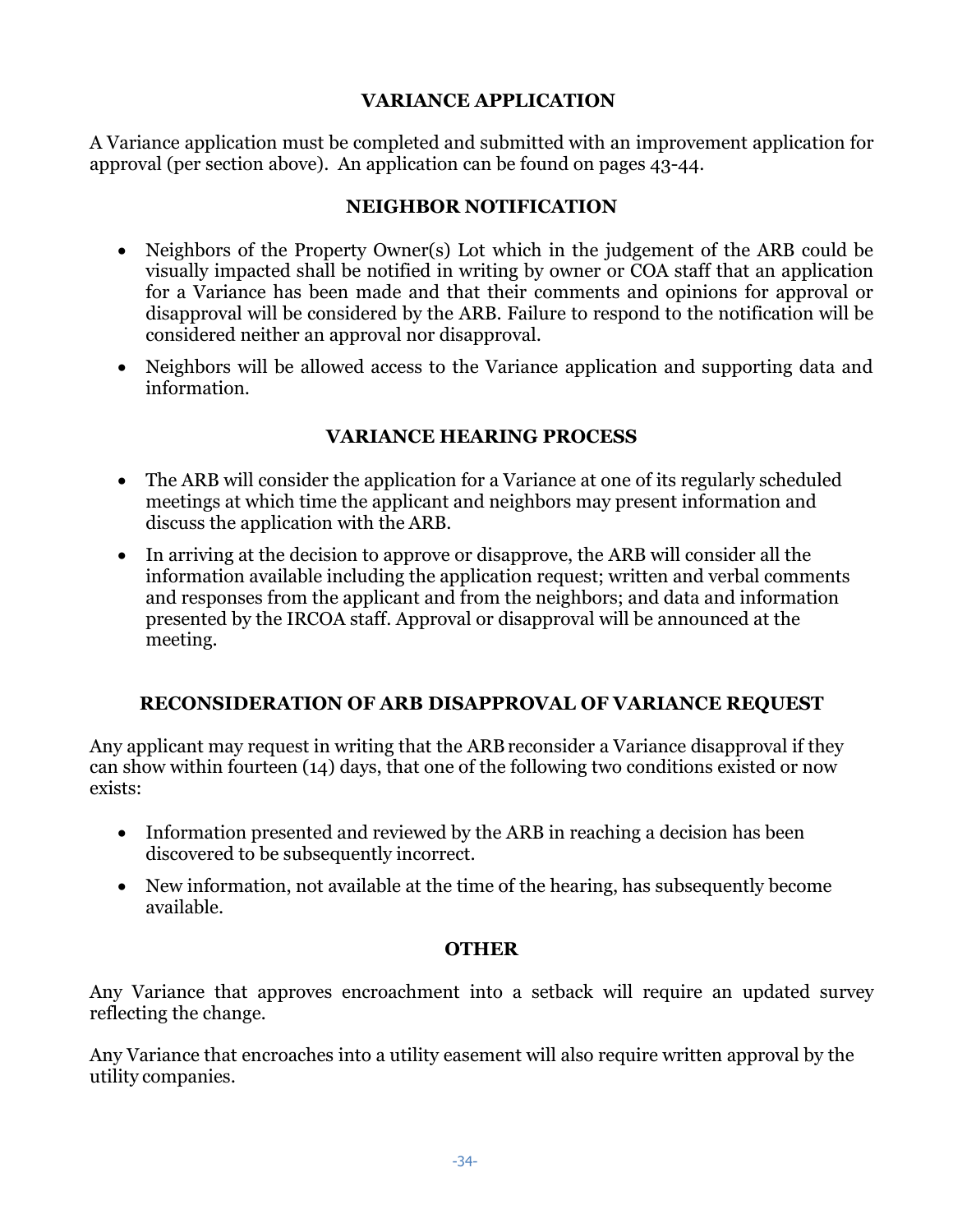# **A. General**

Following a hurricane or other disaster, in which Hilton Head Island has legally been declared a disaster area, the following procedures will be in effect so that affected property owners can quickly restore their properties to habitable conditions. It is the intent to maintain the high quality of Indigo Run's built environment while keeping records and approvals of exterior design changes in order to maintain the integrity of our community's covenants.

# **B. Procedure**

The ARB administrator maintains the files of each developed property's plans and other documents. Each property owner's files have been updated over the years as various approvals were obtained from the ARB. **These files will be instrumental in effecting reconstruction, since the Town of Hilton Head Island will also have certain permit procedures in place for emergency repairs.** In addition, Indigo Run requires the following:

- 1. **Minor Damage** In situations where trees need to be removed, roofs need minor repairs, windows and/or doors need to be replaced and the building needs to be repainted because of minor exterior damage, no prior approval of the ARB will be required as long as no changes of any of the exterior finishes are made.
	- a. Tree removal permitted when they have fallen on the ground, across structures or are leaning more than 15°.
	- b. Roof repairs are permitted when the exact same materials match the texture and color of the existing roof.
	- c. Window replacements are permitted and must match the color and type of existing windows.
	- d. Doors and garage door replacements must match those they are replacing.
	- e. Exterior wall material replacement permitted when the total surfaces and the materials match the texture and color of the existing surfaces.
- 2. **Major Damage** In situations where the building is going to be reconstructed identically to the current updated plans on file with the ARB administrator, only a simple Declaration Form (Affidavit) needs to be executed by the owner. This form will be promptly reviewed by a representative of the ARB and approved, if appropriate. A copy of this form may be obtained either from the ARB administrator or from the Indigo Run COA office.
- 3. **Destroyed** In situations where the building needs to be completely razed and rebuilt and the property owner decides to change the design, size or exterior materials in any way, the traditional ARB application and approval process will be required in accordance with these guidelines.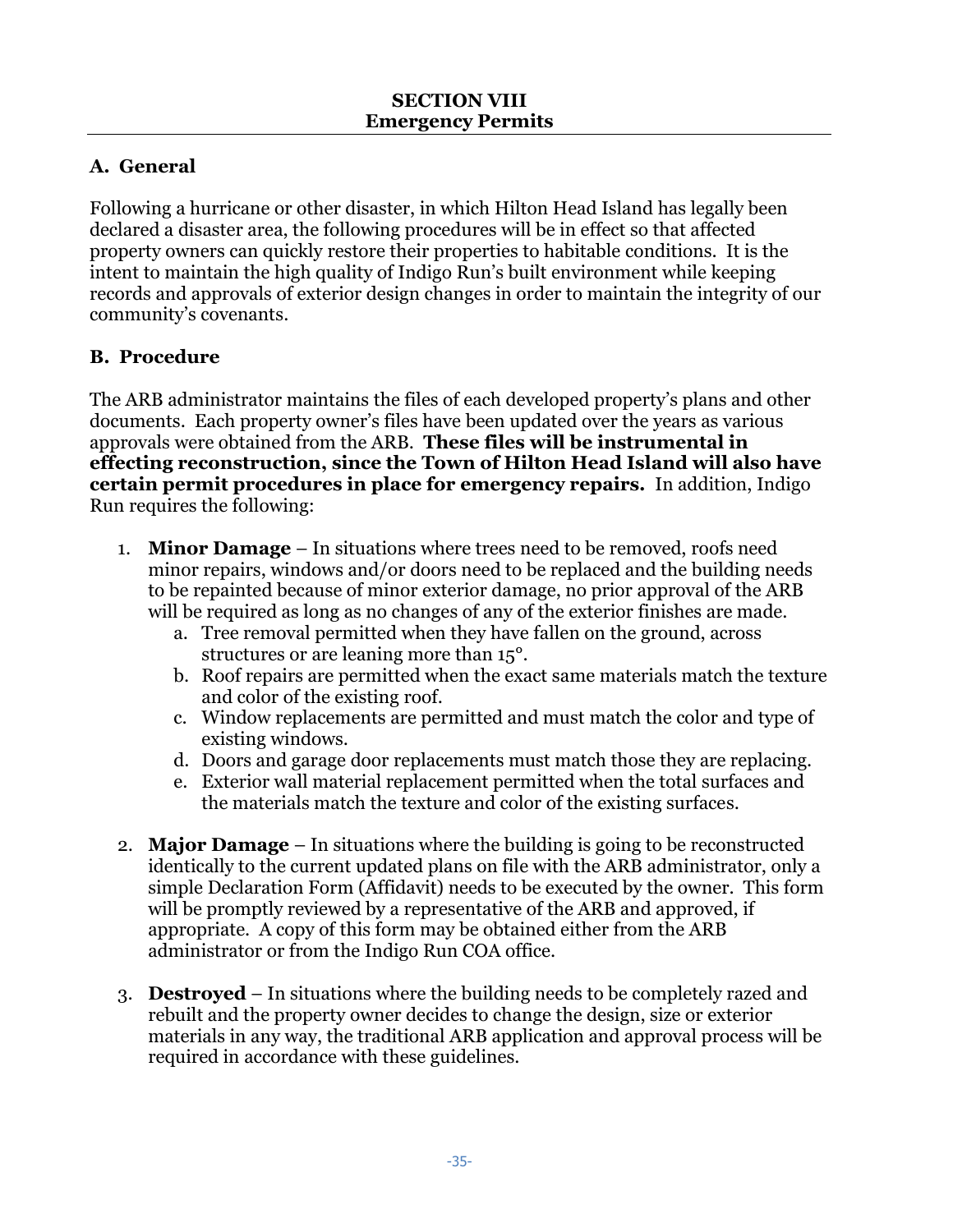Upon completion of repairs/replacements in Items 1 and 2 above, the property owner shall so notify the ARB administrator, in writing, and shall include before and after photographs of the property.

#### 4. **Demolition of Existing Structures**

#### **a. Single Property**

In the event that an existing residence or structure is deemed by the Town of Hilton Head Island Building Division as unsafe, uninhabitable, and considered by the Town and/or the Indigo Run Board of Directors and ARB as negatively affecting the property values of the surrounding properties of Indigo Run, the damaged structure must be demolished and removed from the property in a timely and orderly manner which shall be non-offensive to neighboring property owners and according to a plan approved by the Architectural Review Board (ARB). An application for a Demolition Permit must be submitted to the ARB within sixty (60) days of the occurrence of the damage and no clearing or demolition work shall begin before a Demolition Permit has been issued by the Board. In no event shall a structure requiring demolition remain longer than 365 days from the date deemed as such by the Town of Hilton Head. This requirement exists whether the demolition work is a prelude to repairing/rebuilding the damaged structure or is to be completely razed prior to resale of the property as an undeveloped lot.

Additionally, a property owner wishing to remove an existing undamaged residential structure before either constructing an entirely new house or selling the property as an undeveloped lot must obtain a Demolition Permit from the ARB prior to commencement of any demolition/removal work on the existing building(s) either of an interior or exterior nature, and must be in compliance with all local codes, permits and other requirements for such demolition.

A Demolition Permit issued by the ARB will normally be valid for only 30 days from date of issuance, unless an extension of time is formally requested and approved by the ARB in advance. The purpose of the 30-day limitation is to minimize the time period during which neighboring residents will be disturbed or inconvenienced by the noise, dust, and vehicular traffic associated with the demolition work. Therefore, requests for extending this period will necessitate a very explicit justification as a formal request for variance.

Additional rules and guidelines for demolition include, but are not limited to:

- 1. Owner or contractor must submit an application including the appropriate fee, a tree and topography survey for the property and a copy of the Town of Hilton Head Island's approval for demolition with the application to the ARB.
- 2. Prior to beginning demolition the contractor must schedule an on-site meeting with the ARB administrator to review the site and determine the required tree protection and any other site requirements. The demolition permit will then be issued, and demolition can begin. A member of the ARB will inspect the project upon completion of demolition to evaluate the site including fill/grading and any unauthorized tree removal or damage. Flagging of all underground utilities must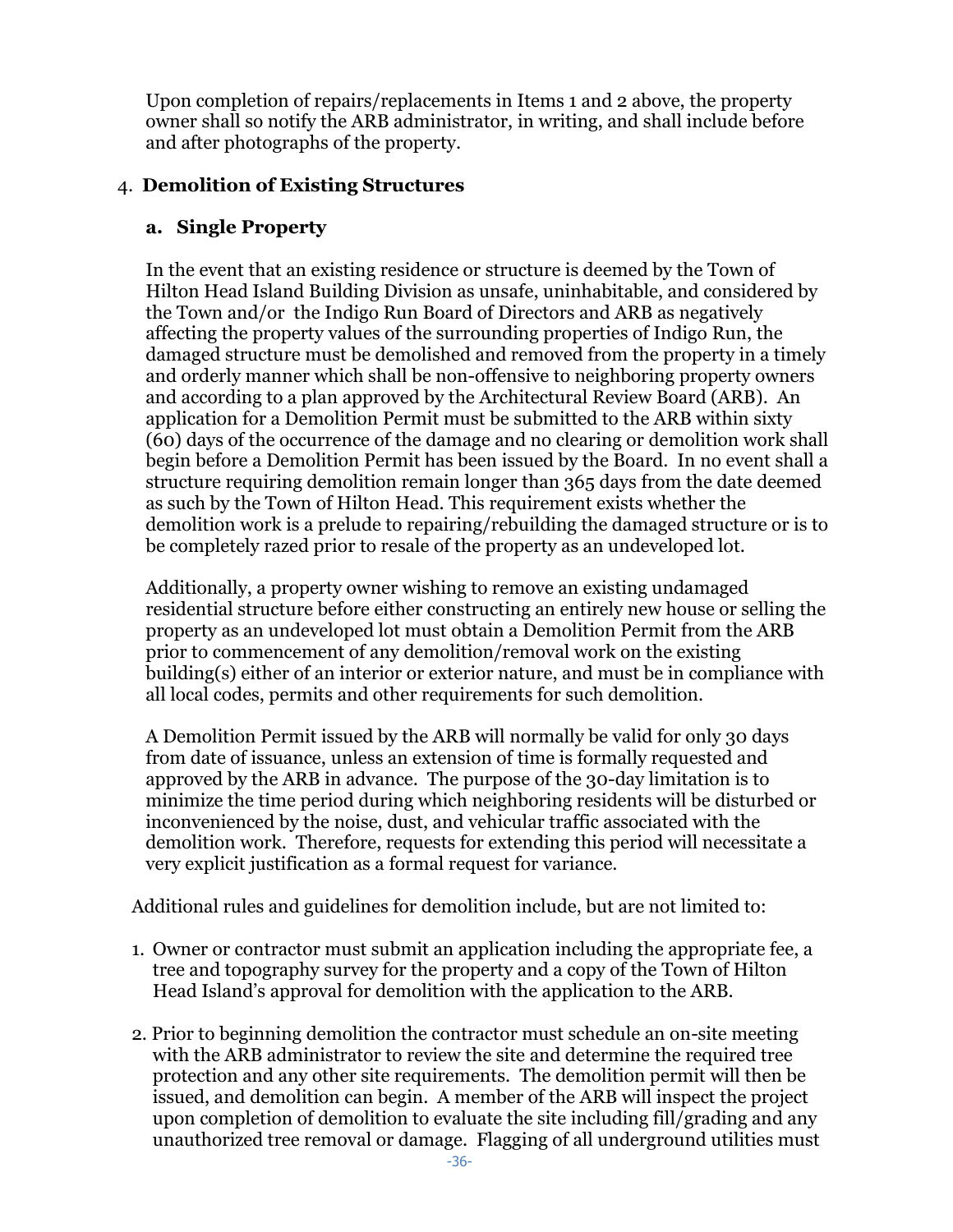occur prior to the start of demolition. Electrical service and other utilities shall be disconnected in accordance with Town of Hilton Head Requirements.

- 3. No trees, of any size or species, shall be removed during the demolition process without specific approval by the ARB. Also, extreme care must be taken to avoid damage to remaining trees.
- 4. Demolition work must be total and complete. No part of a demolished structure, including foundations, driveways, walkways, etc., may be left unless so indicated on a plan approved by the ARB. If a pool is to remain on site, it must be filled and staked with a marker indicating as such.
- 5. All debris must be placed in waste dump boxes or removed prior to the end of each work day.
- 6. The site must be restored to a near-natural state with approximate natural grade. All depressions and excavated areas are to be filled and graded to avoid pooling of rainwater. Also, all bare earth areas are to be covered with pine straw or mulch to preclude blowing dust, unless new construction will commence immediately after demolition.
- 7. When a building is demolished, any variance to setbacks previously given to the property or existing conditions of the structure which are in non-compliance with current ARB guidelines, community rules, or covenants, are null and void.

## **C. Major Disasters**

In the instance of a major disaster affecting multiple properties, defined as the destruction of or major damage to three or more properties caused by hurricane, flood, tornado, wind or fire, the following procedures shall apply:

- 1. Restore the property to unimproved condition and the application of natural ground cover. Upon receipt of a written application, the ARB will issue a permit marked "CLEAR LOT." No fee is required.
- 2. Prior to restoration, demolition, total or partial and debris removal is required. Upon receipt of a written application, the ARB will issue a permit marked "DEMOLITION ONLY." No fee is required. In the case of a partial demo, a set of marked drawings shall be submitted clearly showing the portion(s) to be demolished.
- 3. If the property is to be restored to its original condition (prior to damage with no exterior changes), a permit marked "NO CHANGES" will be issued upon receipt of a written application. No fee is required.
- 4. All applicable ARB review procedures apply, with a fifty percent applicable ARB fee along with the application to restore the property with proposed exterior changes and/or additions, or changes required by current applicable building codes, ordinances, rules, regulations, or guidelines.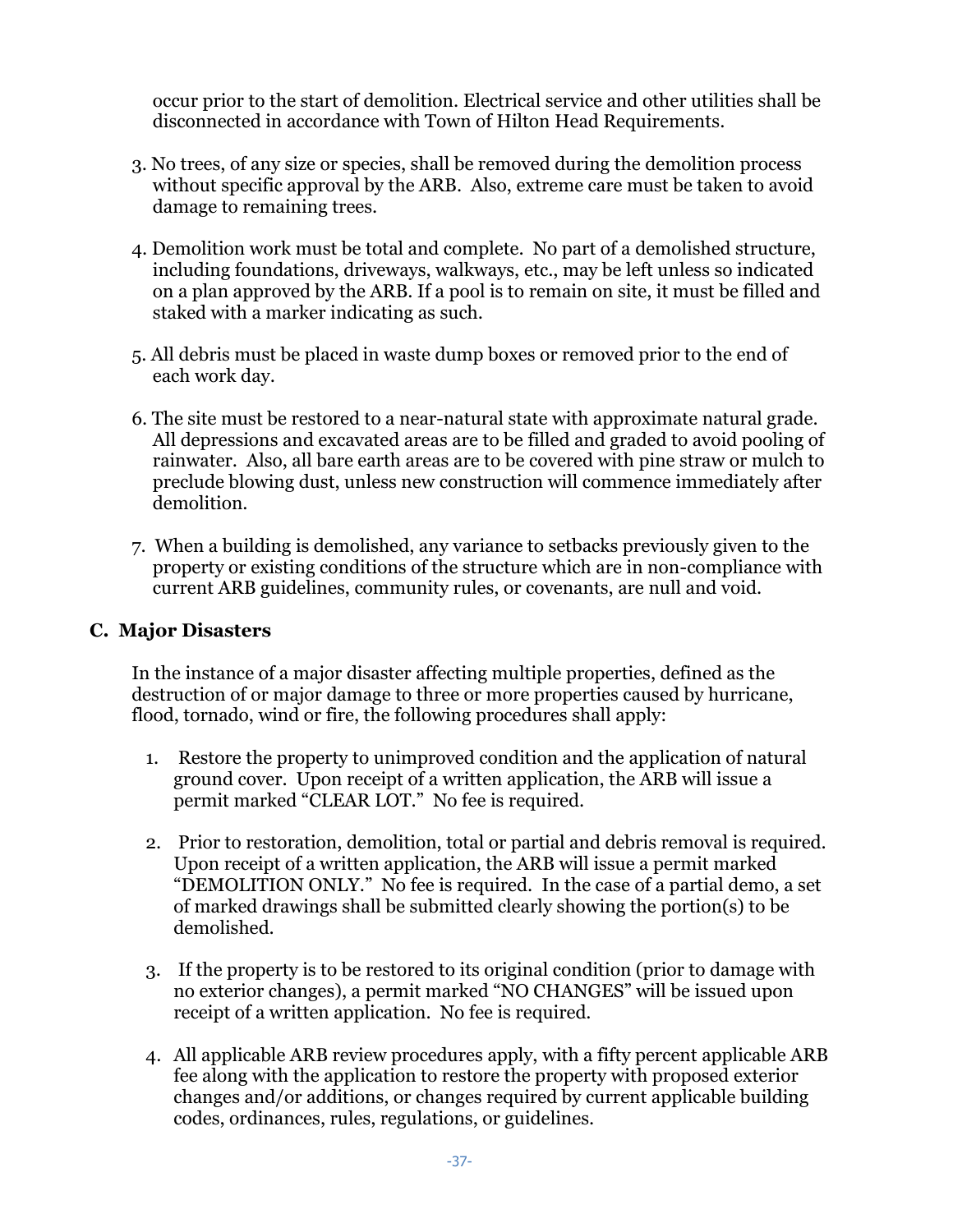## **Post Approval Control (Changes)**

If any changes to the approved plans involving the exterior of the structure or the site are contemplated during the course of construction, documentation and a request for Design Review must be submitted to the ARB prior to the execution of any changes. Normal ARB fees will apply.

\*Failure to obtain ARB approval prior to the commencing of any project will result in a penalty of 20% of the verifiable project costs up to a maximum of \$3000.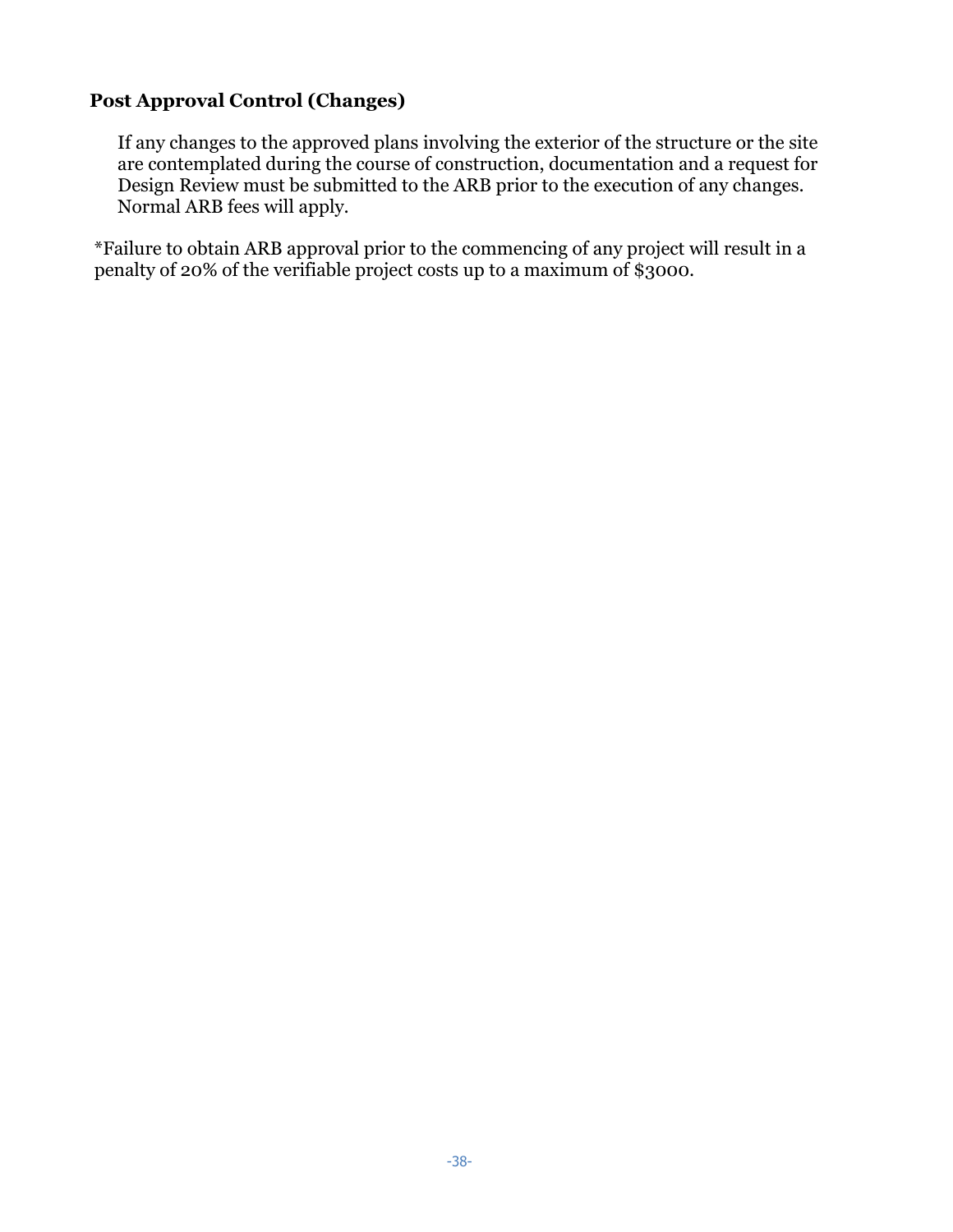#### **SECTION IX FEES, FORMS AND APPLICATIONS**

# **Architectural Review Board Submission Non-Refundable Fee Schedule**

| Additions (covered)                           | \$500               | Full ARB approval                        |
|-----------------------------------------------|---------------------|------------------------------------------|
| Awnings                                       | \$25                | Full ARB Approval                        |
| Generator installation                        | \$250               | Full ARB Approval                        |
| Window replacement                            | \$25                | Full ARB Approval                        |
| Window replacement design change              | \$100               | Full ARB Approval                        |
| Decorative trellis with benches, gazebo, etc. | \$100               | Full ARB approval                        |
| Driveway Addition                             | \$100               | Full ARB approval                        |
| Driveway staining over existing site          | \$50                | Full ARB approval                        |
| Enclose existing porch / patio                | \$500               | Full ARB approval                        |
| Extend existing patio or driveway             | \$200               | Full ARB approval                        |
| Fencing around pool / hot tub                 | \$500               | Full ARB approval                        |
| Front door / Garage door(s) replacement       | \$25                | Full ARB approval                        |
| House, Single family residence                | 50 cents per SF,    | Full ARB approval                        |
|                                               | minimum \$2000      |                                          |
| Landscape renovations or Fire Pit             | \$100               | Full ARB approval                        |
| Lighting on existing landscape                | \$25                | Full ARB approval                        |
| Lightning Rod Installation                    | \$50                | Full ARB approval                        |
| New hot tub or spa                            | \$200               | Full ARB approval                        |
| Outdoor Kitchen                               | \$500               | Full ARB approval                        |
| Patio / Deck                                  | \$500               | Full ARB approval                        |
|                                               | Up to 100 SF - \$50 |                                          |
| Pavers + additional land area or              | 101-250 SF - \$100  |                                          |
| over existing site                            | 251-400 SF - \$150  | Full ARB approval                        |
|                                               | 401+ SF - \$200     |                                          |
| Repainting/Re-stuccoing house                 | \$25                | Full ARB approval                        |
| Replacing roof shingles/materials             | \$25                | Full ARB approval                        |
| Screen an existing patio, deck or porch under |                     |                                          |
| an existing roof                              | \$75                | Full ARB approval                        |
| Shutters - permanent, decorative              | \$50                | Full ARB approval                        |
| Sitting wall / retaining wall                 | \$50                | Full ARB approval                        |
| <b>Skylights</b>                              | \$25                | Full ARB approval                        |
| Solar panels                                  | \$100               | Full ARB approval                        |
| Stamped Concrete over existing site           | \$50                | Full ARB approval                        |
| Swimming Pool                                 | \$500               | Full ARB approval                        |
| Swimming Pool demolition or fill-in           | \$100               | Full ARB approval                        |
| Tree Removal (tree permit form is applicable) | \$25 per tree       | ARB Staff with ARB ratification approval |
| Walkway (new)                                 | \$75                | Full ARB approval                        |
| Builder/Owner ARB conference                  | No charge           |                                          |
| Changes after Final Approval Building permit  | \$100               |                                          |
| Changes after Final Approval Landscaping      | \$300               |                                          |
| <b>Conceptual Review</b>                      | No charge           |                                          |
| Re-Inspection due to Builder/Owner            | \$100               |                                          |
| Variance Request                              | \$50                | Full ARB approval                        |
|                                               |                     |                                          |

\*Failure to obtain ARB approval prior to the commencing of any project will result in a penalty of 20% of the verifiable project costs up to a maximum of \$3000.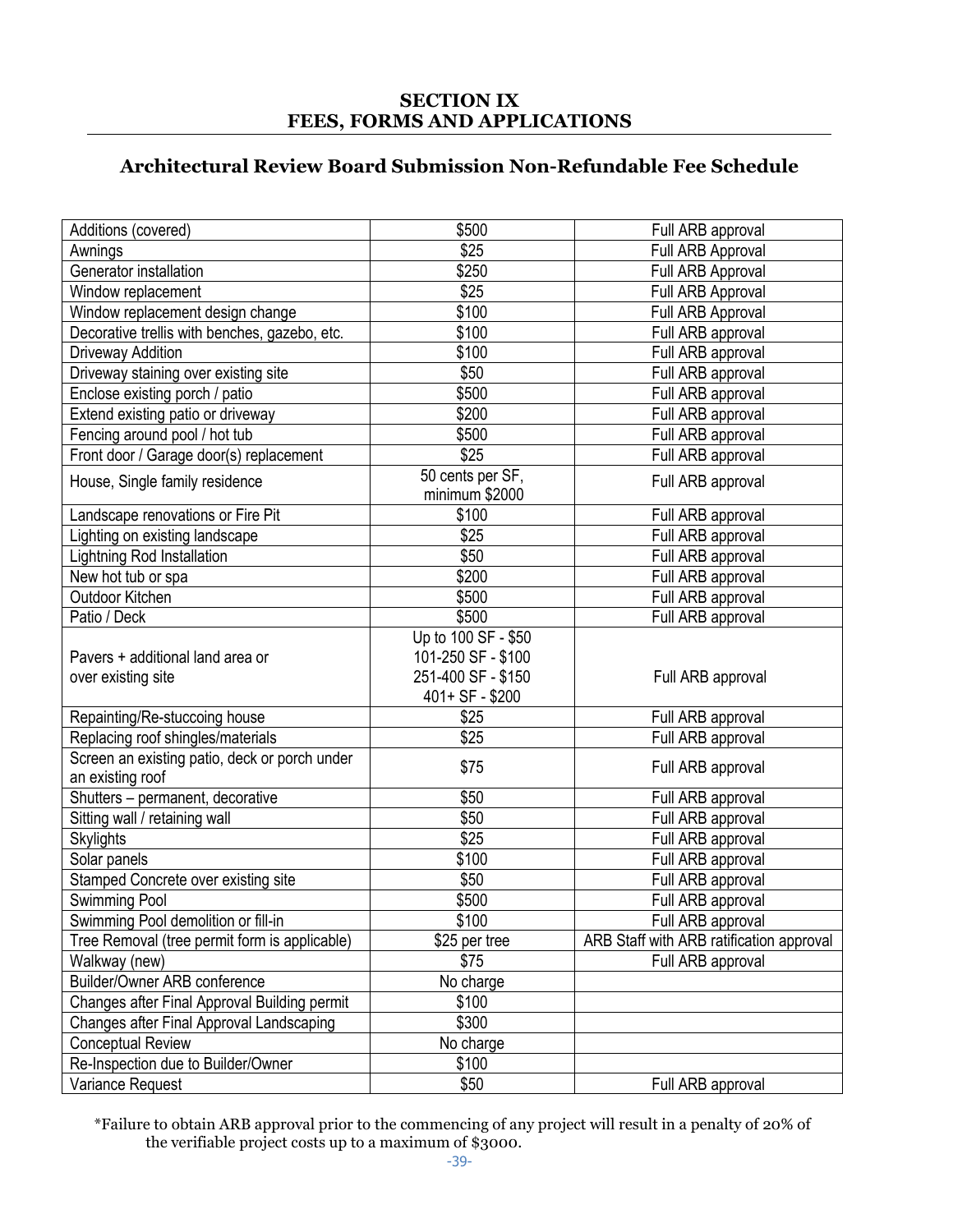#### **C. Architectural Review Board – Construction Deposits Schedule:**

| New Residence:   | $$6,000.00*$ | Refundable Compliance Deposit |
|------------------|--------------|-------------------------------|
| Pool and/or Spa: | \$1,000.00   | Refundable Compliance Deposit |
| Major Projects:  | \$1,000.00   | Refundable Compliance Deposit |

\*If a final landscape plan is not submitted at final plan approval, an additional \$1000 refundable compliance deposit will be required.

All deposits are to be made payable to IRCOA with related Indigo Run address on memo line. Deposits are refundable without interest.

Once new residence construction is completed, see Section IX of ARB Guidelines, *Compliance Deposit Agreement,* for return of deposit.

#### **APPLICATION FOR A VARIANCE**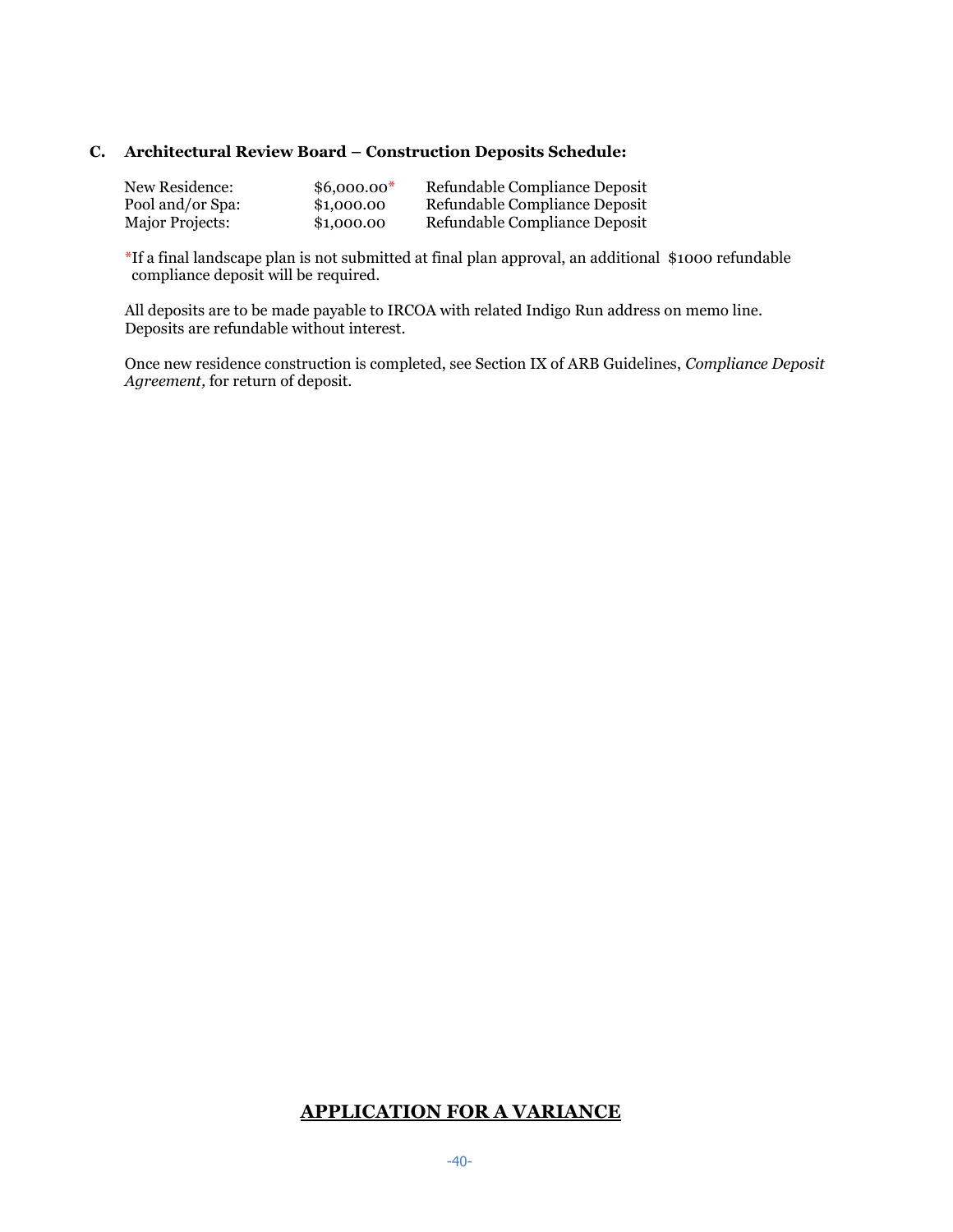**1.** This application is accompanied by an Application for an Improvement Approval for this property dated \_\_\_\_\_\_\_\_\_\_\_\_\_. \$50 fee is included\_\_\_\_\_\_

# **2. OWNER/PROPERTY DETAILS**

| Owner's Name:             |     |       |
|---------------------------|-----|-------|
| Indigo Run Street:_______ |     |       |
| Neighborhood:__           | Lot | Block |
| Phone number(s):          |     |       |
| Email address:            |     |       |

## **3. RELEASE AND CERTIFICATION**

- 3.1 The undersigned grants IRCOA permission to release information from the association files to any Property Owner notified under this process for the purpose of considering the variance application. Information will include but not be limited to copies and/or review of:
	- Building plans with all its attachments and color samples.
	- No. 5 (next page) and filing fee of \$50

3.2 The undersigned certifies that:

- I am the Property Owner identified in this application.
- An alternate contact person is identified in writing.

Property Owner Date

\_\_\_\_\_\_\_\_\_\_\_\_\_\_\_\_\_\_\_\_\_\_\_\_\_\_\_\_\_\_\_\_\_ \_\_\_\_\_\_\_\_\_\_\_\_\_\_\_\_\_\_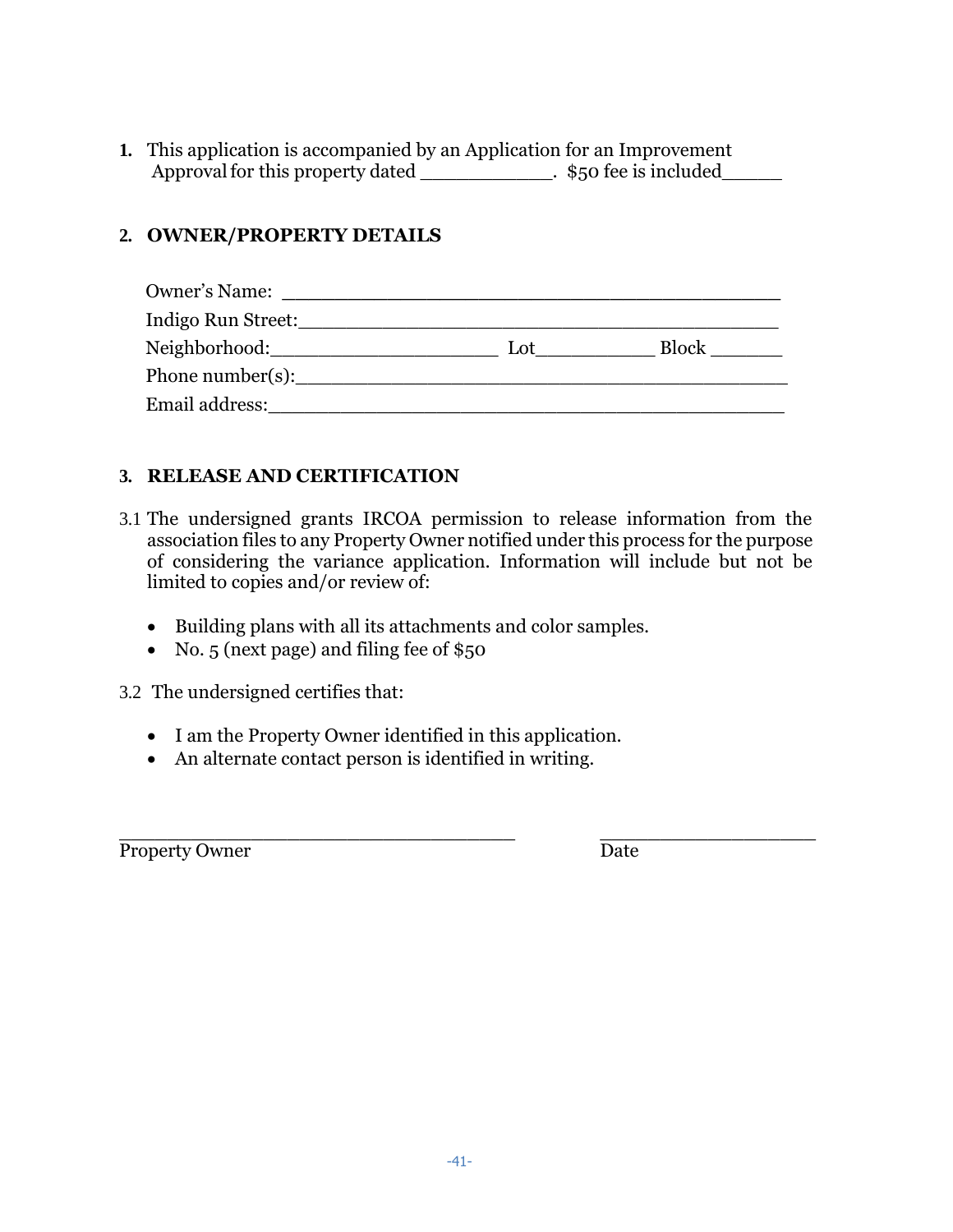**4. VARIANCE SPECIFICS** are to be included with Neighbor Notification letter (see Section VII of ARB Guidelines).

State the basic issue of the Variance (i.e. setback encroachment, exceeding height restriction, use of non-approved color, etc.)

\_\_\_\_\_\_\_\_\_\_\_\_\_\_\_\_\_\_\_\_\_\_\_\_\_\_\_\_\_\_\_\_\_\_\_\_\_\_\_\_\_\_\_\_\_\_\_\_\_\_\_\_\_\_\_\_\_\_

\_\_\_\_\_\_\_\_\_\_\_\_\_\_\_\_\_\_\_\_\_\_\_\_\_\_\_\_\_\_\_\_\_\_\_\_\_\_\_\_\_\_\_\_\_\_\_\_\_\_\_\_\_\_\_\_\_\_

\_\_\_\_\_\_\_\_\_\_\_\_\_\_\_\_\_\_\_\_\_\_\_\_\_\_\_\_\_\_\_\_\_\_\_\_\_\_\_\_\_\_\_\_\_\_\_\_\_\_\_\_\_\_\_\_\_\_

\_\_\_\_\_\_\_\_\_\_\_\_\_\_\_\_\_\_\_\_\_\_\_\_\_\_\_\_\_\_\_\_\_\_\_\_\_\_\_\_\_\_\_\_\_\_\_\_\_\_\_\_\_\_\_\_\_\_

\_\_\_\_\_\_\_\_\_\_\_\_\_\_\_\_\_\_\_\_\_\_\_\_\_\_\_\_\_\_\_\_\_\_\_\_\_\_\_\_\_\_\_\_\_\_\_\_\_\_\_\_\_\_\_\_\_\_

\_\_\_\_\_\_\_\_\_\_\_\_\_\_\_\_\_\_\_\_\_\_\_\_\_\_\_\_\_\_\_\_\_\_\_\_\_\_\_\_\_\_\_\_\_\_\_\_\_\_\_\_\_\_\_\_\_\_

\_\_\_\_\_\_\_\_\_\_\_\_\_\_\_\_\_\_\_\_\_\_\_\_\_\_\_\_\_\_\_\_\_\_\_\_\_\_\_\_\_\_\_\_\_\_\_\_\_\_\_\_\_\_\_\_\_\_

\_\_\_\_\_\_\_\_\_\_\_\_\_\_\_\_\_\_\_\_\_\_\_\_\_\_\_\_\_\_\_\_\_\_\_\_\_\_\_\_\_\_\_\_\_\_\_\_\_\_\_\_\_\_\_\_\_\_

\_\_\_\_\_\_\_\_\_\_\_\_\_\_\_\_\_\_\_\_\_\_\_\_\_\_\_\_\_\_\_\_\_\_\_\_\_\_\_\_\_\_\_\_\_\_\_\_\_\_\_\_\_\_\_\_\_\_

\_\_\_\_\_\_\_\_\_\_\_\_\_\_\_\_\_\_\_\_\_\_\_\_\_\_\_\_\_\_\_\_\_\_\_\_\_\_\_\_\_\_\_\_\_\_\_\_\_\_\_\_\_\_\_\_\_\_

\_\_\_\_\_\_\_\_\_\_\_\_\_\_\_\_\_\_\_\_\_\_\_\_\_\_\_\_\_\_\_\_\_\_\_\_\_\_\_\_\_\_\_\_\_\_\_\_\_\_\_\_\_\_\_\_\_\_

\_\_\_\_\_\_\_\_\_\_\_\_\_\_\_\_\_\_\_\_\_\_\_\_\_\_\_\_\_\_\_\_\_\_\_\_\_\_\_\_\_\_\_\_\_\_\_\_\_\_\_\_\_\_\_\_\_\_

\_\_\_\_\_\_\_\_\_\_\_\_\_\_\_\_\_\_\_\_\_\_\_\_\_\_\_\_\_\_\_\_\_\_\_\_\_\_\_\_\_\_\_\_\_\_\_\_\_\_\_\_\_\_\_\_\_\_

\_\_\_\_\_\_\_\_\_\_\_\_\_\_\_\_\_\_\_\_\_\_\_\_\_\_\_\_\_\_\_\_\_\_\_\_\_\_\_\_\_\_\_\_\_\_\_\_\_\_\_\_\_\_\_\_\_\_

\_\_\_\_\_\_\_\_\_\_\_\_\_\_\_\_\_\_\_\_\_\_\_\_\_\_\_\_\_\_\_\_\_\_\_\_\_\_\_\_\_\_\_\_\_\_\_\_\_\_\_\_\_\_\_\_\_\_

## **5. DESCRIBE** how the Variance:

will overcome practical difficulties and prevent unnecessary hardship:

is not detrimental or injurious to other property owners:

conforms to the intent and purpose of the Declarations of Restrictions:

*With payment of appropriate filing fee (\$50 cash or check made payable to IRCOA) and completion of the appropriate sections, this will be considered a COMPLETE APPLICATION.*

*\_\_\_\_\_\_\_\_\_\_\_\_\_\_\_\_\_\_\_\_\_\_\_\_\_\_\_\_\_\_\_\_\_\_\_\_\_\_\_\_\_\_\_\_\_\_\_\_\_\_\_\_\_\_\_\_\_\_\_\_\_*

Signature of ARB Chairman or Representative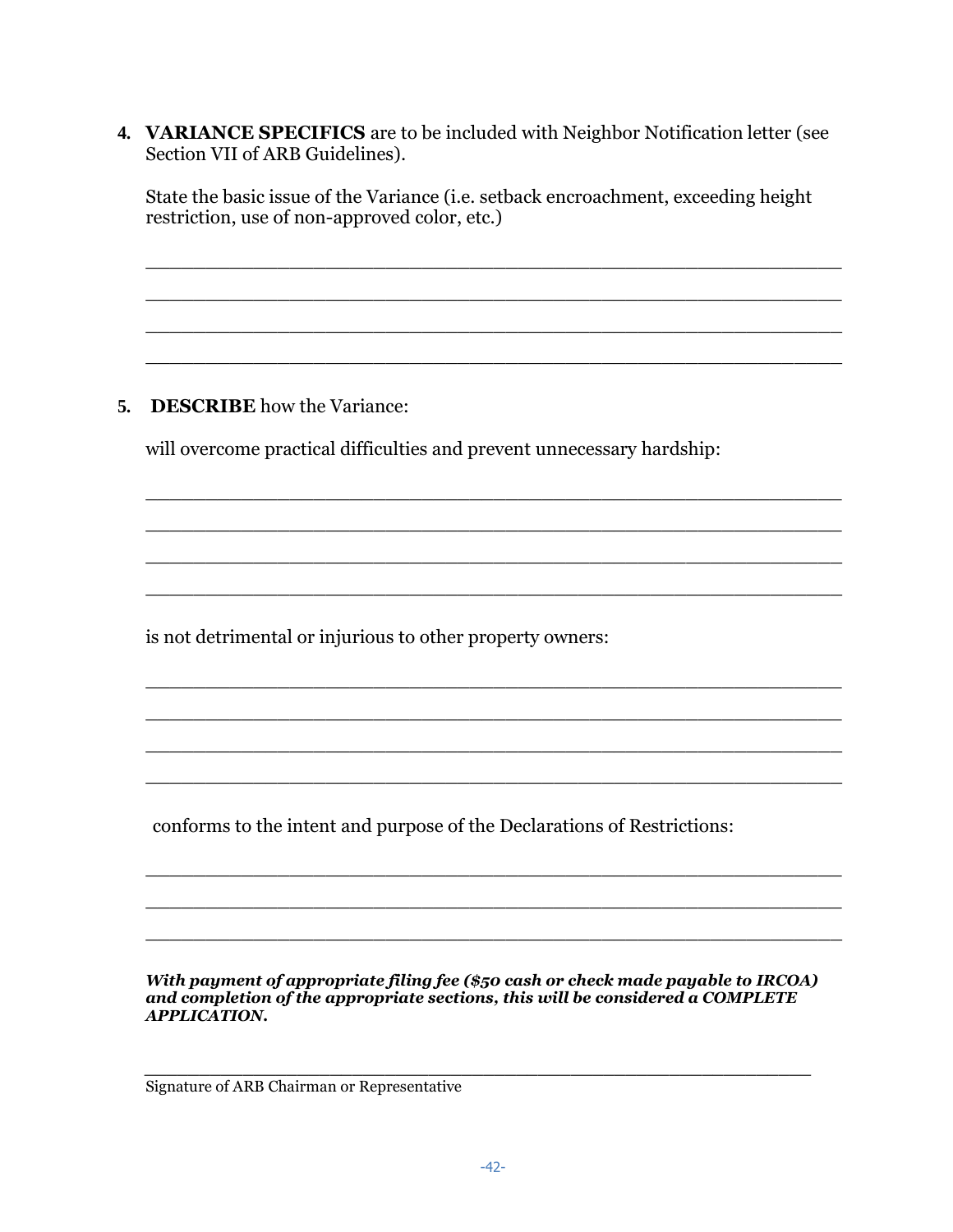## **DRAINAGE AND TREE COMPLIANCE AGREEMENT**

Indigo Run Community Owners Association Hilton Head Island, SC 29926 Office: 843.689.7300 Fax: 843.689.7304

#### **DRAINAGE**

It is every Property Owner's responsibility to direct drainage away from the dwelling and adjoining private property in a manner that conforms to the master drainage system for Indigo Run in the area in which the property is located. This will normally be toward the street or the adjacent common area (drainage). For these reasons, it is the Property Owner's responsibility to employ the services of a S.C. registered Professional Engineer or Registered Landscape Architect to design the drainage plan (See Section III of ARB Guidelines). Special consideration should be given to establishing appropriate building site elevations for foundations, sub-surface drainage, establishment of final grades, consider adjacent property elevations, and installation of gutters if necessary, among others. Also, at the completion of the work provide an as built, combination site and drainage plan with setbacks showing the location of the house as well as the contours of the lot. The as built drawing shall be on 24" x 36" paper and be at a scale of 1/8" = 1'0". The plan shall be prepared by a professional engineer or land surveyor and shall be signed and sealed. If there is any discrepancy from the original approved plan it will be cause for review and may require correction before the project is accepted by the ARB. This drawing should be submitted prior to landscaping installation to avoid excessive cost to the Property Owner. Both the Property Owner and/or Contractor hereby also certify by this document, that reasonable efforts will be made, from the date of initial clearing of the property until completion of the landscaping, to avoid any soil run-off into the IRCO's drainage systems, lagoons, or public waterways, and that water run-off shall be directed away from any adjacent private property. This includes the use of properly buried, staked and installed silt barriers, staked straw bales, temporary swales, temporary culverts, or other ARB approved methods.

#### **TREE REMOVAL**

Property Owners are advised that trees larger than six inches (6") in diameter measured 48" above ground, or clusters of smaller trees that may influence design and appearance, may not be removed without approval of the Architectural Review Board. When site plans are approved, the tree and topographic survey indicates which trees may be removed. Once the site plan is approved and throughout all of the construction phase, no other tree may be removed without further request and approval of the ARB. Any unauthorized tree removal may result in a fine and the necessity of plant mitigations.

I/We understand the drainage and tree requirements in this document and I/We hereby agree to comply with proper drainage and tree removal from the property identified herein. Nothing in this document is intended to supersede any requirement of the ARB Guidelines, or the necessity to obtain proper approvals, and is intended to be a document of clarification and understanding.

#### AGREED:

|                                                                                                                | Date : $\qquad \qquad$    |
|----------------------------------------------------------------------------------------------------------------|---------------------------|
| (Property Owner Signature) 2008 2009 2010 2020 2021 2022 2023 2024 2022 2022 2023 2024 2022 2023 2024 2022 202 | Date: ___________________ |
|                                                                                                                | Date: ______________      |
|                                                                                                                |                           |
|                                                                                                                |                           |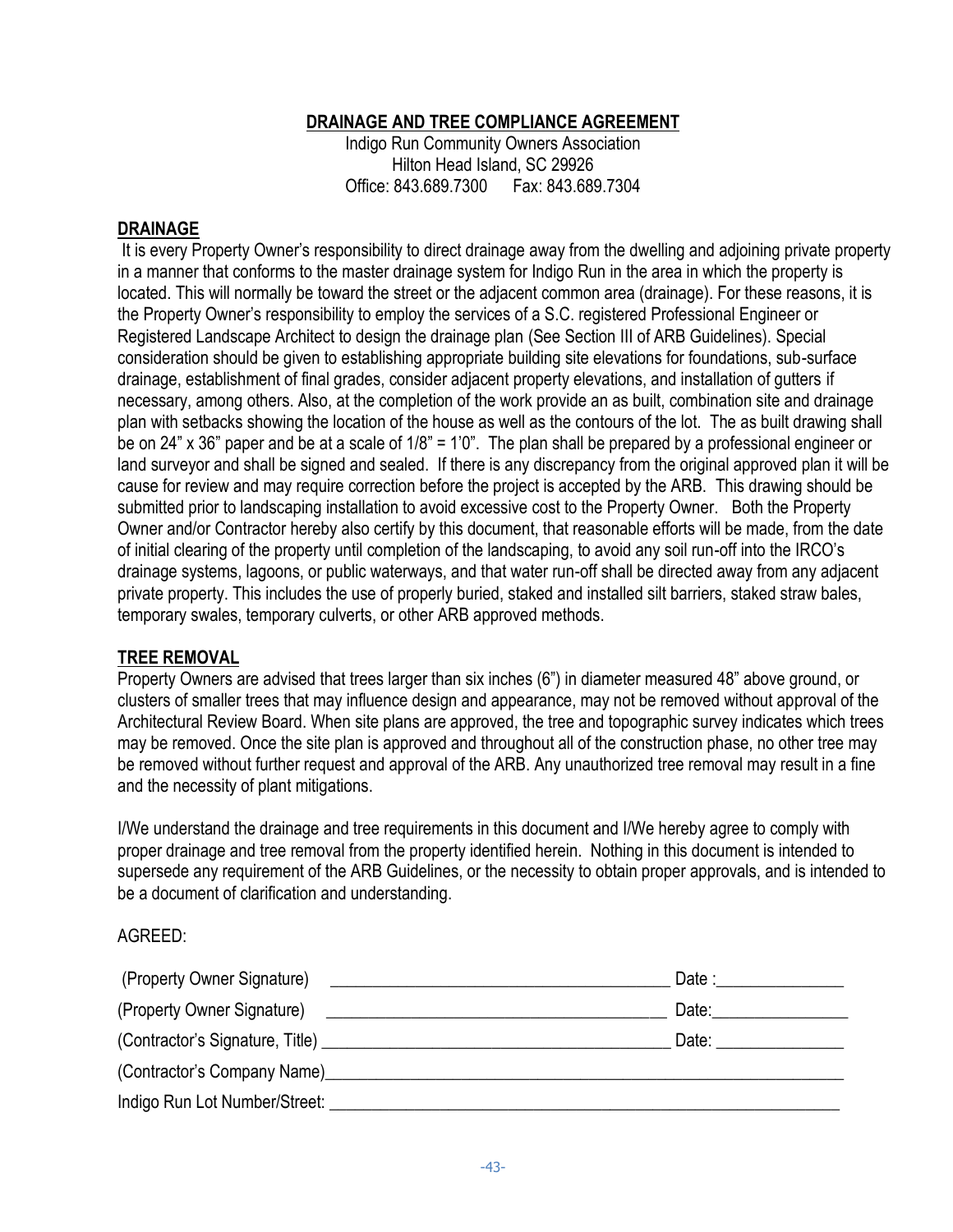## **COMPLIANCE DEPOSIT AGREEMENT**

Indigo Run Community Owners Association 103 Indigo Run Drive Hilton Head Island, SC 29926 Office: 843.689.7300

It is agreed to and understood by the undersigned that a Six Thousand Dollar (\$6,000.00\*) Deposit will be paid to the Indigo Run Community Owners' Association to ensure that the house plans for Lot # on will be completed and installed in accordance with the current Architectural Review Board guidelines and the approved house, landscape, and drainage plans, submitted colors and finishes, and any related ARB communications. This deposit is also the property owner's guarantee of compliance with all rules and regulations regarding drainage, construction, tree removal, placement of portable toilets, refuse containers, and maintaining a trash and litter free construction site. Failure to comply may result in fines levied against this deposit or property.

*It is the RESPONSIBILITY of the CONTRACTOR OR PROPERTY OWNER to request the return of the deposit upon completion of the following (as a minimum):*

## **Completion of:**

- The Residence in Accordance with the ARB approved plans and related comments,
- The Landscaping AND Residence completed and inspected by the ARB representative,
- The Grading Plan completed and functioning properly,
- A CD or flash drive with the following included in a (pdf) or (jpg) format provided to the ARB Administrator:
	- $\circ$  A copy of the Certificate of Occupancy issued by the Town of Hilton Head,
	- $\circ$  A copy of the Completion Certificate issued by the Town of Hilton Head for the Pool (if applicable)
	- $\circ$  A copy of the final signed As-built survey,
	- $\circ$  A copy of the final signed Flood Elevation Certificate (if applicable),
	- o A letter from the SC Registered Engineer or SC Registered Landscape Architect, stating that the grading work has been completed in accordance with the ARB approved plan and is functioning properly. Letter to be stamped and signed.
	- $\circ$  A letter from the Landscaper stating that the landscape has been installed in accordance with the ARB approved plan.
	- $\circ$  A copy of the Original ARB approved submission with a photo of final colors,
	- $\circ$  A copy of the approved plans as submitted to the ARB,
	- o Any other documents the Contractor or Owner may consider useful for the Owner or ARB.

# **PLEASE NOTE:**

- 1) Landscaping must be completed within 90 days of the issuance of a Certificate of Occupancy.
- 2) The project, including all items noted here-in, if applicable, must be completed within 18 months of the issuance of the IRCOA ARB building Permit or in the allotted timeframe proscribed in the permit as applicable.

\*\$7000 if final landscape plan is not submitted at final approval of new home.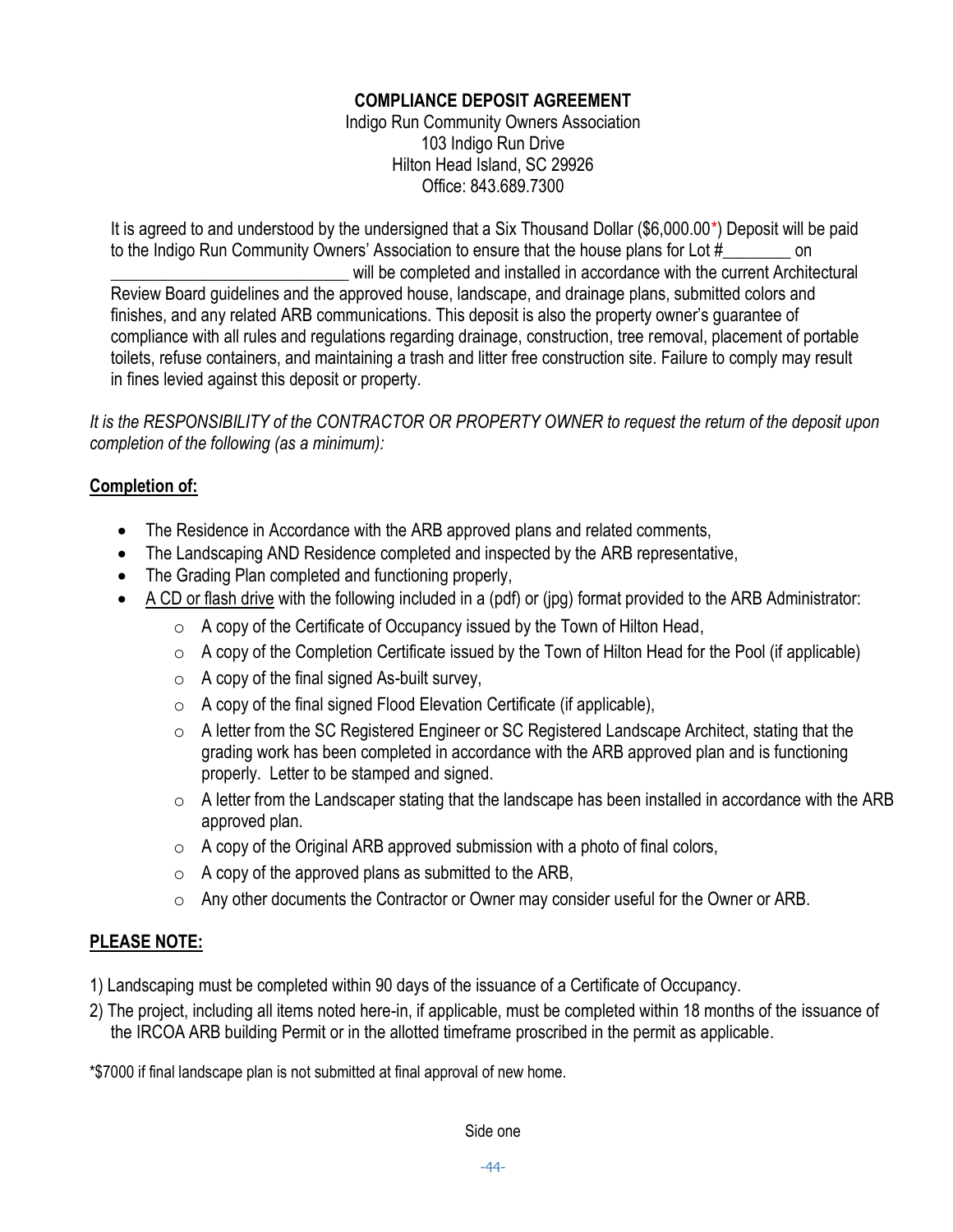**\_\_\_\_\_\_\_An additional \$1000 refundable compliance deposit is included for the final landscape plan which will be submitted no later than six months from date of final house approval.**

\_\_\_\_\_\_\_\_\_\_\_\_\_\_\_\_\_\_\_\_\_\_\_\_\_\_\_\_\_\_\_\_\_\_\_\_\_\_\_\_\_\_\_\_\_\_\_\_\_\_\_\_\_\_\_\_\_\_\_\_\_\_\_\_\_

**ACCEPTED BY:**

(Property Owner's Signatures)

**DATE**: \_\_\_\_\_\_\_\_\_\_\_\_\_\_\_\_\_\_\_\_\_\_

**PLEASE TYPE OR CLEARLY PRINT THE FOLLOWING INFORMATION:**

\_\_\_\_\_\_\_\_\_\_\_\_\_\_\_\_\_\_\_\_\_\_\_\_\_\_\_\_\_\_\_\_\_\_\_\_\_\_\_\_\_\_\_\_\_\_\_\_\_\_\_\_\_\_\_\_\_\_\_\_\_\_\_\_\_

\_\_\_\_\_\_\_\_\_\_\_\_\_\_\_\_\_\_\_\_\_\_\_\_\_\_\_\_\_\_\_\_\_\_\_\_\_\_\_\_\_\_\_\_\_\_\_\_\_\_\_\_\_\_\_\_\_\_\_\_\_\_\_\_\_

\_\_\_\_\_\_\_\_\_\_\_\_\_\_\_\_\_\_\_\_\_\_\_\_\_\_\_\_\_\_\_\_\_\_\_\_\_\_\_\_\_\_\_\_\_\_\_\_\_\_\_\_\_\_\_\_\_\_\_\_\_\_\_\_

\_\_\_\_\_\_\_\_\_\_\_\_\_\_\_\_\_\_\_\_\_\_\_\_\_\_\_\_\_\_\_\_\_\_\_\_\_\_\_\_\_\_\_\_\_\_\_\_\_\_\_\_\_\_\_\_\_\_\_\_\_\_\_\_

\_\_\_\_\_\_\_\_\_\_\_\_\_\_\_\_\_\_\_\_\_\_\_\_\_\_\_\_\_\_\_\_\_\_\_\_\_\_\_\_\_\_\_\_\_\_\_\_\_\_\_\_\_\_\_\_\_\_\_\_\_\_\_\_\_

PROPERTY OWNER'S NAME(S):

MAILING ADDRESS:

CITY/STATE/ZIP CODE:

TELEPHONE AND EMAIL: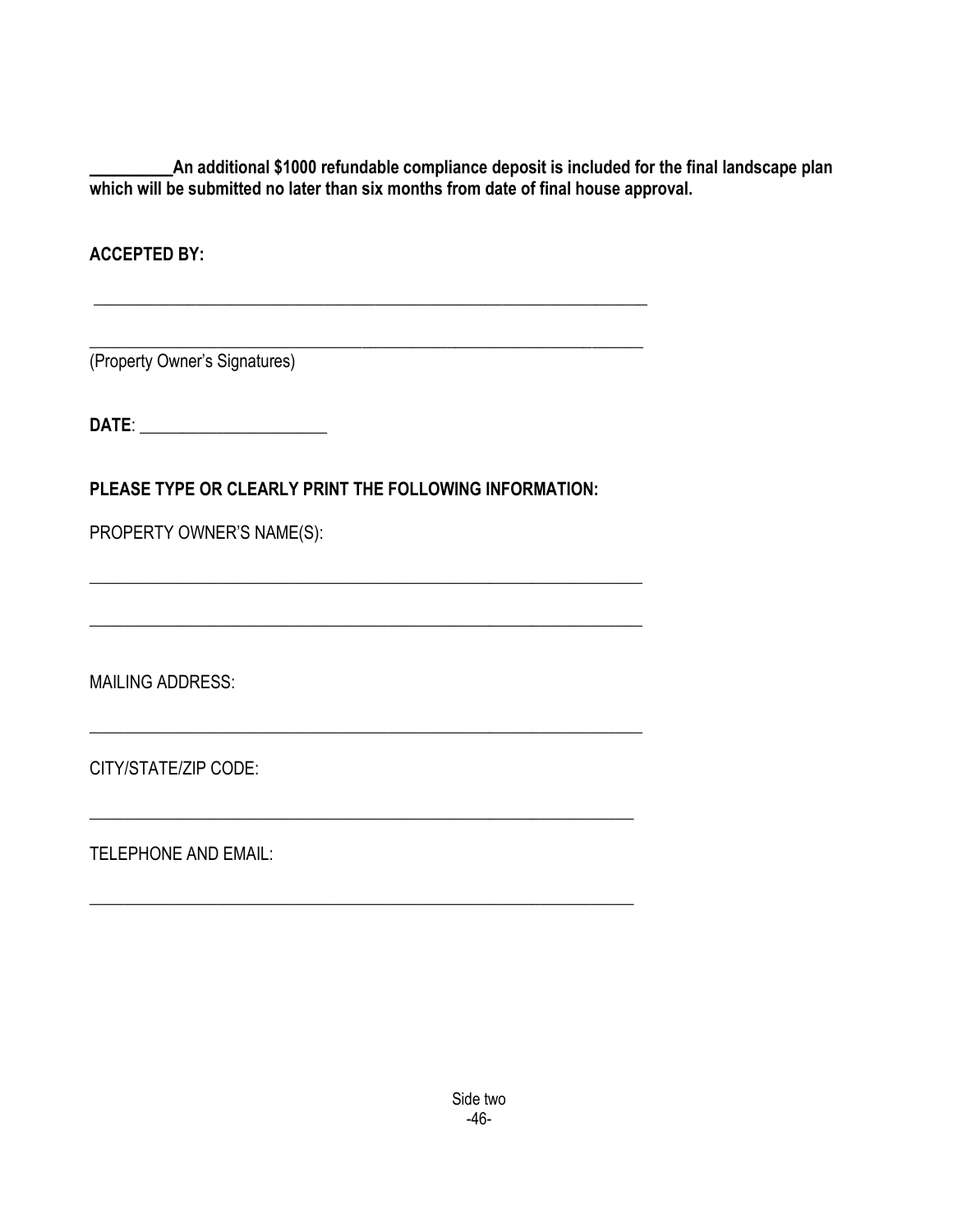## **MEMORIAL COMMUNITY BENCH APPLICATION FOR REVIEW**

*Indigo Run Community Owners Association 103 Indigo Run Drive Hilton Head Island, SC 29926 Office: 843.689.7300 Fax: 843.689.7304*

This application is intended to provide clarity to all parties as to the specification, location, approval, and installation specifics. All applications and installations of Memorial Benches must comply with the ARB guidelines as identified in Section V, Part H, and will be indirectly and fully funded by the Owner Sponsoring Member Applicant through the fee identified by the ARB below. However, the memorial shall be purchased, installed and maintained by the IRCOA and as may be determined by the IRCOA for all such memorials which are requested to be situated within any of the common area properties of IRCOA or Neighborhood Associations.

- Today's Date: \_\_\_\_\_\_\_\_\_\_\_\_\_\_\_\_\_\_\_\_\_\_\_\_\_\_\_\_\_\_\_\_\_\_\_
- Next ARB meeting Date: \_\_\_\_\_\_\_\_\_\_\_\_\_\_\_\_\_\_\_\_\_\_\_\_\_\_\_\_\_\_\_\_\_\_\_
- Common Area Property Owner\_\_\_\_\_\_\_\_\_\_\_\_\_\_\_\_\_\_\_\_\_\_\_\_\_\_\_\_\_\_\_\_
- Owner Sponsoring Member Applicant:
- Memorial in the name of:

General Location of Bench (Please describe the general location and provide a sketch, map, or plat indicating the desired position, orientation, landscaping, and size of any hardscapes)

DETAIL SPECIFICATIONS HERE INCLUDING ANY MEMORIAL PAVER APPLICATIONS, INCLUDING CONSISTENCY OF INSTALLATION, AMOUNT OF CONTRIBUTION REQUIRED FOR THE BENCH, INSTALLATION, MAINTENANCE OR REPLACEMENT AS NECESSARY, AND CONSISTENCY FOR BRICK PAVERS, ETC.

# **Memorial Bench Fee Estimates\***

| <b>Memorial Bench Fee:</b>       | \$700                             |
|----------------------------------|-----------------------------------|
| Hardscape Improvement Fee:       | \$660                             |
| Landscape Improvement Fee:       | <b>TBD</b>                        |
| Maintenance Fee (5 Yr. Minimum): | \$500                             |
| <b>Installation Fee:</b>         | \$100                             |
| <b>Total Fee</b>                 | $$1,960 +$ associated landscaping |

-47- Side one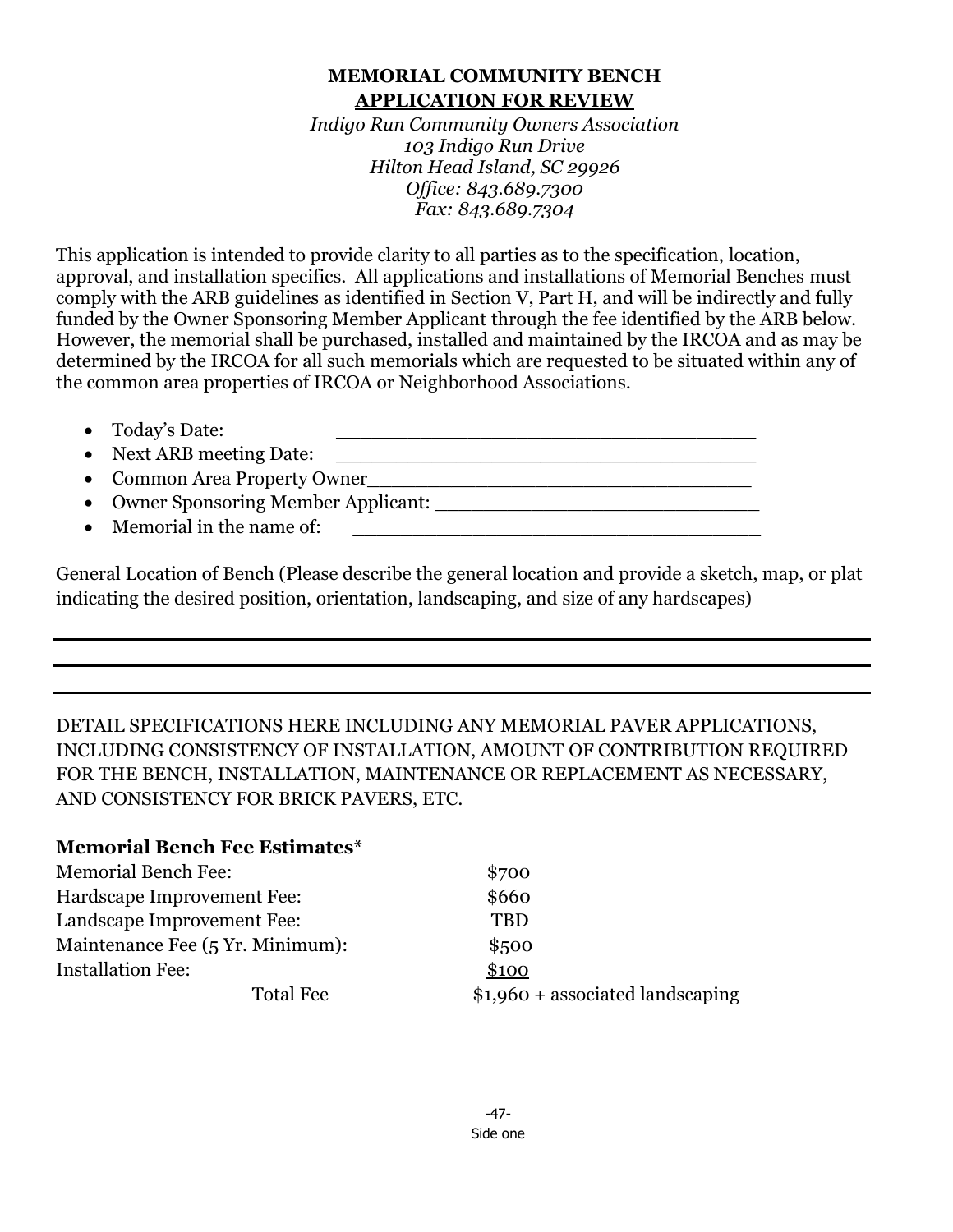# Signature of President of Neighborhood Association, or IRCOA (Based on Property Ownership):

|                                                    | (President) Date: |  |
|----------------------------------------------------|-------------------|--|
| <b>Architectural Review Board (If Applicable):</b> |                   |  |
| <b>Comments:</b>                                   |                   |  |
|                                                    |                   |  |
|                                                    |                   |  |
|                                                    |                   |  |

\*Review actual fees at the COA office for current pricing.

 $-47-$ Side two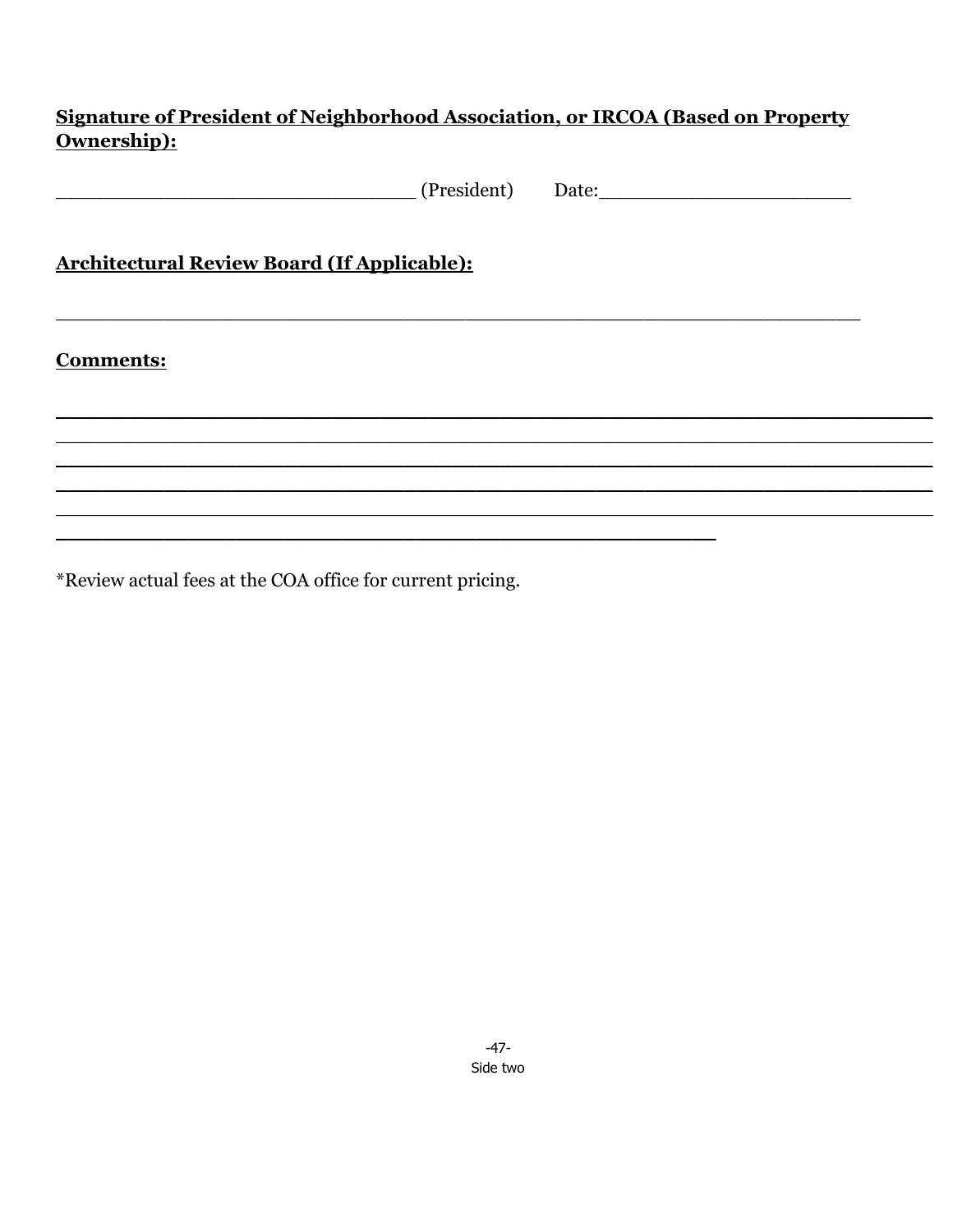#### **INDIGO RUN ARCHITECTURAL REVIEW BOARD** APPLICATION FOR RESIDENTAL CONSTRUCTION PLANS WILL NOT BE ACCEPTED FOR REVIEW WITHOUT COMPLETED APPICATION AND FEE PAID

| Architect/Designer Name, Address & Phone:                                                                       |
|-----------------------------------------------------------------------------------------------------------------|
|                                                                                                                 |
| Email: 2008. 2009. 2009. 2010. 2010. 2010. 2010. 2011. 2012. 2012. 2013. 2014. 2014. 2014. 2014. 2014. 2014. 20 |
| <b>Type of Approval Requested:</b>                                                                              |
| Concept $\Box$ Preliminary $\Box$ Final $\Box$                                                                  |
| Documents submitted (must be consistent/coordinated*):                                                          |
| Architectural Plans*________ Landscape Plan*______                                                              |
| Grading & Drainage Plan with seal***_____                                                                       |
| Exterior Finishes Pool Plan if applicable                                                                       |
| Cut sheets for exterior lighting                                                                                |
| Color Photos of Adjacent properties                                                                             |
| ***Tree & Topo should also be signed & stamped                                                                  |
|                                                                                                                 |

| FINISHED FLOOR ELEVATIONS - First Finished Floor (AMSL) : __                       |   | FT |
|------------------------------------------------------------------------------------|---|----|
| GARAGE FINISHED FLOOR (AMSL):                                                      | ы |    |
| **When garage(s) are under first floor living areas, eliminate "C" in calculation. |   |    |
|                                                                                    |   |    |

 $FT$ 

A. First Floor Interior

C. Garage(s)

E. Hardscape

**B.** Second Floor Interior

F. Height (above  $F.F.$ ) =

D. Covered porches, decks, patios

 $A + B + C^{**} + D = Total SF \times $.50 = application fee$ 

SF

SF

 $SF$ 

**SF** 

SF

SUBMISSIONS FOR APPROVAL REQUIRE EXTERIOR ELEVATIONS, COLOR PHOTOS OF ADJACENT PROPERTIES, SPEC SHEETS FOR EXTERIOR LIGHTING & SAMPLE SHEET OR ACTUAL MATERIALS AND COLORS

% Dwelling Lot Coverage

% Impervious Lot Coverage

 $(A + B + C + D)$ /Lot Area = \_\_\_\_\_

 $(A + C + D + E)$ /Lot Area=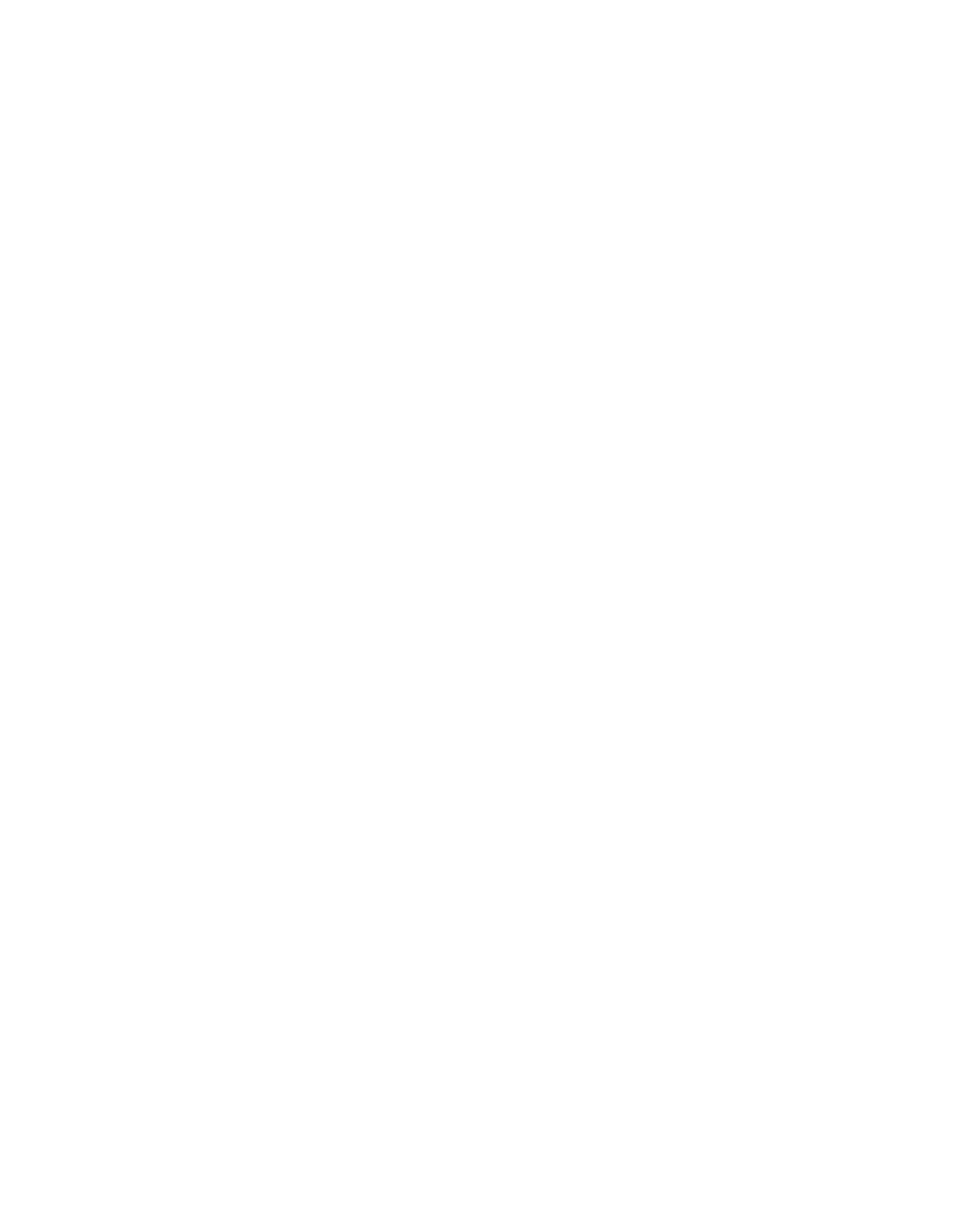# **Architectural Review Board Submission Fee Schedule**

| Additions (covered)                              | \$500               | Full ARB approval                        |
|--------------------------------------------------|---------------------|------------------------------------------|
| Window replacement                               | \$25                | Full ARB Approval                        |
| Window replacement design change                 | \$100               | Full ARB Approval                        |
| Awnings                                          | \$25                | Full ARB Approval                        |
| Generator installation                           | \$250               | Full ARB Approval                        |
| Decorative trellis with benches, gazebo, etc.    | \$100               | Full ARB approval                        |
| Demolition or Filling in a Swimming Pool         | \$100               | Full ARB approval                        |
| Driveway Addition                                | \$100               | Full ARB approval                        |
| Driveway staining over existing site             | \$50                | Full ARB approval                        |
| Enclose existing porch / patio                   | \$500               | Full ARB approval                        |
| Extend existing patio or driveway                | \$200               | Full ARB approval                        |
| Fencing around pool / hot tub                    | \$500               | Full ARB approval                        |
| Front door / Garage door(s) replacement          | \$25                | Full ARB approval                        |
| House, Single family residence                   | 50 cents per SF,    | Full ARB approval                        |
|                                                  | minimum \$2000      |                                          |
| Landscape renovations / Fire Pits                | \$100               | Full ARB approval                        |
| Lighting on existing landscape                   | \$25                | Full ARB approval                        |
| Lightning Rod Installation                       | \$50                | Full ARB approval                        |
| New hot tub or spa                               | \$200               | Full ARB approval                        |
| Outdoor Kitchen                                  | \$500               | Full ARB approval                        |
| Patio / Deck                                     | \$500               | Full ARB approval                        |
|                                                  | Up to 100 SF - \$50 |                                          |
| Pavers + additional land area or                 | 101-250 SF - \$100  |                                          |
| over existing site                               | 251-400 SF - \$150  | Full ARB approval                        |
|                                                  | 401+ SF - \$200     |                                          |
| Repainting/Re-stuccoing house                    | \$25                | Full ARB approval                        |
| Replacing roof shingles/materials                | $\overline{$25}$    | Full ARB approval                        |
| Screen an existing patio, deck or porch under an |                     |                                          |
| existing roof                                    | \$75                | Full ARB approval                        |
| Shutters - permanent, decorative                 | \$50                | Full ARB approval                        |
| Sitting wall / retaining wall                    | \$50                | Full ARB approval                        |
| <b>Skylights</b>                                 | \$25                | Full ARB approval                        |
| Solar panels                                     | \$100               | Full ARB approval                        |
| Stamped Concrete over existing site              | \$50                |                                          |
|                                                  |                     | Full ARB approval<br>Full ARB approval   |
| Swimming Pool                                    | \$500<br>\$100      |                                          |
| Demolition or Filling in a Swimming Pool         |                     | Full ARB approval                        |
| Tree Removal (tree permit form is applicable)    | \$25 per tree       | ARB Staff with ARB ratification approval |
| Walkway (new)<br>Builder/Owner ARB conference    | \$75                | Full ARB approval                        |
|                                                  | No charge           |                                          |
| Changes after Final Approval Building permit     | \$100               |                                          |
| <b>Changes after Final Approval Landscaping</b>  | \$300               |                                          |
| Conceptual Review                                | No charge           |                                          |
| Re-Inspection due to Builder/Owner               | \$100               |                                          |
| Variance Request                                 | \$50                | Full ARB approval                        |

 \*Failure to obtain ARB approval prior to the commencing of any project will result in a penalty of 20% of the verifiable project costs up to a maximum of \$3000.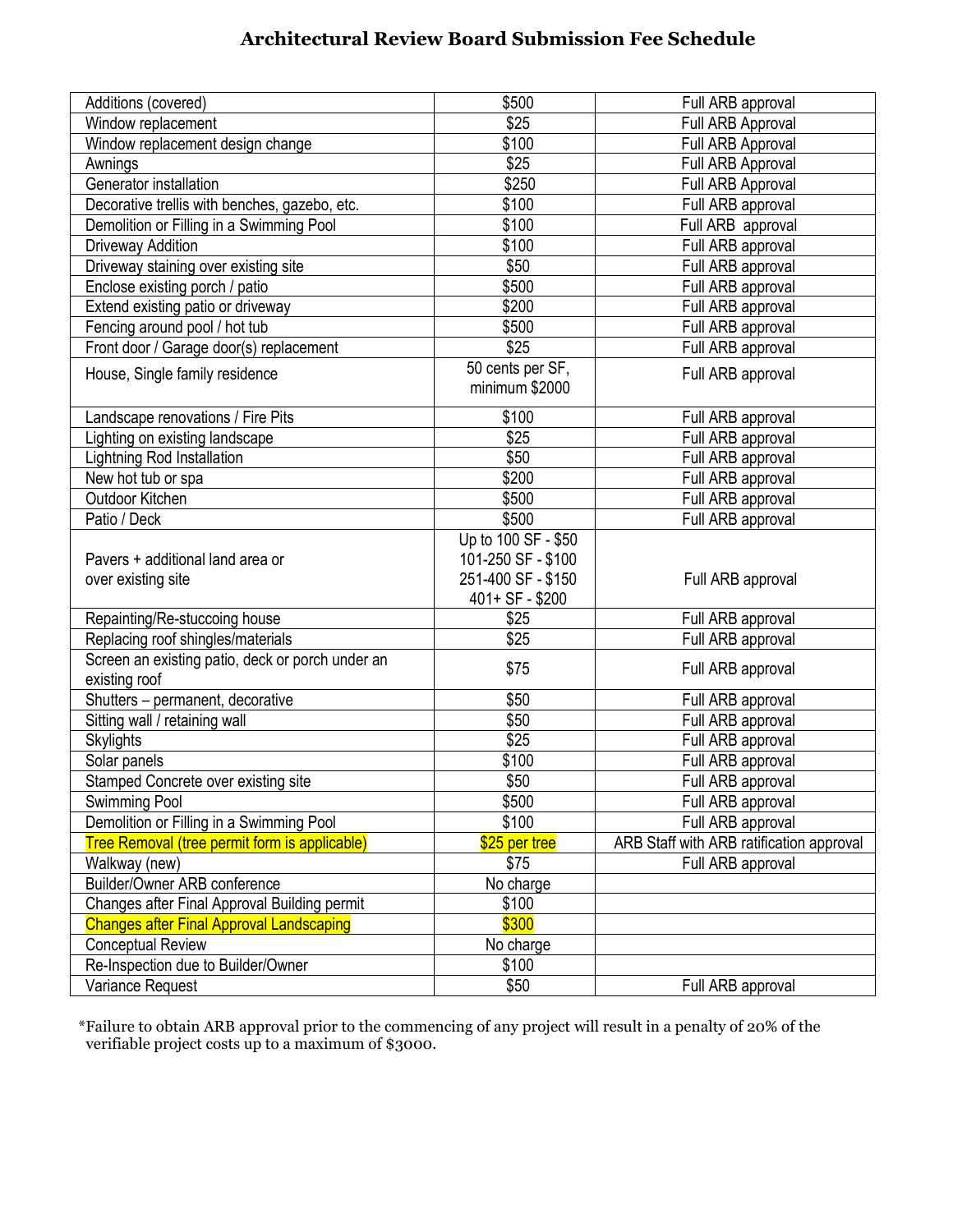-48- Side Two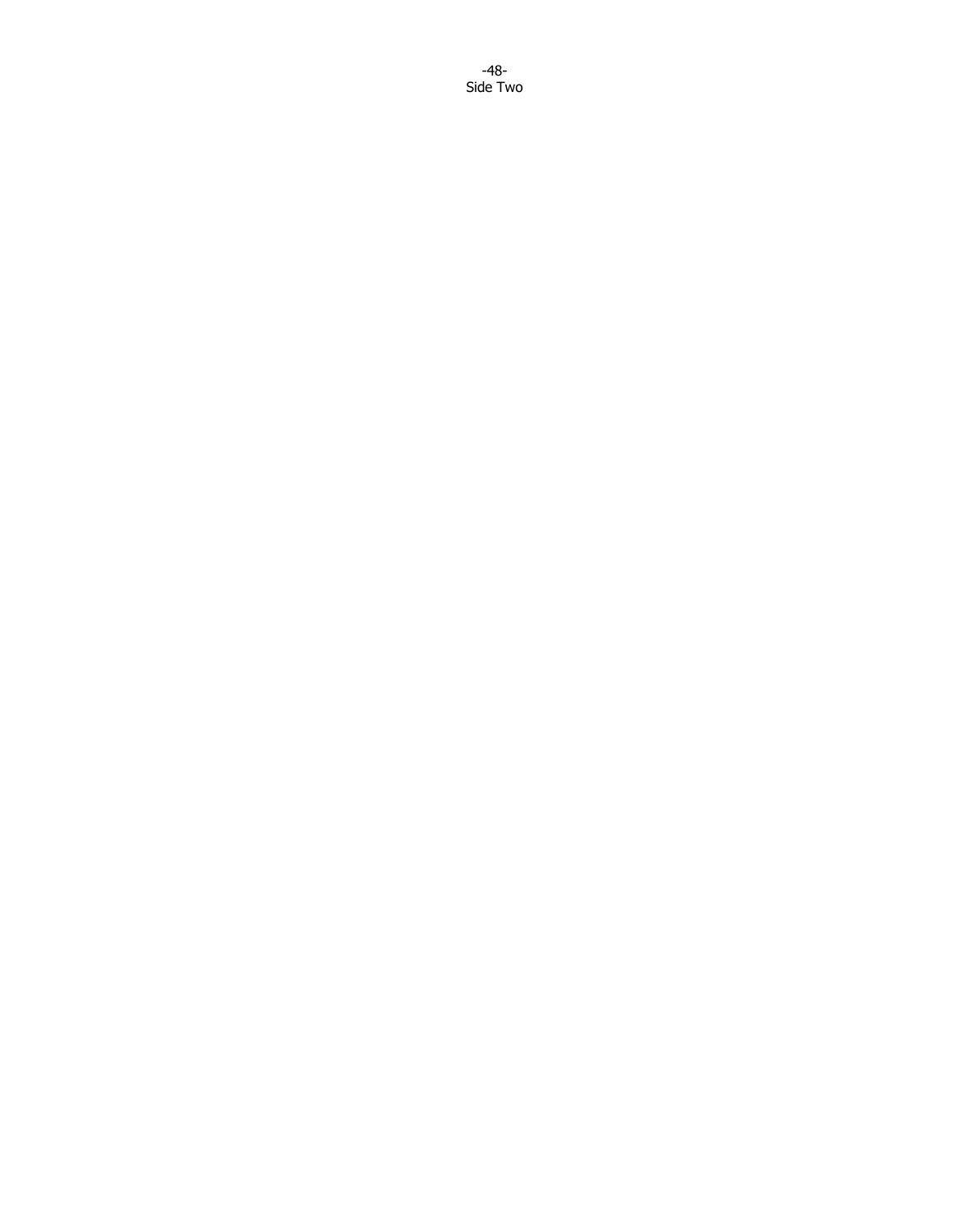Owner:\_\_\_\_\_\_\_\_\_\_\_\_\_\_\_\_\_\_\_\_\_\_\_\_\_\_\_ INDIGO RUN Address:\_\_\_\_\_\_\_\_\_\_\_\_\_\_\_\_\_\_\_\_\_\_\_\_

| SAMPLE             | SAMPLE        |
|--------------------|---------------|
| Siding Color:      | Stucco Color: |
| Manf:              | Manf:         |
| SAMPLE             | SAMPLE        |
| Brick/Paver Color: | Roof Color:   |
| Manf:              | Manf:         |

INDIGO RUN ARB . 103 INDIGO RUN DRIVE . HILTON HEAD ISLAND . 843-689-7300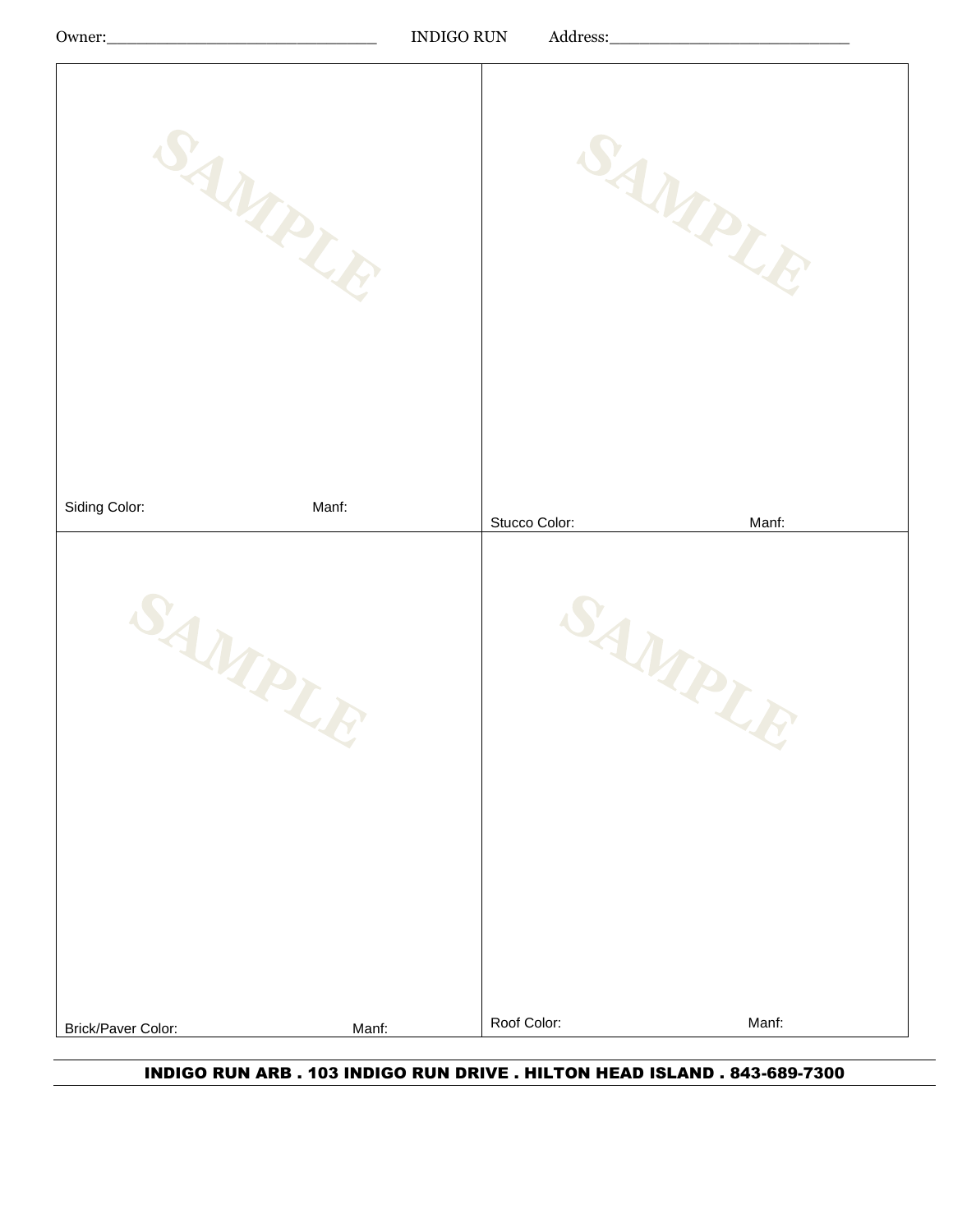| Owner:             | <b>INDIGO RUN</b> | Address:               |       |
|--------------------|-------------------|------------------------|-------|
| 'AMPLI             |                   | AMPLE                  |       |
| Trim Color:        | Manf:             | Fascia Color:<br>Manf: |       |
| SAMPLE             |                   | SAMPLE                 |       |
| Garage Door Color: | Manf:             | Windows Color:         | Manf: |
| SAMPLE             |                   | SAMPLE                 |       |
| Shutters Color:    | Manf:             | Chimney & Cap Colors:  |       |

INDIGO RUN ARB . 103 INDIGO RUN DRIVE . HILTON HEAD ISLAND . 843-689-7300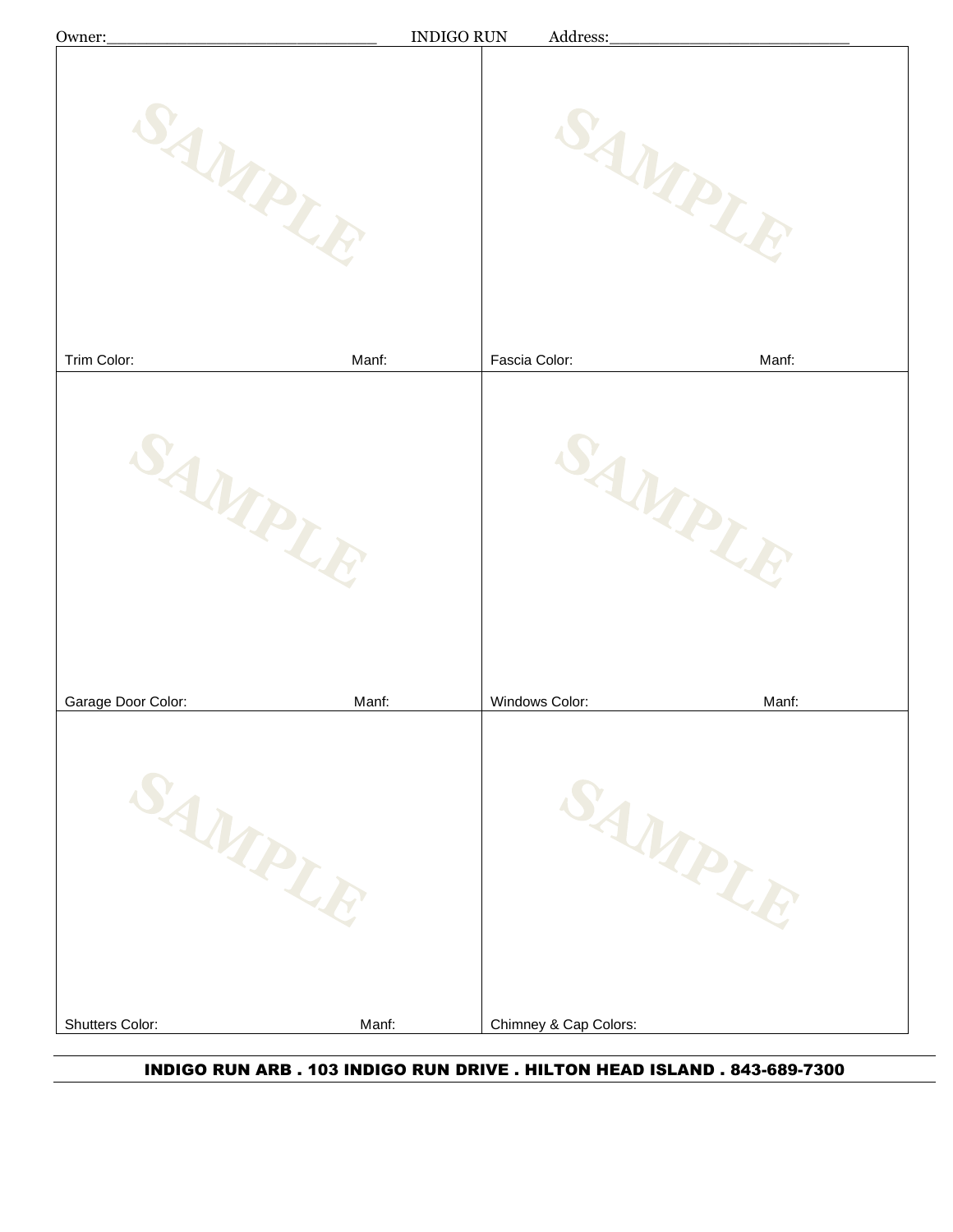#### **CHECK OFF LIST**

| <b>PROPERTY ADDRESS:</b>                                                          |              |              |       |
|-----------------------------------------------------------------------------------|--------------|--------------|-------|
|                                                                                   |              |              |       |
|                                                                                   | Concept      | Prelim       | Final |
| % ratio of coverage (38% maximum)                                                 |              |              |       |
| Exterior elevations of proposed residence                                         |              |              |       |
| Type of materials included and accepted                                           |              |              |       |
| Drawing to scale of site plan with footprint                                      |              |              |       |
| Area table included and acceptable                                                |              |              |       |
| Pool on site plan if applicable                                                   |              |              |       |
| Complete application and paid fee                                                 | <b>XXXXX</b> |              |       |
| Name & address of legal owners on plan; north arrow                               | <b>XXXXX</b> |              |       |
| Topographic contour lines at 1-ft contour intervals                               | <b>XXXXX</b> |              |       |
| Property lines with bearings and distances                                        | <b>XXXXX</b> |              |       |
| Minimum roof pitch of 6/12                                                        | <b>XXXXX</b> |              |       |
| Small property location plan                                                      | <b>XXXXX</b> |              |       |
| <b>Show Control Joints</b>                                                        | <b>XXXXX</b> |              |       |
| 1/8" scale site plan - current survey                                             | <b>XXXXX</b> |              |       |
| Building setbacks shown - no variances or variance request                        | <b>XXXXX</b> |              |       |
| Shown canopies of trees near building structure                                   | <b>XXXXX</b> |              |       |
| Show existing utilities & easements inc catch basins; edge of existing road       | <b>XXXXX</b> |              |       |
| Excessive tree removal or removal of specimen trees                               | <b>XXXXX</b> |              |       |
| DHEC/OCRM or wetlands shown on site plan                                          | <b>XXXXX</b> |              |       |
| Finished floor elevation & adjacent finished floors (Sec IV.D.1.)                 | <b>XXXXX</b> |              |       |
| Height of building above finished FF - max. 35 feet                               | <b>XXXXX</b> |              |       |
| 8 x 10 photos of adjacent properties & location (6 photos)                        | <b>XXXXX</b> |              |       |
| 1/4" scale complete set of plans (roof, elev, electric, etc.) - one set           | <b>XXXXX</b> |              |       |
| Flagpole locations, height, color of pole                                         | <b>XXXXX</b> |              |       |
| Driveway dimensions including guest parking                                       | <b>XXXXX</b> |              |       |
| Service yard to accommodate 2 trash bins and HVAC                                 | <b>XXXXX</b> |              |       |
| Stakeout of building, driveway and other structures                               | <b>XXXXX</b> | <b>XXXXX</b> |       |
| Site utilities: water, sewer, electric, cable, meters, generators, transformers   | <b>XXXXX</b> | <b>XXXXX</b> |       |
| Updated site plan for all tree removals                                           | <b>XXXXX</b> | <b>XXXXX</b> |       |
| Plan shows dumpster, porta toilet, material staging, silt fences, tree protection | <b>XXXXX</b> | <b>XXXXX</b> |       |
| Final exterior colors and materials                                               | <b>XXXXX</b> | <b>XXXXX</b> |       |
| Exterior lighting & total wattage of bulbs (up or down lighting)                  | <b>XXXXX</b> | <b>XXXXX</b> |       |
| Generator? All requirements                                                       | <b>XXXXX</b> | <b>XXXXX</b> |       |
| Final engineered drainage plan, stamped and sealed                                | <b>XXXXX</b> | <b>XXXXX</b> |       |
| Landscape plan? Shown on drainage plan?                                           | <b>XXXXX</b> | <b>XXXXX</b> |       |
| Signed drainage compliance agreement & fee                                        | <b>XXXXX</b> | <b>XXXXX</b> |       |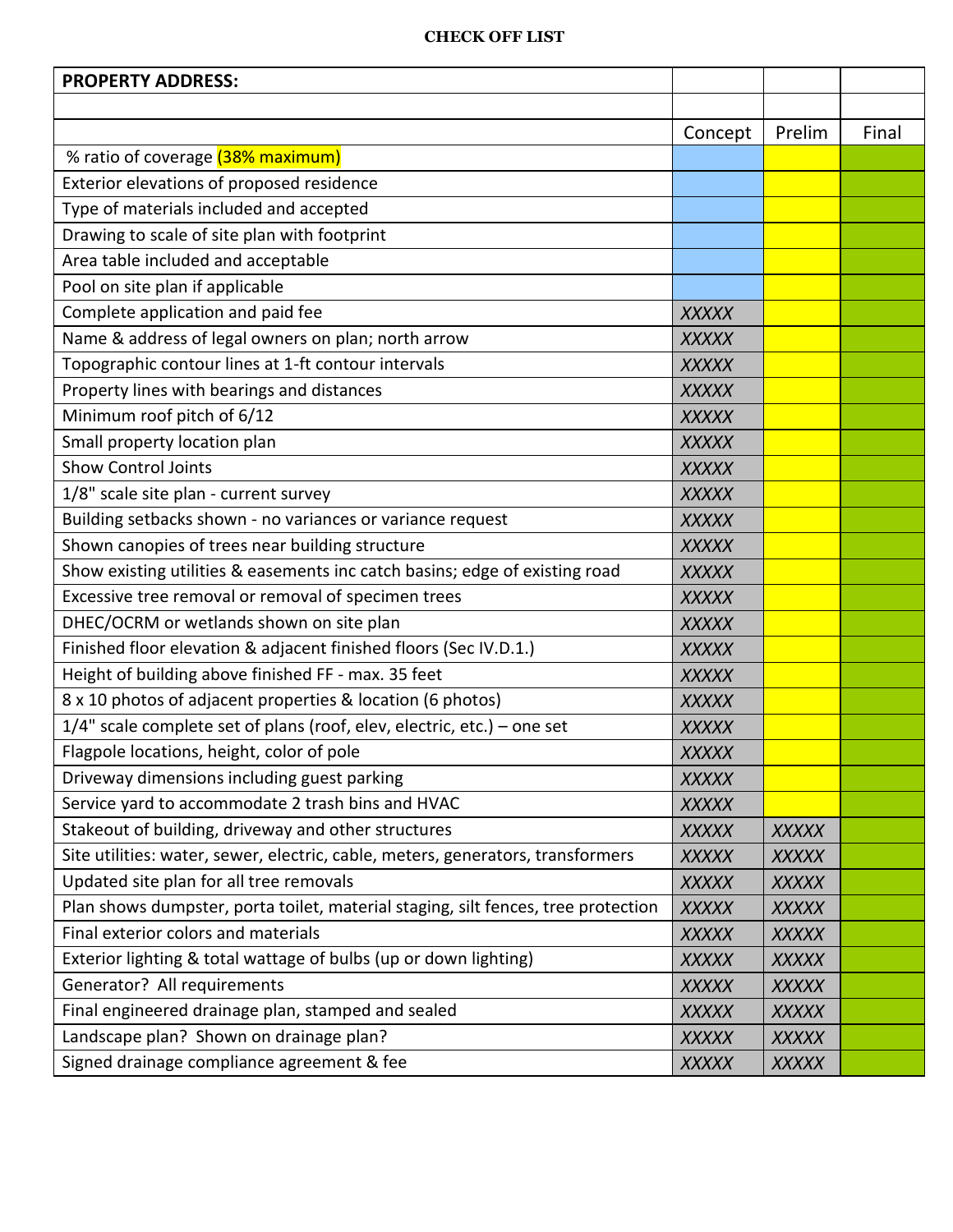## **Broad Pointe Lot Setback Guidelines**

All setbacks listed are in feet and are based on looking at lots from the street starting at intersection of right side of property line when facing lot from street. Exceptions are noted by asterisks.

| Lot                     | Front | Rear | Lt Side   | <b>Rt Side</b> | <b>Other</b> |
|-------------------------|-------|------|-----------|----------------|--------------|
| $\overline{\mathbf{1}}$ | 30    | 30   | 12        | 10             | n/a          |
| $\overline{2}$          | 30    | 30   | 12        | 12             | n/a          |
| $\overline{3}$          | 30    | 30   | 12        | 12             | n/a          |
| $\overline{4}$          | 30    | 30   | 12        | 12             | n/a          |
| $\overline{5}$          | 30    | 30   | 12        | 12             | n/a          |
| 6                       | 30    | 30   | 12        | 12             | n/a          |
|                         | 30    | 30   | 12        | 12             | n/a          |
| $\frac{7}{8}$           | 30    | 30   | 12        | 12             | n/a          |
| $\overline{9}$          | 30    | 30   | 12        | 12             | n/a          |
| 10                      | 30    | 30   | 10        | 12             | n/a          |
| 11                      | 30    | 30   | 10        | 10             | n/a          |
| 12                      | 30    | 30   | 10        | 10             | n/a          |
| 13                      | 30    | 30   | 12        | 12             | n/a          |
| 14                      | 30    | 30   | 12        | 12             | n/a          |
| 15                      | 30    | 30   | 12        | 12             | n/a          |
| <u>16</u>               | 30    | 30   | 12        | 12             | n/a          |
| 17                      | 30    | 30   | 12        | 12             | n/a          |
| <u>18</u>               | 30    | 30   | 12        | 12             | n/a          |
| 19                      | 30    | 30   | 12        | 12             | n/a          |
| $\overline{20}$         | 30    | 30   | 12        | <b>10</b>      | n/a          |
| 21                      | 30    | 25   | <b>10</b> | <u>10</u>      | n/a          |
| $\overline{22}$         | 40    | 40   | 12        | 12             | n/a          |
| 23                      | 40    | 40   | 12        | 12             | n/a          |
| 24                      | 40    | 40   | 12        | 12             | n/a          |
| 25                      | 40    | 50   | 12        | 12             | n/a          |
| 26                      | 40    | 40   | 12        | 12             | n/a          |
| 27                      | 40    | 40   | 12        | 12             | n/a          |
| 28                      | 40    | 40   | 12        | 12             | n/a          |
| $\overline{29}$         | 40    | 50   | 12        | 12             | n/a          |
| 30                      | 40    | 40   | 12        | 12             | n/a          |
| 31                      | 40    | 45   | 12        | 12             | n/a          |
| 3 <sup>2</sup>          | 40    | 45   | 12        | 12             | n/a          |
| 33                      | 40    | 50   | <u>10</u> | 10             | n/a          |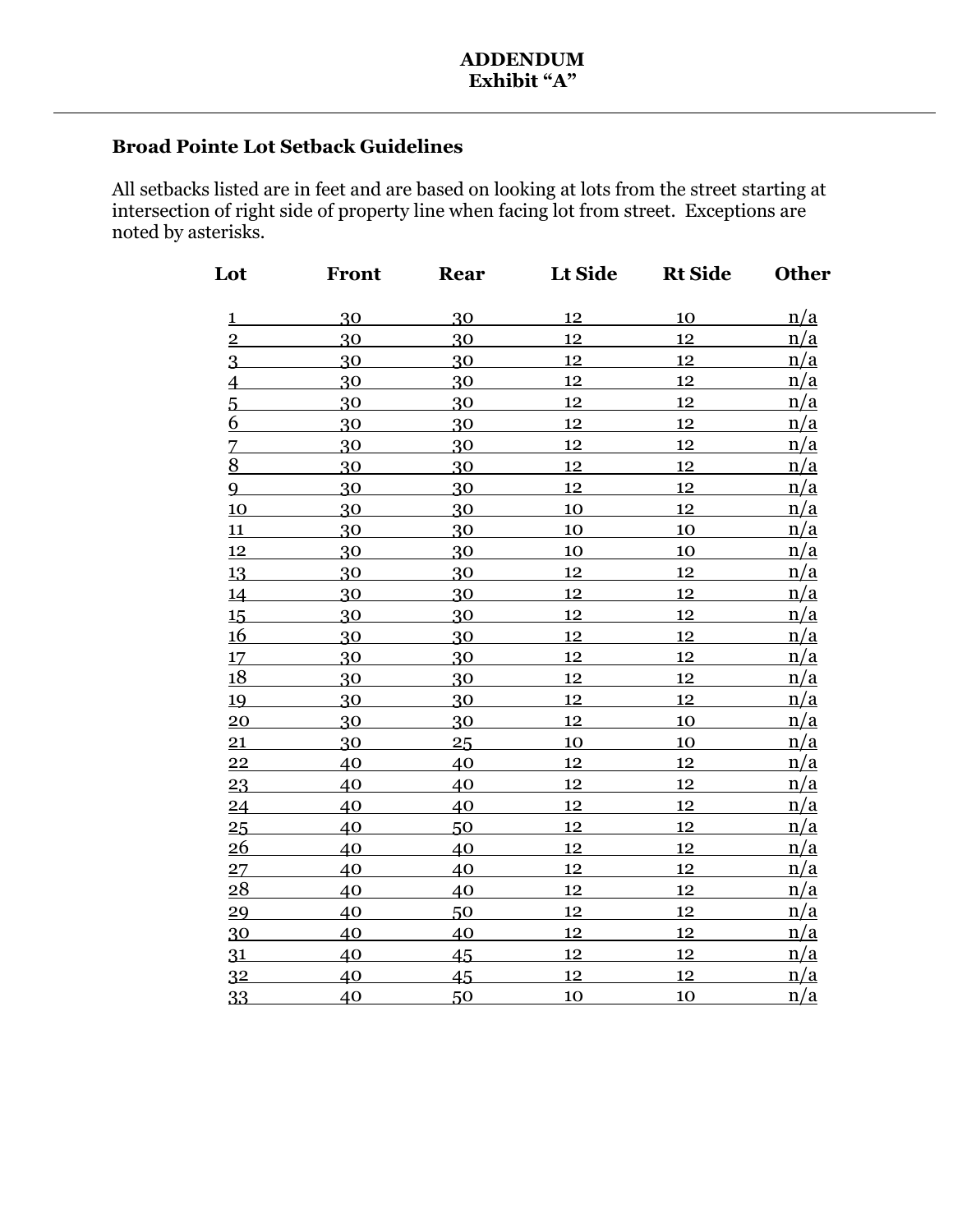## **Broad Pointe Lot Setback Guidelines**

| Lot            | <b>Front</b> | Rear | Lt Side   | <b>Rt Side</b> | <b>Other</b>    |
|----------------|--------------|------|-----------|----------------|-----------------|
| 34             | 40           | 50   | 12        | 12             | n/a             |
| 35             | 40           | 50   | 12        | 12             | n/a             |
| <u>36</u>      | 40           | 40   | 12        | 12             | n/a             |
| 37             | 40           | 40   | 12        | 12             | n/a             |
| 38             | 40           | 40   | 12        | 12             | n/a             |
| 39             | 30           | 30   | 12        | 10             | 7 edge pavement |
| 40             | 60           | 50   | 10        | 10             | n/a             |
| 41             | 40           | 50   | 12        | 12             | n/a             |
| 42             | 40           | 30   | 12        | 12             | n/a             |
| 43             | 30           | 30   | <u>10</u> | 10             | n/a             |
| 44             | 30           | 30   | 10        | 10             | n/a             |
| 45             | 40           | 30   | 10        | 10             | n/a             |
| 46             | 40           | 40   | 10        | 10             | n/a             |
| 47             | 40           | 30   | 10        | 10             | n/a             |
| 48             | 40           | 30   | 15        | 12             | n/a             |
| 49             | 40           | 30   | 12        | 10             | n/a             |
| 50             | 40           | 30   | 12        | 12             | n/a             |
| 51             | 40           | 30   | 12        | 12             | n/a             |
| 5 <sup>2</sup> | 40           | 40   | 12        | 12             | n/a             |
| 53             | 40           | 30   | 12        | 10             | n/a             |
| $54***$        | 50           | 40   | 12        | 15             | n/a             |
| $55***$        | 50           | 40   | 12        | 12             | n/a             |
| 56             | 40           | 30   | 10        | 10             | n/a             |
| $57***$        | 40           | 30   | 12        | 12             | n/a             |
| $58***$        | 40           | 30   | 12        | 12             | n/a             |
| 59             | 30           | 30   | 12        | 12             | n/a             |
| 60             | 40           | 30   | 12        | 12             | n/a             |
| 61             | 40           | 30   | 12        | 12             | n/a             |
| 62             | 40           | 30   | 12        | 12             | n/a             |
| 63             | 50           | 30   | 10        | 12             | n/a             |
| <u>64</u>      | 50           | 40   | 12        | 10             | <u>n/a</u>      |

\*\* Determined from longest right side yard calculation<br>\*\*\* Determined from left property line intersection with

\*\*\* Determined from left property line intersection with front<br>\*\*\*\* Front property line is contiguous with lot 58. Longest prop

Front property line is contiguous with lot 58. Longest property line next to lot 56 is the right side.